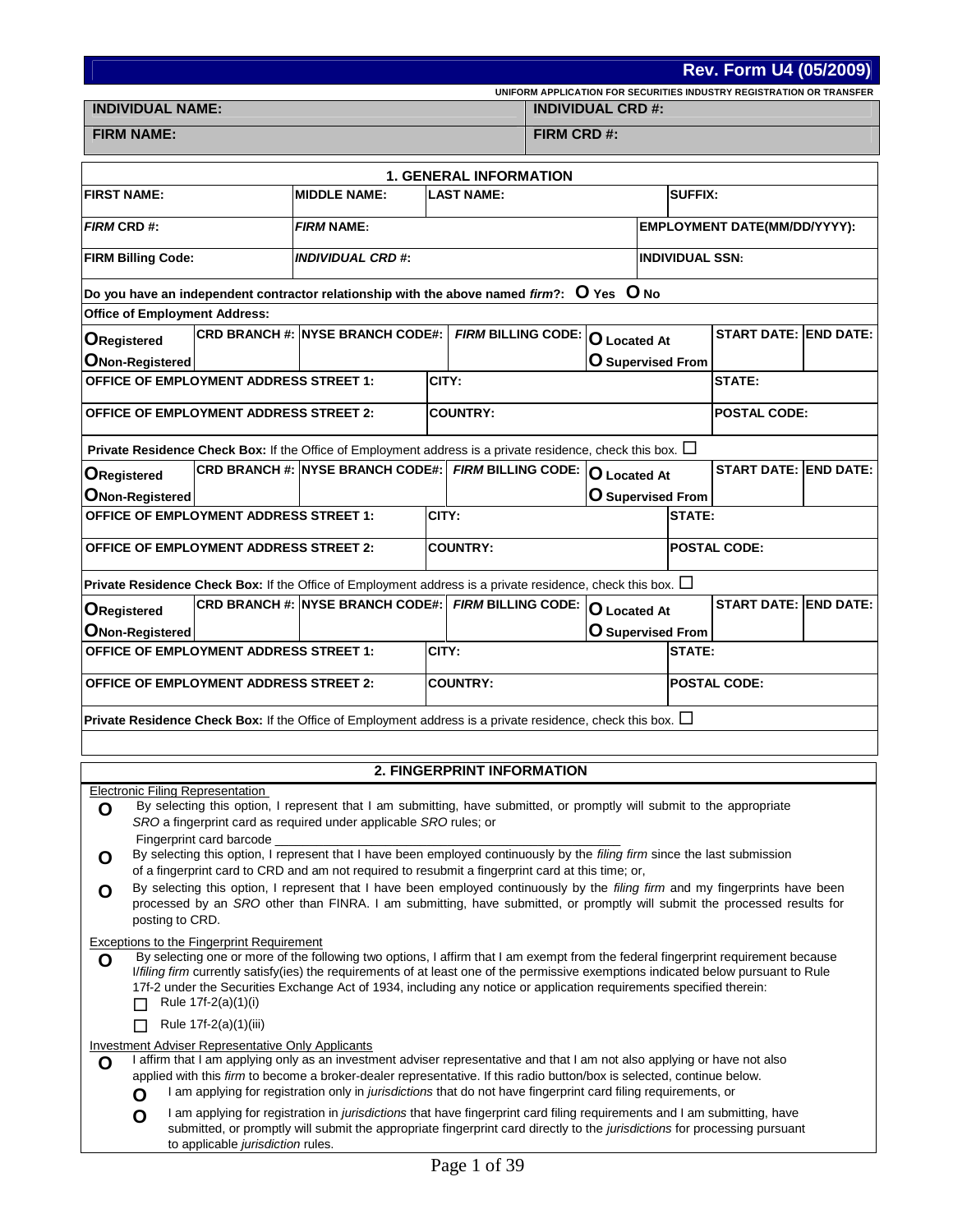|                         | <b>Rev. Form U4 (05/2009)</b>                                        |
|-------------------------|----------------------------------------------------------------------|
|                         | UNIFORM APPLICATION FOR SECURITIES INDUSTRY REGISTRATION OR TRANSFER |
| <b>INDIVIDUAL NAME:</b> | <b>INDIVIDUAL CRD #:</b>                                             |
| <b>FIRM NAME:</b>       | FIRM CRD #:                                                          |

## **3. REGISTRATION WITH UNAFFILIATED FIRMS**

Some *jurisdictions* prohibit "dual registration," which occurs when an individual chooses to maintain a concurrent registration as a representative/agent with two or more *firms* (either BD or IA *firms*) that are not *affiliated*. *Jurisdictions* that prohibit dual registration would not, for example, permit a broker-dealer agent working with brokerage *firm* A to maintain a registration with brokerage *firm* B if *firms* A and B are not owned or controlled by a common parent. Before seeking a dual registration status, you should consult the applicable rules or statutes of the *jurisdictions* with which you seek registration for prohibitions on dual registrations or any liability provisions.

Please indicate whether the individual will maintain a "dual registration" status by answering the questions in this section. (Note: An individual should answer 'yes' only if the individual is currently registered and is seeking registration with a *firm* (either BD or IA) that is not *affiliated* with the individual's current employing *firm*. If this is an initial application, an individual must answer 'no' to these questions; a "dual registration" may be initiated only after an initial registration has been established).

|    | Answer "yes" or "no" to the following questions:                                                                                                                                                 | Yes | Nc |
|----|--------------------------------------------------------------------------------------------------------------------------------------------------------------------------------------------------|-----|----|
| Α. | Will applicant maintain registration with a broker-dealer that is not affiliated with the filing firm?<br>If you answer "yes," list the <i>firm(s)</i> in Section 12 (Employment History).       |     |    |
| В. | Will applicant maintain registration with an investment adviser that is not affiliated with the filing firm?<br>If you answer "yes," list the <i>firm(s)</i> in Section 12 (Employment History). |     |    |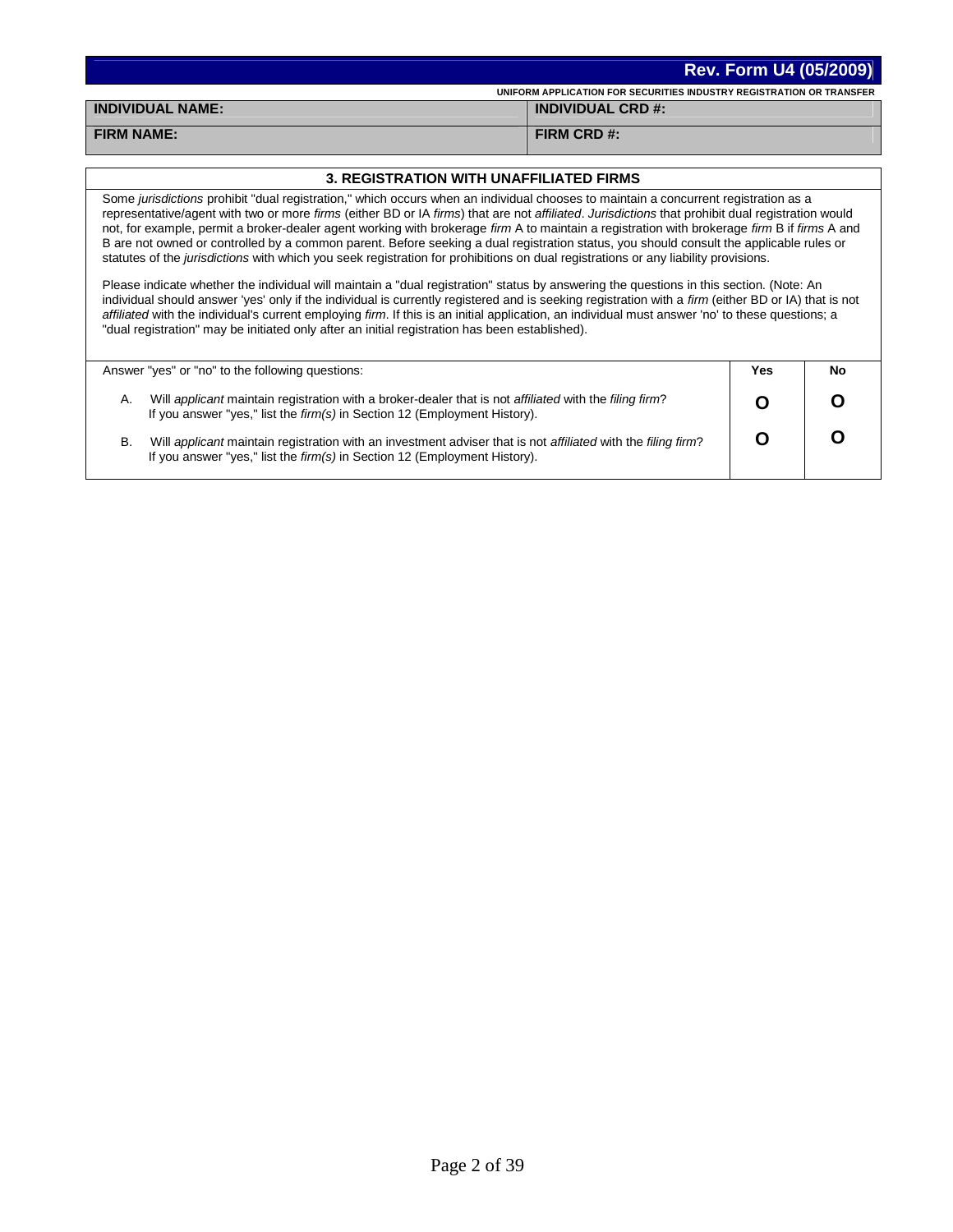| Rev. Form U4 (05/2009)                                                                                                                                                                                                                      |                                                                                                                                                                      |  |  |  |  |                          |             |  |  |  |  |             |  |  |  |  |  |  |
|---------------------------------------------------------------------------------------------------------------------------------------------------------------------------------------------------------------------------------------------|----------------------------------------------------------------------------------------------------------------------------------------------------------------------|--|--|--|--|--------------------------|-------------|--|--|--|--|-------------|--|--|--|--|--|--|
|                                                                                                                                                                                                                                             | UNIFORM APPLICATION FOR SECURITIES INDUSTRY REGISTRATION OR TRANSFER                                                                                                 |  |  |  |  |                          |             |  |  |  |  |             |  |  |  |  |  |  |
| <b>INDIVIDUAL NAME:</b>                                                                                                                                                                                                                     |                                                                                                                                                                      |  |  |  |  | <b>INDIVIDUAL CRD #:</b> |             |  |  |  |  |             |  |  |  |  |  |  |
| <b>FIRM NAME:</b>                                                                                                                                                                                                                           |                                                                                                                                                                      |  |  |  |  |                          | FIRM CRD #: |  |  |  |  |             |  |  |  |  |  |  |
| <b>4. SRO REGISTRATIONS</b>                                                                                                                                                                                                                 |                                                                                                                                                                      |  |  |  |  |                          |             |  |  |  |  |             |  |  |  |  |  |  |
| Check appropriate SRO Registration requests.<br>Qualifying examinations will be automatically scheduled if needed. If you are only scheduling or re-scheduling an exam, skip this section and<br>complete Section 7 (EXAMINATION REQUESTS). |                                                                                                                                                                      |  |  |  |  |                          |             |  |  |  |  |             |  |  |  |  |  |  |
| <b>REGISTRATION CATEGORY</b>                                                                                                                                                                                                                | NYSE-MKT<br>BATS-YX<br>BATS-ZX<br><b>FINRA</b><br>NYSE<br>CBOE<br>EDGX<br><b>ARCA</b><br>EDGA<br><b>PHLX</b><br>BOX<br>CHX<br>NSX<br>NQX<br>ISE<br>ă<br>$\mathbf{c}$ |  |  |  |  |                          |             |  |  |  |  | <b>MIAX</b> |  |  |  |  |  |  |
| OP - Registered Options Principal (S4)                                                                                                                                                                                                      |                                                                                                                                                                      |  |  |  |  |                          |             |  |  |  |  |             |  |  |  |  |  |  |
| IR - Investment Company and Variable Contracts Products Rep. (S6)                                                                                                                                                                           |                                                                                                                                                                      |  |  |  |  |                          |             |  |  |  |  |             |  |  |  |  |  |  |
| GS - Full Registration/General Securities Representative (S7)                                                                                                                                                                               |                                                                                                                                                                      |  |  |  |  |                          |             |  |  |  |  |             |  |  |  |  |  |  |
| TR - Securities Trader (S7)                                                                                                                                                                                                                 |                                                                                                                                                                      |  |  |  |  |                          |             |  |  |  |  |             |  |  |  |  |  |  |
| TS - Trading Supervisor (S7)                                                                                                                                                                                                                |                                                                                                                                                                      |  |  |  |  |                          |             |  |  |  |  |             |  |  |  |  |  |  |
| SU - General Securities Sales Supervisor (S9 and S10)<br>BM - Branch Office Manager (S9 and S10)                                                                                                                                            |                                                                                                                                                                      |  |  |  |  |                          |             |  |  |  |  |             |  |  |  |  |  |  |
| SM - Securities Manager (S10)                                                                                                                                                                                                               |                                                                                                                                                                      |  |  |  |  |                          |             |  |  |  |  |             |  |  |  |  |  |  |
| AR - Assistant Representative/Order Processing (S11)<br>IE - United Kingdom - Limited General Securities Registered<br>Representative (S17)                                                                                                 |                                                                                                                                                                      |  |  |  |  |                          |             |  |  |  |  |             |  |  |  |  |  |  |
| DR - Direct Participation Program Representative (S22)                                                                                                                                                                                      |                                                                                                                                                                      |  |  |  |  |                          |             |  |  |  |  |             |  |  |  |  |  |  |
| GP - General Securities Principal (S24)                                                                                                                                                                                                     |                                                                                                                                                                      |  |  |  |  |                          |             |  |  |  |  |             |  |  |  |  |  |  |
| IP - Investment Company and Variable Contracts Products Principal (S26)                                                                                                                                                                     |                                                                                                                                                                      |  |  |  |  |                          |             |  |  |  |  |             |  |  |  |  |  |  |
| FA - Foreign Associate                                                                                                                                                                                                                      |                                                                                                                                                                      |  |  |  |  |                          |             |  |  |  |  |             |  |  |  |  |  |  |
| FN - Financial and Operations Principal (S27)                                                                                                                                                                                               |                                                                                                                                                                      |  |  |  |  |                          |             |  |  |  |  |             |  |  |  |  |  |  |
| FI - Introducing Broker-Dealer/Financial and Operations Principal (S28)                                                                                                                                                                     |                                                                                                                                                                      |  |  |  |  |                          |             |  |  |  |  |             |  |  |  |  |  |  |
| RS - Research Analyst (S86, S87)                                                                                                                                                                                                            |                                                                                                                                                                      |  |  |  |  |                          |             |  |  |  |  |             |  |  |  |  |  |  |
| RP - Research Principal<br>DP - Direct Participation Program Principal (S39)                                                                                                                                                                |                                                                                                                                                                      |  |  |  |  |                          |             |  |  |  |  |             |  |  |  |  |  |  |
| OR - Options Representative (S42)                                                                                                                                                                                                           |                                                                                                                                                                      |  |  |  |  |                          |             |  |  |  |  |             |  |  |  |  |  |  |
| MR - Municipal Securities Representative (S52)                                                                                                                                                                                              |                                                                                                                                                                      |  |  |  |  |                          |             |  |  |  |  |             |  |  |  |  |  |  |
| MP - Municipal Securities Principal (S53)                                                                                                                                                                                                   |                                                                                                                                                                      |  |  |  |  |                          |             |  |  |  |  |             |  |  |  |  |  |  |
| CS - Corporate Securities Representative (S62)                                                                                                                                                                                              |                                                                                                                                                                      |  |  |  |  |                          |             |  |  |  |  |             |  |  |  |  |  |  |
| RG - Government Securities Representative (S72)                                                                                                                                                                                             |                                                                                                                                                                      |  |  |  |  |                          |             |  |  |  |  |             |  |  |  |  |  |  |
| PG - Government Securities Principal (S73)                                                                                                                                                                                                  |                                                                                                                                                                      |  |  |  |  |                          |             |  |  |  |  |             |  |  |  |  |  |  |
| SA - Supervisory Analyst (S16)                                                                                                                                                                                                              |                                                                                                                                                                      |  |  |  |  |                          |             |  |  |  |  |             |  |  |  |  |  |  |
| PR - Limited Representative - Private Securities Offerings (S82)                                                                                                                                                                            |                                                                                                                                                                      |  |  |  |  |                          |             |  |  |  |  |             |  |  |  |  |  |  |
| CD - Canada-Limited General Securities Registered Representative (S37)                                                                                                                                                                      |                                                                                                                                                                      |  |  |  |  |                          |             |  |  |  |  |             |  |  |  |  |  |  |
| CN - Canada-Limited General Securities Registered Representative (S38)                                                                                                                                                                      |                                                                                                                                                                      |  |  |  |  |                          |             |  |  |  |  |             |  |  |  |  |  |  |
| ET - Equity Trader (S55)<br>AM - Allied Member                                                                                                                                                                                              |                                                                                                                                                                      |  |  |  |  |                          |             |  |  |  |  |             |  |  |  |  |  |  |
| AP - Approved Person                                                                                                                                                                                                                        |                                                                                                                                                                      |  |  |  |  |                          |             |  |  |  |  |             |  |  |  |  |  |  |
| LE - Securities Lending Representative                                                                                                                                                                                                      |                                                                                                                                                                      |  |  |  |  |                          |             |  |  |  |  |             |  |  |  |  |  |  |
| LS - Securities Lending Supervisor                                                                                                                                                                                                          |                                                                                                                                                                      |  |  |  |  |                          |             |  |  |  |  |             |  |  |  |  |  |  |
| ME - Member Exchange                                                                                                                                                                                                                        |                                                                                                                                                                      |  |  |  |  |                          |             |  |  |  |  |             |  |  |  |  |  |  |
| FE - Floor Employee                                                                                                                                                                                                                         |                                                                                                                                                                      |  |  |  |  |                          |             |  |  |  |  |             |  |  |  |  |  |  |
| OF - Officer<br>CO - Compliance Official (S14)                                                                                                                                                                                              |                                                                                                                                                                      |  |  |  |  |                          |             |  |  |  |  |             |  |  |  |  |  |  |
| CF - Compliance Official Specialist (S14A)                                                                                                                                                                                                  |                                                                                                                                                                      |  |  |  |  |                          |             |  |  |  |  |             |  |  |  |  |  |  |
| PM - Floor Member Conducting Public Business                                                                                                                                                                                                |                                                                                                                                                                      |  |  |  |  |                          |             |  |  |  |  |             |  |  |  |  |  |  |
| PC - Floor Clerk Conducting Public Business                                                                                                                                                                                                 |                                                                                                                                                                      |  |  |  |  |                          |             |  |  |  |  |             |  |  |  |  |  |  |
| SC - Specialist Clerk (S21)                                                                                                                                                                                                                 |                                                                                                                                                                      |  |  |  |  |                          |             |  |  |  |  |             |  |  |  |  |  |  |
| TA - Trading Assistant (S25)                                                                                                                                                                                                                |                                                                                                                                                                      |  |  |  |  |                          |             |  |  |  |  |             |  |  |  |  |  |  |
| FP - Municipal Fund (S51)                                                                                                                                                                                                                   |                                                                                                                                                                      |  |  |  |  |                          |             |  |  |  |  |             |  |  |  |  |  |  |
| IF - In-Firm Delivery Proctor                                                                                                                                                                                                               |                                                                                                                                                                      |  |  |  |  |                          |             |  |  |  |  |             |  |  |  |  |  |  |
| MM - Market Maker Authorized Trader-Options (S56)                                                                                                                                                                                           |                                                                                                                                                                      |  |  |  |  |                          |             |  |  |  |  |             |  |  |  |  |  |  |
| FB - Floor Broker (S56)<br>MB - Market Maker acting as Floor Broker                                                                                                                                                                         |                                                                                                                                                                      |  |  |  |  |                          |             |  |  |  |  |             |  |  |  |  |  |  |
| OT - Authorized Trader (S7)                                                                                                                                                                                                                 |                                                                                                                                                                      |  |  |  |  |                          |             |  |  |  |  |             |  |  |  |  |  |  |
| MT - Market Maker Authorized Trader-Equities (S7)                                                                                                                                                                                           |                                                                                                                                                                      |  |  |  |  |                          |             |  |  |  |  |             |  |  |  |  |  |  |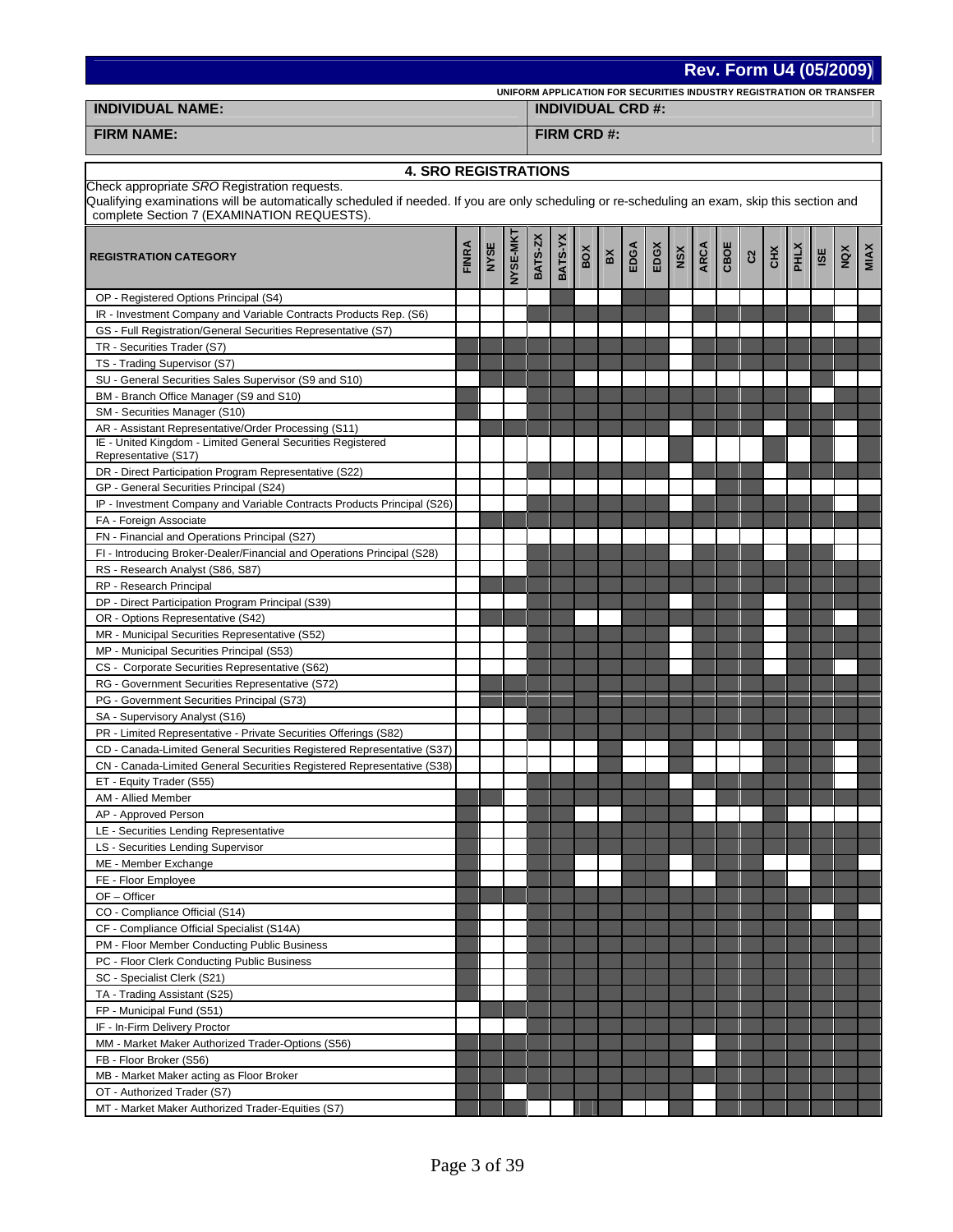|                                                  |              |      |                 |                          |                                                                      |     |                         |      |      |                        |      |      |                |   | <b>Rev. Form U4 (05/2009)</b> |     |     |             |
|--------------------------------------------------|--------------|------|-----------------|--------------------------|----------------------------------------------------------------------|-----|-------------------------|------|------|------------------------|------|------|----------------|---|-------------------------------|-----|-----|-------------|
|                                                  |              |      |                 |                          | UNIFORM APPLICATION FOR SECURITIES INDUSTRY REGISTRATION OR TRANSFER |     |                         |      |      |                        |      |      |                |   |                               |     |     |             |
| <b>INDIVIDUAL NAME:</b>                          |              |      |                 | <b>INDIVIDUAL CRD #:</b> |                                                                      |     |                         |      |      |                        |      |      |                |   |                               |     |     |             |
| <b>FIRM NAME:</b>                                |              |      |                 | FIRM CRD #:              |                                                                      |     |                         |      |      |                        |      |      |                |   |                               |     |     |             |
| <b>REGISTRATION CATEGORY</b>                     | <b>FINRA</b> | NYSE | <b>VAW-3S/V</b> | BATS-ZX                  | BATS-YX                                                              | BOX | $\mathbf{B} \mathbf{X}$ | EDGA | EDGX | $\overline{\text{ns}}$ | ARCA | CBOE | $\overline{c}$ | š | $\frac{1}{2}$                 | ISE | NQX | <b>MINX</b> |
| IB - Investment Banking Representative (S79)     |              |      |                 |                          |                                                                      |     |                         |      |      |                        |      |      |                |   |                               |     |     |             |
| OS - Operations Professional (S99)               |              |      |                 |                          |                                                                      |     |                         |      |      |                        |      |      |                |   |                               |     |     |             |
| AF - Floor Broker - Options (S56)                |              |      |                 |                          |                                                                      |     |                         |      |      |                        |      |      |                |   |                               |     |     |             |
| AO - Market Maker - Options (S56)                |              |      |                 |                          |                                                                      |     |                         |      |      |                        |      |      |                |   |                               |     |     |             |
| AC - Floor Clerk-Options                         |              |      |                 |                          |                                                                      |     |                         |      |      |                        |      |      |                |   |                               |     |     |             |
| CT - Proprietary Trader Compliance Officer (S14) |              |      |                 |                          |                                                                      |     |                         |      |      |                        |      |      |                |   |                               |     |     |             |
| PT - Proprietary Trader (S56)                    |              |      |                 |                          |                                                                      |     |                         |      |      |                        |      |      |                |   |                               |     |     |             |
| TP - Proprietary Trader Principal (S24)          |              |      |                 |                          |                                                                      |     |                         |      |      |                        |      |      |                |   |                               |     |     |             |
| (Paper Form Only)<br>Other                       |              |      |                 |                          |                                                                      |     |                         |      |      |                        |      |      |                |   |                               |     |     |             |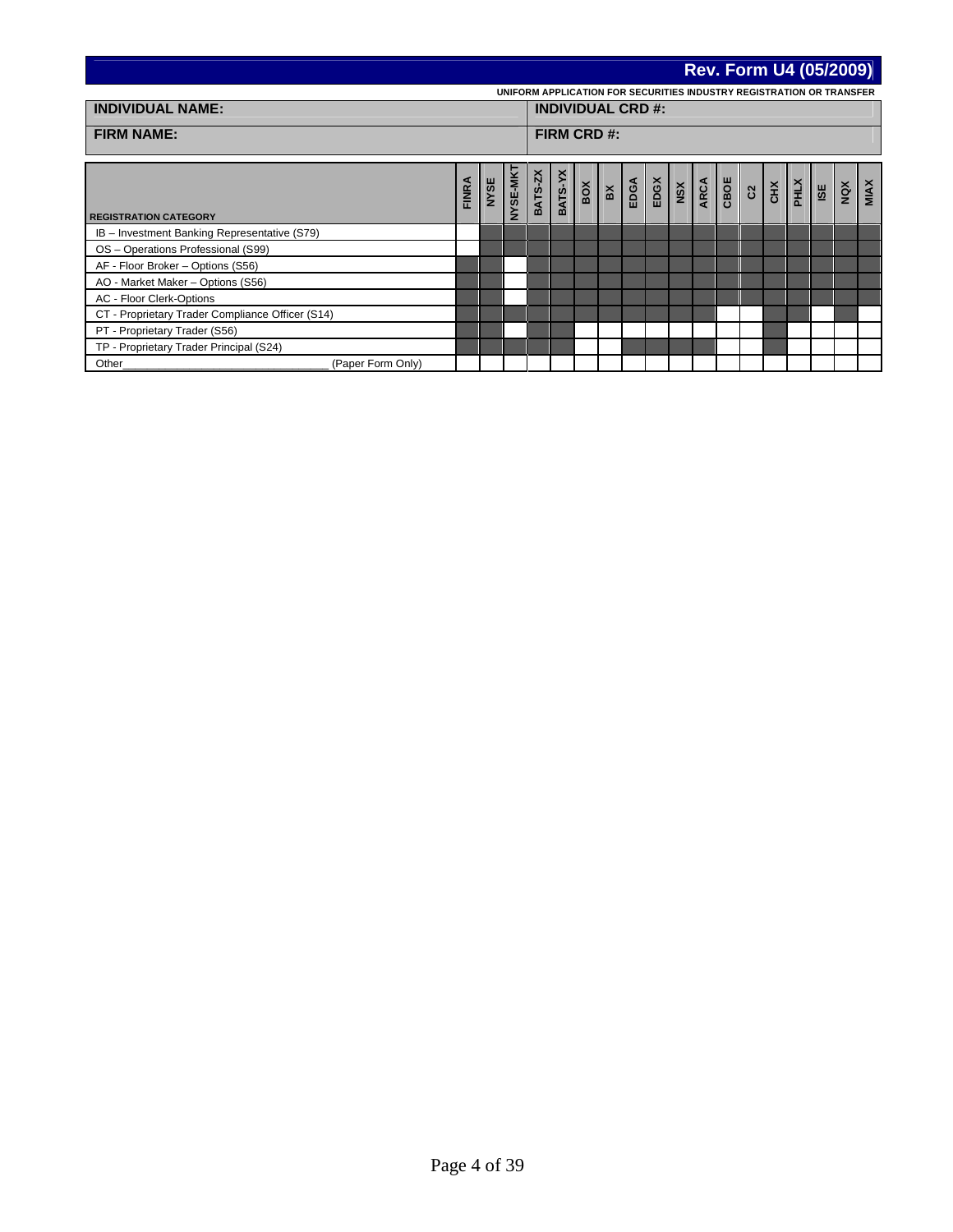|                                                                                                                                     |      |           |                                                                               |    |                             |                     |                          |    |           | <b>Rev. Form U4 (05/2009)</b>                                        |      |           |  |
|-------------------------------------------------------------------------------------------------------------------------------------|------|-----------|-------------------------------------------------------------------------------|----|-----------------------------|---------------------|--------------------------|----|-----------|----------------------------------------------------------------------|------|-----------|--|
|                                                                                                                                     |      |           |                                                                               |    |                             |                     |                          |    |           | UNIFORM APPLICATION FOR SECURITIES INDUSTRY REGISTRATION OR TRANSFER |      |           |  |
| <b>INDIVIDUAL NAME:</b>                                                                                                             |      |           |                                                                               |    |                             |                     | <b>INDIVIDUAL CRD #:</b> |    |           |                                                                      |      |           |  |
| <b>FIRM NAME:</b>                                                                                                                   |      |           |                                                                               |    |                             |                     | FIRM CRD #:              |    |           |                                                                      |      |           |  |
| <b>5. JURISDICTION REGISTRATIONS</b>                                                                                                |      |           |                                                                               |    |                             |                     |                          |    |           |                                                                      |      |           |  |
|                                                                                                                                     |      |           |                                                                               |    |                             |                     |                          |    |           |                                                                      |      |           |  |
| Check appropriate jurisdiction(s) for broker-dealer agent (AG) and/or investment adviser representative (RA) registration requests. |      |           |                                                                               |    |                             |                     |                          |    |           |                                                                      |      |           |  |
| <b>JURISDICTION</b>                                                                                                                 | AG I | <b>RA</b> | <b>JURISDICTION</b>                                                           | AG | <b>RA</b>                   | <b>JURISDICTION</b> |                          | AG | <b>RA</b> | <b>JURISDICTION</b>                                                  | AG I | <b>RA</b> |  |
| Alabama                                                                                                                             |      |           | <b>Illinois</b>                                                               |    |                             | Montana             |                          |    |           | Puerto Rico                                                          |      |           |  |
| Alaska                                                                                                                              |      |           | Indiana                                                                       |    | ×                           | Nebraska            |                          |    |           | Rhode Island                                                         |      |           |  |
| Arizona                                                                                                                             |      |           | lowa                                                                          |    |                             | Nevada              |                          |    |           | South Carolina                                                       |      |           |  |
| Arkansas                                                                                                                            |      |           | Kansas                                                                        |    | $\overline{\phantom{a}}$    | New Hampshire       |                          |    |           | South Dakota                                                         |      |           |  |
| California                                                                                                                          |      |           | Kentucky                                                                      |    | $\overline{\phantom{a}}$    | New Jersey          |                          |    |           | Tennessee                                                            |      |           |  |
| Colorado                                                                                                                            |      |           | Louisiana                                                                     |    |                             | New Mexico          |                          |    |           | Texas                                                                |      |           |  |
| Connecticut                                                                                                                         |      |           | Maine                                                                         |    | J.                          | New York            |                          |    |           | Utah                                                                 |      |           |  |
| Delaware                                                                                                                            |      |           | Maryland                                                                      |    |                             | North Carolina      |                          |    |           | Vermont                                                              |      |           |  |
| District of Columbia                                                                                                                |      |           | Massachusetts                                                                 |    | $\mathcal{L}_{\mathcal{A}}$ | North Dakota        |                          |    |           | Virgin Islands                                                       |      |           |  |
| Florida                                                                                                                             |      |           | Michigan                                                                      |    | $\overline{\phantom{a}}$    | Ohio                |                          |    | I I       | Virginia                                                             |      |           |  |
| Georgia                                                                                                                             |      |           | Minnesota                                                                     |    |                             | Oklahoma            |                          |    |           | Washington                                                           |      |           |  |
| Hawaii                                                                                                                              |      |           | Mississippi                                                                   |    | J.                          | Oregon              |                          |    |           | West Virginia                                                        |      |           |  |
| Idaho                                                                                                                               |      |           | Missouri                                                                      |    | $\mathbf{L}$                | Pennsylvania        |                          |    |           | Wisconsin                                                            |      |           |  |
|                                                                                                                                     |      |           |                                                                               |    |                             |                     |                          |    |           | Wyoming                                                              |      |           |  |
| $\Box$                                                                                                                              |      |           | AGENT OF THE ISSUER REGISTRATION (AI) Indicate 2 letter jurisdiction code(s): |    |                             |                     |                          |    |           |                                                                      |      |           |  |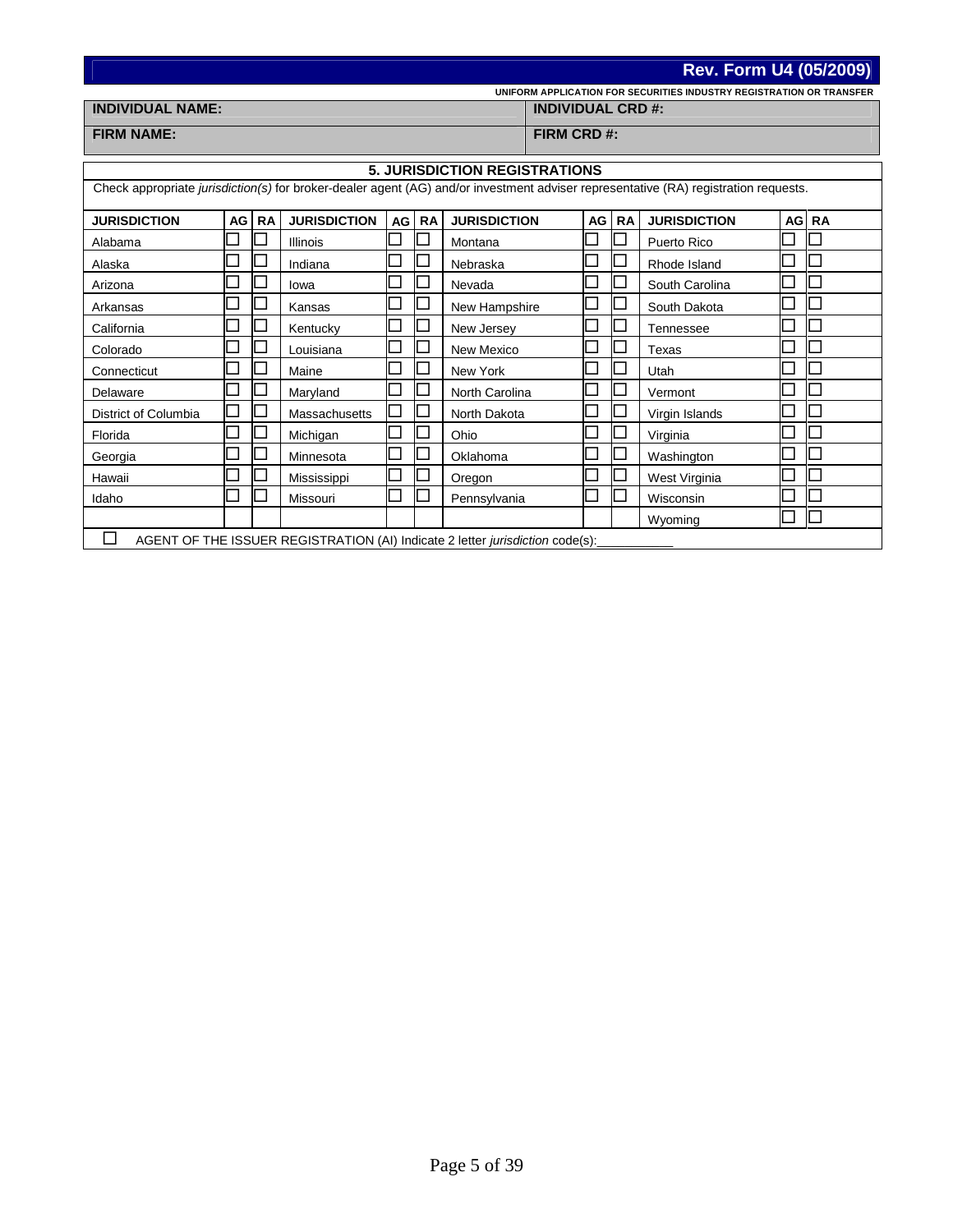|                                                                                                                                     |                                                                                                                                                                                                                                                                                                                                                                                                                                                           |                                            |       |                                                                                                                 |                          |        | <b>Rev. Form U4 (05/2009)</b> |  |  |  |  |  |  |
|-------------------------------------------------------------------------------------------------------------------------------------|-----------------------------------------------------------------------------------------------------------------------------------------------------------------------------------------------------------------------------------------------------------------------------------------------------------------------------------------------------------------------------------------------------------------------------------------------------------|--------------------------------------------|-------|-----------------------------------------------------------------------------------------------------------------|--------------------------|--------|-------------------------------|--|--|--|--|--|--|
|                                                                                                                                     |                                                                                                                                                                                                                                                                                                                                                                                                                                                           |                                            |       | UNIFORM APPLICATION FOR SECURITIES INDUSTRY REGISTRATION OR TRANSFER                                            |                          |        |                               |  |  |  |  |  |  |
| <b>INDIVIDUAL NAME:</b>                                                                                                             |                                                                                                                                                                                                                                                                                                                                                                                                                                                           |                                            |       | <b>INDIVIDUAL CRD #:</b>                                                                                        |                          |        |                               |  |  |  |  |  |  |
| <b>FIRM NAME:</b>                                                                                                                   |                                                                                                                                                                                                                                                                                                                                                                                                                                                           |                                            |       | FIRM CRD#:                                                                                                      |                          |        |                               |  |  |  |  |  |  |
|                                                                                                                                     |                                                                                                                                                                                                                                                                                                                                                                                                                                                           |                                            |       | <b>6. REGISTRATION REQUESTS WITH AFFILIATED FIRMS</b>                                                           |                          |        |                               |  |  |  |  |  |  |
|                                                                                                                                     | Will applicant maintain registration with firm(s) under common ownership or control with the filing firm? $\bullet$ Yes $\circ$ No<br>If "yes", fill in the details to indicate a request for registration with additional firm(s).<br>If the individual seeks registration with firm(s) affiliated with the filing firm, complete the following to make a request for registration with<br>the additional affiliated firm(s) other than the filing firm. |                                            |       |                                                                                                                 |                          |        |                               |  |  |  |  |  |  |
| <b>AFFILIATED FIRM CRD #:</b>                                                                                                       |                                                                                                                                                                                                                                                                                                                                                                                                                                                           | <b>AFFILIATED FIRM NAME:</b>               |       |                                                                                                                 |                          |        |                               |  |  |  |  |  |  |
| <b>EMPLOYMENT DATE:</b><br>Do you have an independent contractor relationship with the above named firm?: $\;$ O Yes $\;$ O No $\;$ |                                                                                                                                                                                                                                                                                                                                                                                                                                                           |                                            |       |                                                                                                                 |                          |        |                               |  |  |  |  |  |  |
| <b>AFFILIATED FIRM BILLING CODE:</b>                                                                                                |                                                                                                                                                                                                                                                                                                                                                                                                                                                           |                                            |       |                                                                                                                 |                          |        |                               |  |  |  |  |  |  |
| <b>Office of Employment Address:</b>                                                                                                |                                                                                                                                                                                                                                                                                                                                                                                                                                                           |                                            |       |                                                                                                                 |                          |        |                               |  |  |  |  |  |  |
| ORegistered                                                                                                                         |                                                                                                                                                                                                                                                                                                                                                                                                                                                           | <b>CRD BRANCH #: INYSE BRANCH CODE#: I</b> |       | FIRM BILLING CODE: O Located At                                                                                 |                          |        | <b>START DATE: END DATE:</b>  |  |  |  |  |  |  |
| <b>ONon-Registered</b>                                                                                                              |                                                                                                                                                                                                                                                                                                                                                                                                                                                           |                                            |       |                                                                                                                 | <b>O</b> Supervised From |        |                               |  |  |  |  |  |  |
| <b>OFFICE OF EMPLOYMENT ADDRESS STREET 1:</b>                                                                                       |                                                                                                                                                                                                                                                                                                                                                                                                                                                           |                                            | CITY: |                                                                                                                 |                          | STATE: |                               |  |  |  |  |  |  |
| <b>OFFICE OF EMPLOYMENT ADDRESS STREET 2:</b>                                                                                       |                                                                                                                                                                                                                                                                                                                                                                                                                                                           |                                            |       | <b>COUNTRY:</b>                                                                                                 |                          |        | <b>POSTAL CODE:</b>           |  |  |  |  |  |  |
|                                                                                                                                     |                                                                                                                                                                                                                                                                                                                                                                                                                                                           |                                            |       | Private Residence Check Box: If the Office of Employment address is a private residence, check this box. $\Box$ |                          |        |                               |  |  |  |  |  |  |
| <b>ORegistered</b>                                                                                                                  |                                                                                                                                                                                                                                                                                                                                                                                                                                                           |                                            |       | CRD BRANCH #: NYSE BRANCH CODE#: FIRM BILLING CODE:                                                             | <b>O</b> Located At      |        | <b>START DATE: END DATE:</b>  |  |  |  |  |  |  |
| <b>ONon-Registered</b>                                                                                                              |                                                                                                                                                                                                                                                                                                                                                                                                                                                           |                                            |       |                                                                                                                 | <b>O</b> Supervised From |        |                               |  |  |  |  |  |  |
| <b>OFFICE OF EMPLOYMENT ADDRESS STREET 1:</b>                                                                                       |                                                                                                                                                                                                                                                                                                                                                                                                                                                           |                                            | CITY: |                                                                                                                 |                          | STATE: |                               |  |  |  |  |  |  |
| <b>OFFICE OF EMPLOYMENT ADDRESS STREET 2:</b>                                                                                       |                                                                                                                                                                                                                                                                                                                                                                                                                                                           |                                            |       | <b>COUNTRY:</b>                                                                                                 |                          |        | <b>POSTAL CODE:</b>           |  |  |  |  |  |  |
|                                                                                                                                     |                                                                                                                                                                                                                                                                                                                                                                                                                                                           |                                            |       | Private Residence Check Box: If the Office of Employment address is a private residence, check this box. $\Box$ |                          |        |                               |  |  |  |  |  |  |
| <b>ORegistered</b>                                                                                                                  |                                                                                                                                                                                                                                                                                                                                                                                                                                                           | <b>CRD BRANCH #: INYSE BRANCH CODE#:</b>   |       | FIRM BILLING CODE: O Located At                                                                                 |                          |        | <b>START DATE: END DATE:</b>  |  |  |  |  |  |  |
| <b>ONon-Registered</b>                                                                                                              |                                                                                                                                                                                                                                                                                                                                                                                                                                                           |                                            |       |                                                                                                                 | <b>O</b> Supervised From |        |                               |  |  |  |  |  |  |
| <b>OFFICE OF EMPLOYMENT ADDRESS STREET 1:</b>                                                                                       |                                                                                                                                                                                                                                                                                                                                                                                                                                                           |                                            | CITY: |                                                                                                                 |                          | STATE: |                               |  |  |  |  |  |  |
| <b>OFFICE OF EMPLOYMENT ADDRESS STREET 2:</b>                                                                                       |                                                                                                                                                                                                                                                                                                                                                                                                                                                           |                                            |       | <b>COUNTRY:</b>                                                                                                 |                          |        | <b>POSTAL CODE:</b>           |  |  |  |  |  |  |
|                                                                                                                                     |                                                                                                                                                                                                                                                                                                                                                                                                                                                           |                                            |       |                                                                                                                 |                          |        |                               |  |  |  |  |  |  |
| □<br>ப                                                                                                                              | <b>Private Residence Check Box:</b> If the Office of Employment address is a private residence, check this box. $\Box$<br>Check here to request the same SRO and jurisdiction registrations for this affiliated firm that are requested on this application for<br>the filing firm.<br>Check here to request different SRO and jurisdiction registrations than requested on this application for your filing firm.                                        |                                            |       |                                                                                                                 |                          |        |                               |  |  |  |  |  |  |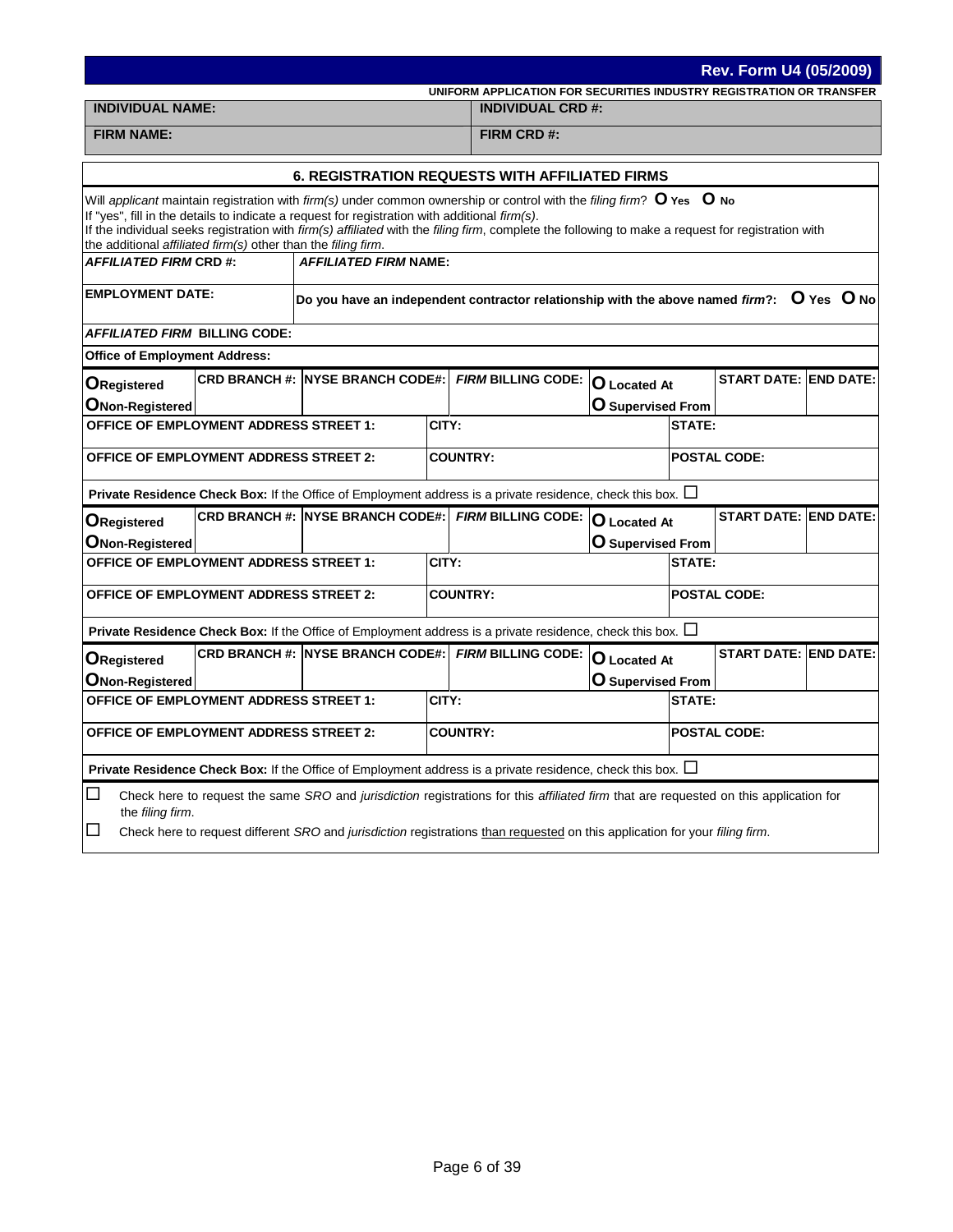| Rev. Form U4 (05/2009)<br>UNIFORM APPLICATION FOR SECURITIES INDUSTRY REGISTRATION OR TRANSFER                                                                                                                                                                                                                                                                                                                                                                                                                                                                                                                                                                                                                                                                                                                                                                                                               |                          |                                           |                          |               |                |  |  |  |  |  |  |  |
|--------------------------------------------------------------------------------------------------------------------------------------------------------------------------------------------------------------------------------------------------------------------------------------------------------------------------------------------------------------------------------------------------------------------------------------------------------------------------------------------------------------------------------------------------------------------------------------------------------------------------------------------------------------------------------------------------------------------------------------------------------------------------------------------------------------------------------------------------------------------------------------------------------------|--------------------------|-------------------------------------------|--------------------------|---------------|----------------|--|--|--|--|--|--|--|
| <b>INDIVIDUAL NAME:</b>                                                                                                                                                                                                                                                                                                                                                                                                                                                                                                                                                                                                                                                                                                                                                                                                                                                                                      |                          |                                           | <b>INDIVIDUAL CRD #:</b> |               |                |  |  |  |  |  |  |  |
| <b>FIRM NAME:</b>                                                                                                                                                                                                                                                                                                                                                                                                                                                                                                                                                                                                                                                                                                                                                                                                                                                                                            |                          |                                           | FIRM CRD #:              |               |                |  |  |  |  |  |  |  |
|                                                                                                                                                                                                                                                                                                                                                                                                                                                                                                                                                                                                                                                                                                                                                                                                                                                                                                              |                          |                                           |                          |               |                |  |  |  |  |  |  |  |
| AFFILIATED FIRM FINGERPRINT INFORMATION<br><b>Electronic Filing Representation</b>                                                                                                                                                                                                                                                                                                                                                                                                                                                                                                                                                                                                                                                                                                                                                                                                                           |                          |                                           |                          |               |                |  |  |  |  |  |  |  |
| By selecting this option, I represent that I am submitting, have submitted, or promptly will submit to the appropriate<br>O<br>SRO a fingerprint card as required under applicable SRO rules; or<br>Fingerprint card barcode                                                                                                                                                                                                                                                                                                                                                                                                                                                                                                                                                                                                                                                                                 |                          |                                           |                          |               |                |  |  |  |  |  |  |  |
| By selecting this option, I represent that I have been employed continuously by the filing firm since the last submission<br>O<br>of a fingerprint card to CRD and am not required to resubmit a fingerprint card at this time; or,                                                                                                                                                                                                                                                                                                                                                                                                                                                                                                                                                                                                                                                                          |                          |                                           |                          |               |                |  |  |  |  |  |  |  |
| By selecting this option, I represent that I have been employed continuously by the filing firm and my fingerprints have been<br>O<br>processed by an SRO other than FINRA. I am submitting, have submitted, or promptly will submit the processed results for<br>posting to CRD.                                                                                                                                                                                                                                                                                                                                                                                                                                                                                                                                                                                                                            |                          |                                           |                          |               |                |  |  |  |  |  |  |  |
| <b>Exceptions to the Fingerprint Requirement</b><br>By selecting one or more of the following two options, I affirm that I am exempt from the federal fingerprint requirement because<br>O<br>I/filing firm currently satisfy(ies) the requirements of at least one of the permissive exemptions indicated below pursuant to Rule 17f-2<br>under the Securities Exchange Act of 1934, including any notice or application requirements specified therein:<br>Rule 17f-2(a)(1)(i)                                                                                                                                                                                                                                                                                                                                                                                                                             |                          |                                           |                          |               |                |  |  |  |  |  |  |  |
| Rule 17f-2(a)(1)(iii)<br>П                                                                                                                                                                                                                                                                                                                                                                                                                                                                                                                                                                                                                                                                                                                                                                                                                                                                                   |                          |                                           |                          |               |                |  |  |  |  |  |  |  |
| <b>Investment Adviser Representative Only Applicants</b><br>I affirm that I am applying only as an investment adviser representative and that I am not also applying or have not also<br>O<br>applied with this firm to become a broker-dealer representative. If this radio button/box is selected, continue below.<br>I am applying for registration only in jurisdictions that do not have fingerprint card filing requirements, or<br>O<br>I am applying for registration in jurisdictions that have fingerprint card filing requirements and I am submitting, have<br>O<br>submitted, or promptly will submit the appropriate fingerprint card directly to the jurisdictions for processing pursuant<br>to applicable jurisdiction rules.                                                                                                                                                               |                          |                                           |                          |               |                |  |  |  |  |  |  |  |
|                                                                                                                                                                                                                                                                                                                                                                                                                                                                                                                                                                                                                                                                                                                                                                                                                                                                                                              |                          | <b>7. EXAMINATION REQUESTS</b>            |                          |               |                |  |  |  |  |  |  |  |
| Scheduling or Rescheduling Examinations. Complete this section only if you are scheduling or rescheduling an examination or<br>continuing education session. Do not select the Series 63 (S63) or Series 65 (S65) examinations in this section if you have completed<br>Section 5 (JURISDICTION REGISTRATION) and have selected registration in a jurisdiction. If you have completed Section 5<br>(JURISDICTION REGISTRATION), and requested an AG registration in a <i>jurisdiction</i> that requires that you pass the S63 examination, an<br>S63 examination will be automatically scheduled for you upon submission of this Form U4. If you have completed Section 5<br>(JURISDICTION REGISTRATION), and requested an RA registration in a jurisdiction that requires that you pass the S65 examination, an<br>S65 examination will be automatically scheduled for you upon submission of this Form U4. |                          |                                           |                          |               |                |  |  |  |  |  |  |  |
| $\square$ s <sub>3</sub><br>$\square$ S11                                                                                                                                                                                                                                                                                                                                                                                                                                                                                                                                                                                                                                                                                                                                                                                                                                                                    | $\square$ S26            | $\square$ S38                             | $\Box$ S52               | $\square$ S66 | $\Box$ S101    |  |  |  |  |  |  |  |
| □ s4<br>∐ S14                                                                                                                                                                                                                                                                                                                                                                                                                                                                                                                                                                                                                                                                                                                                                                                                                                                                                                | <b>S27</b>               | ⊔ S39                                     | $\sqcup$ S53             | $\square$ S72 | ∐ S106         |  |  |  |  |  |  |  |
| ø<br>S5  <br>$\square$ S16                                                                                                                                                                                                                                                                                                                                                                                                                                                                                                                                                                                                                                                                                                                                                                                                                                                                                   | $\square$ S28            | $\square$ S42                             | $\square$ s55            | $\square$ S79 | $\square$ S201 |  |  |  |  |  |  |  |
| $\square$ S17<br>$\square$ S6                                                                                                                                                                                                                                                                                                                                                                                                                                                                                                                                                                                                                                                                                                                                                                                                                                                                                | $\square$ S30            | <b>S44</b>                                | $\square$ S56            | $\Box$ S82    |                |  |  |  |  |  |  |  |
| □ s⁊<br>□ S22                                                                                                                                                                                                                                                                                                                                                                                                                                                                                                                                                                                                                                                                                                                                                                                                                                                                                                | $\square$ S31            | <b>S45</b>                                | $\square$ S62            | $\square$ S86 |                |  |  |  |  |  |  |  |
| $\square$ S9<br>$\square$ S23                                                                                                                                                                                                                                                                                                                                                                                                                                                                                                                                                                                                                                                                                                                                                                                                                                                                                | $\square$ S32            | <b>S46</b>                                | $\square$ S63            | $\square$ S87 |                |  |  |  |  |  |  |  |
| $\square$ S10<br>$\square$ S24                                                                                                                                                                                                                                                                                                                                                                                                                                                                                                                                                                                                                                                                                                                                                                                                                                                                               | $\square$ S37            | $\square$ S51                             | $\square$ S65            | $\square$ S99 |                |  |  |  |  |  |  |  |
|                                                                                                                                                                                                                                                                                                                                                                                                                                                                                                                                                                                                                                                                                                                                                                                                                                                                                                              |                          |                                           |                          |               |                |  |  |  |  |  |  |  |
| (Paper Form Only)<br>Other_                                                                                                                                                                                                                                                                                                                                                                                                                                                                                                                                                                                                                                                                                                                                                                                                                                                                                  |                          |                                           |                          |               |                |  |  |  |  |  |  |  |
| OPTIONAL: Foreign Exam City_                                                                                                                                                                                                                                                                                                                                                                                                                                                                                                                                                                                                                                                                                                                                                                                                                                                                                 |                          |                                           | Date (MM/DD/YYYY)        |               |                |  |  |  |  |  |  |  |
| If you have taken an exam prior to registering through the CRD system enter the exam type and date taken.                                                                                                                                                                                                                                                                                                                                                                                                                                                                                                                                                                                                                                                                                                                                                                                                    |                          |                                           |                          |               |                |  |  |  |  |  |  |  |
| Exam type: $\sqrt{2\pi}$                                                                                                                                                                                                                                                                                                                                                                                                                                                                                                                                                                                                                                                                                                                                                                                                                                                                                     | Date taken (MM/DD/YYYY): |                                           |                          |               |                |  |  |  |  |  |  |  |
|                                                                                                                                                                                                                                                                                                                                                                                                                                                                                                                                                                                                                                                                                                                                                                                                                                                                                                              |                          | <b><i>R DDOEESSIONAL DESIGNATIONS</i></b> |                          |               |                |  |  |  |  |  |  |  |

| 8. PROFESSIONAL DESIGNATIONS                    |                                              |                                            |  |  |  |  |  |  |  |  |  |
|-------------------------------------------------|----------------------------------------------|--------------------------------------------|--|--|--|--|--|--|--|--|--|
| Select each designation you currently maintain. |                                              |                                            |  |  |  |  |  |  |  |  |  |
| $\Box$ Certified Financial Planner              | $\Box$ Chartered Financial Consultant (ChFC) | $\Box$ Personal Financial Specialist (PFS) |  |  |  |  |  |  |  |  |  |
| $\Box$ Chartered Financial Analyst (CFA)        | □Chartered Investment Counselor (CIC)        |                                            |  |  |  |  |  |  |  |  |  |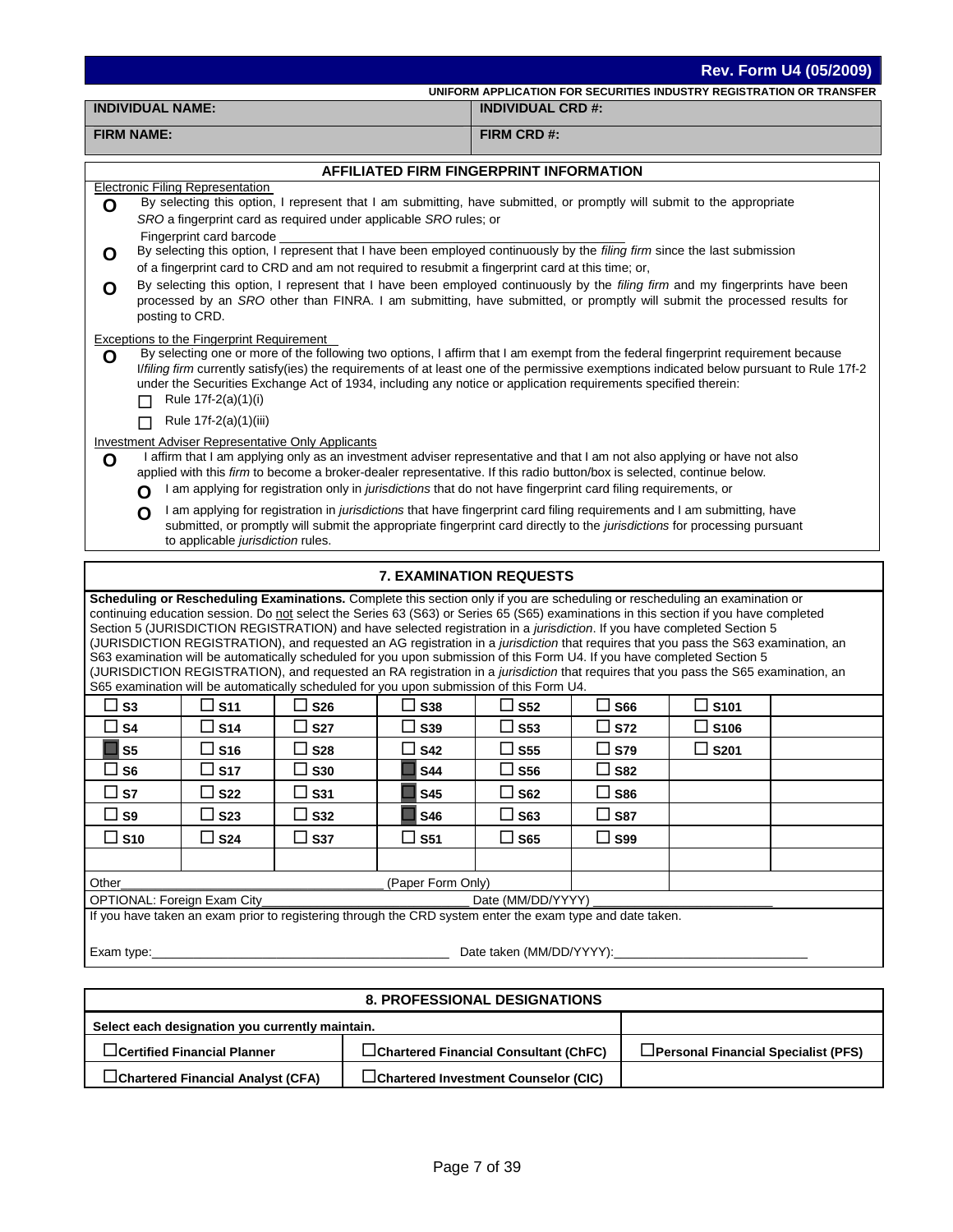|                         | Rev. Form U4 (05/2009)                                               |
|-------------------------|----------------------------------------------------------------------|
|                         | UNIFORM APPLICATION FOR SECURITIES INDUSTRY REGISTRATION OR TRANSFER |
| <b>INDIVIDUAL NAME:</b> | <b>INDIVIDUAL CRD #:</b>                                             |
| <b>FIRM NAME:</b>       | FIRM CRD #:                                                          |

| <b>9. IDENTIFYING INFORMATION/NAME CHANGE</b> |                                 |                      |                          |                                       |  |  |  |  |  |  |  |  |
|-----------------------------------------------|---------------------------------|----------------------|--------------------------|---------------------------------------|--|--|--|--|--|--|--|--|
| <b>FIRST NAME:</b>                            | <b>MIDDLE NAME:</b>             |                      | <b>LAST NAME:</b>        | <b>SUFFIX:</b>                        |  |  |  |  |  |  |  |  |
| DATE OF BIRTH (MM/DD/YYYY):                   | <b>STATE/PROVINCE OF BIRTH:</b> |                      | <b>COUNTRY OF BIRTH:</b> | SEX:<br>O Male<br>$\mathbf{O}$ Female |  |  |  |  |  |  |  |  |
| <b>HEIGHT (FT):</b>                           | <b>HEIGHT (IN):</b>             | <b>WEIGHT (LBS):</b> | <b>HAIR COLOR:</b>       | <b>EYE COLOR:</b>                     |  |  |  |  |  |  |  |  |

| <b>10. OTHER NAMES</b>                                                                                                                                                                                                                                        |                     |                   |                |  |  |
|---------------------------------------------------------------------------------------------------------------------------------------------------------------------------------------------------------------------------------------------------------------|---------------------|-------------------|----------------|--|--|
| Enter all other names that you have used or are using, or by which you are known or have been known, other than your legal name, since<br>the age of 18. This field should include, for example, nicknames, aliases, and names used before or after marriage. |                     |                   |                |  |  |
| <b>FIRST NAME:</b><br><b>MIDDLE NAME:</b><br><b>LAST NAME:</b><br><b>SUFFIX:</b>                                                                                                                                                                              |                     |                   |                |  |  |
| <b>FIRST NAME:</b>                                                                                                                                                                                                                                            | <b>MIDDLE NAME:</b> | <b>LAST NAME:</b> | <b>SUFFIX:</b> |  |  |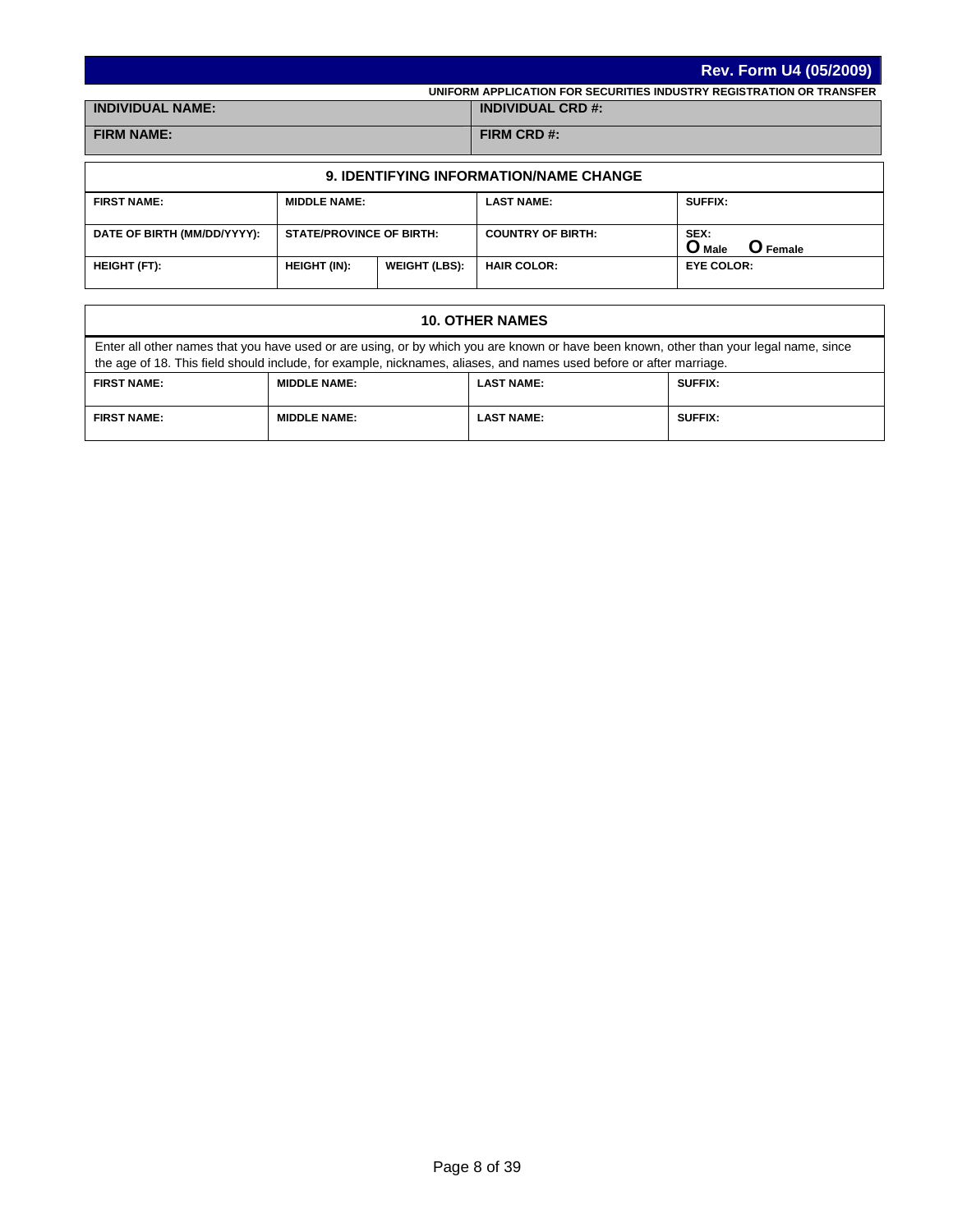|                         | <b>Rev. Form U4 (05/2009)</b> |                          |                                                                                                           |                                                                      |  |
|-------------------------|-------------------------------|--------------------------|-----------------------------------------------------------------------------------------------------------|----------------------------------------------------------------------|--|
|                         |                               |                          |                                                                                                           | UNIFORM APPLICATION FOR SECURITIES INDUSTRY REGISTRATION OR TRANSFER |  |
| <b>INDIVIDUAL NAME:</b> |                               |                          | <b>INDIVIDUAL CRD #:</b>                                                                                  |                                                                      |  |
| <b>FIRM NAME:</b>       |                               |                          | FIRM CRD #:                                                                                               |                                                                      |  |
|                         |                               |                          | <b>11. RESIDENTIAL HISTORY</b>                                                                            |                                                                      |  |
|                         |                               |                          | Starting with the current address, give all addresses for the past 5 years. Report changes as they occur. |                                                                      |  |
| FROM (MM/YYYY):         | TO (MM/YYYY):                 | <b>STREET ADDRESS 1:</b> |                                                                                                           | <b>STREET ADDRESS 2:</b>                                             |  |
| CITY:                   | STATE:                        | <b>COUNTRY:</b>          |                                                                                                           | POSTAL CODE:                                                         |  |
| FROM (MM/YYYY):         | TO (MM/YYYY):                 | <b>STREET ADDRESS 1:</b> |                                                                                                           | <b>STREET ADDRESS 2:</b>                                             |  |
| CITY:                   | STATE:                        | <b>COUNTRY:</b>          |                                                                                                           | POSTAL CODE:                                                         |  |
| FROM (MM/YYYY):         | TO (MM/YYYY):                 | <b>STREET ADDRESS 1:</b> |                                                                                                           | <b>STREET ADDRESS 2:</b>                                             |  |
| CITY:                   | STATE:                        | <b>COUNTRY:</b>          |                                                                                                           | <b>POSTAL CODE:</b>                                                  |  |
| FROM (MM/YYYY):         | TO (MM/YYYY):                 | <b>STREET ADDRESS 1:</b> |                                                                                                           | <b>STREET ADDRESS 2:</b>                                             |  |
| CITY:                   | STATE:                        | <b>COUNTRY:</b>          |                                                                                                           | <b>POSTAL CODE:</b>                                                  |  |
| FROM (MM/YYYY):         | TO (MM/YYYY):                 | <b>STREET ADDRESS 1:</b> |                                                                                                           | <b>STREET ADDRESS 2:</b>                                             |  |
| CITY:                   | STATE:                        | <b>COUNTRY:</b>          |                                                                                                           | <b>POSTAL CODE:</b>                                                  |  |
| FROM (MM/YYYY):         | TO (MM/YYYY):                 | <b>STREET ADDRESS 1:</b> |                                                                                                           | <b>STREET ADDRESS 2:</b>                                             |  |
| CITY:                   | STATE:                        | <b>COUNTRY:</b>          |                                                                                                           | POSTAL CODE:                                                         |  |
| FROM (MM/YYYY):         | TO (MM/YYYY):                 | <b>STREET ADDRESS 1:</b> |                                                                                                           | <b>STREET ADDRESS 2:</b>                                             |  |
| CITY:                   | STATE:                        | <b>COUNTRY:</b>          |                                                                                                           | <b>POSTAL CODE:</b>                                                  |  |
| FROM (MM/YYYY):         | TO (MM/YYYY):                 | <b>STREET ADDRESS 1:</b> |                                                                                                           | <b>STREET ADDRESS 2:</b>                                             |  |
| CITY:                   | STATE:                        | <b>COUNTRY:</b>          |                                                                                                           | POSTAL CODE:                                                         |  |
| FROM (MM/YYYY):         | TO (MM/YYYY):                 | <b>STREET ADDRESS 1:</b> |                                                                                                           | <b>STREET ADDRESS 2:</b>                                             |  |
| CITY:                   | STATE:                        | <b>COUNTRY:</b>          |                                                                                                           | <b>POSTAL CODE:</b>                                                  |  |
| FROM (MM/YYYY):         | TO (MM/YYYY):                 | <b>STREET ADDRESS 1:</b> |                                                                                                           | <b>STREET ADDRESS 2:</b>                                             |  |
| CITY:                   | STATE:                        | <b>COUNTRY:</b>          |                                                                                                           | <b>POSTAL CODE:</b>                                                  |  |
| FROM (MM/YYYY):         | TO (MM/YYYY):                 | <b>STREET ADDRESS 1:</b> |                                                                                                           | <b>STREET ADDRESS 2:</b>                                             |  |
| CITY:                   | STATE:                        | <b>COUNTRY:</b>          |                                                                                                           | POSTAL CODE:                                                         |  |
| FROM (MM/YYYY):         | TO (MM/YYYY):                 | <b>STREET ADDRESS 1:</b> |                                                                                                           | <b>STREET ADDRESS 2:</b>                                             |  |
| CITY:                   | STATE:                        | <b>COUNTRY:</b>          |                                                                                                           | POSTAL CODE:                                                         |  |
| FROM (MM/YYYY):         | TO (MM/YYYY):                 | <b>STREET ADDRESS 1:</b> |                                                                                                           | <b>STREET ADDRESS 2:</b>                                             |  |
| CITY:                   | STATE:                        | <b>COUNTRY:</b>          |                                                                                                           | POSTAL CODE:                                                         |  |
| FROM (MM/YYYY):         | TO (MM/YYYY):                 | <b>STREET ADDRESS 1:</b> |                                                                                                           | <b>STREET ADDRESS 2:</b>                                             |  |
| CITY:                   | STATE:                        | <b>COUNTRY:</b>          |                                                                                                           | POSTAL CODE:                                                         |  |
| FROM (MM/YYYY):         | TO (MM/YYYY):                 | <b>STREET ADDRESS 1:</b> |                                                                                                           | <b>STREET ADDRESS 2:</b>                                             |  |
| CITY:                   | STATE:                        | <b>COUNTRY:</b>          |                                                                                                           | POSTAL CODE:                                                         |  |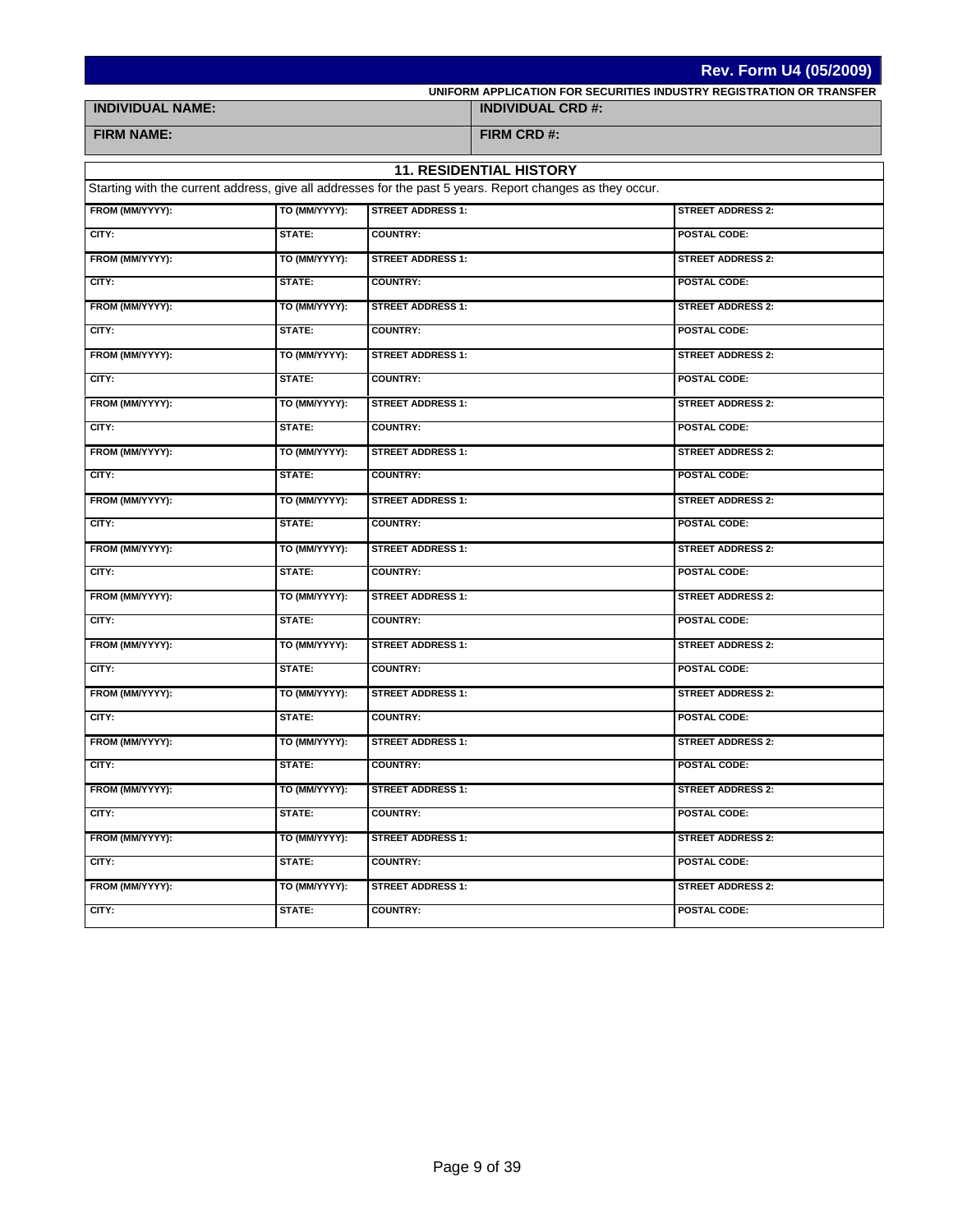|                                                  | Rev. Form U4 (05/2009)                                                                        |  |                                                       |                                                                                                                                                                                                                                                                                                                                                                                                      |  |
|--------------------------------------------------|-----------------------------------------------------------------------------------------------|--|-------------------------------------------------------|------------------------------------------------------------------------------------------------------------------------------------------------------------------------------------------------------------------------------------------------------------------------------------------------------------------------------------------------------------------------------------------------------|--|
|                                                  |                                                                                               |  |                                                       | UNIFORM APPLICATION FOR SECURITIES INDUSTRY REGISTRATION OR TRANSFER                                                                                                                                                                                                                                                                                                                                 |  |
| <b>INDIVIDUAL NAME:</b>                          |                                                                                               |  | <b>INDIVIDUAL CRD #:</b>                              |                                                                                                                                                                                                                                                                                                                                                                                                      |  |
| <b>FIRM NAME:</b>                                |                                                                                               |  | FIRM CRD#:                                            |                                                                                                                                                                                                                                                                                                                                                                                                      |  |
|                                                  |                                                                                               |  | <b>12. EMPLOYMENT HISTORY</b>                         |                                                                                                                                                                                                                                                                                                                                                                                                      |  |
|                                                  |                                                                                               |  |                                                       |                                                                                                                                                                                                                                                                                                                                                                                                      |  |
|                                                  | statuses such as unemployed, full-time education, extended travel, or other similar statuses. |  |                                                       | Provide complete employment history for the past 10 years. Include the firm(s) noted in Section 1 (GENERAL INFORMATION) and Section 6<br>(REGISTRATION REQUESTS WITH AFFILIATED FIRMS). Include all firm(s) from Section 3 (REGISTRATION WITH UNAFFILIATED<br>FIRMS). Account for all time including full and part-time employments, self-employment, military service, and homemaking. Also include |  |
| Report changes as they occur.<br>FROM (MM/YYYY): | TO (MM/YYYY):                                                                                 |  | NAME OF FIRM OR COMPANY:                              | CITY:                                                                                                                                                                                                                                                                                                                                                                                                |  |
|                                                  |                                                                                               |  |                                                       |                                                                                                                                                                                                                                                                                                                                                                                                      |  |
| STATE:                                           | <b>COUNTRY:</b>                                                                               |  | <b>INVESTMENT-RELATED BUSINESS?</b><br>O Yes O No     | POSITION HELD:                                                                                                                                                                                                                                                                                                                                                                                       |  |
| FROM (MM/YYYY):                                  | TO (MM/YYYY):                                                                                 |  | <b>NAME OF FIRM OR COMPANY:</b>                       | CITY:                                                                                                                                                                                                                                                                                                                                                                                                |  |
| STATE:                                           | <b>COUNTRY:</b>                                                                               |  | <b>INVESTMENT-RELATED BUSINESS?</b><br>$O$ Yes $O$ No | <b>POSITION HELD:</b>                                                                                                                                                                                                                                                                                                                                                                                |  |
| FROM (MM/YYYY):                                  | TO (MM/YYYY):                                                                                 |  | <b>NAME OF FIRM OR COMPANY:</b>                       | CITY:                                                                                                                                                                                                                                                                                                                                                                                                |  |
| STATE:                                           | <b>COUNTRY:</b>                                                                               |  | <b>INVESTMENT-RELATED BUSINESS?</b><br>O Yes O No     | <b>POSITION HELD:</b>                                                                                                                                                                                                                                                                                                                                                                                |  |
| FROM (MM/YYYY):                                  | TO (MM/YYYY):                                                                                 |  | <b>NAME OF FIRM OR COMPANY:</b>                       | CITY:                                                                                                                                                                                                                                                                                                                                                                                                |  |
| STATE:                                           | <b>COUNTRY:</b>                                                                               |  | <b>INVESTMENT-RELATED BUSINESS?</b>                   | <b>POSITION HELD:</b>                                                                                                                                                                                                                                                                                                                                                                                |  |
| FROM (MM/YYYY):                                  | TO (MM/YYYY):                                                                                 |  | O Yes O No<br><b>NAME OF FIRM OR COMPANY:</b>         | CITY:                                                                                                                                                                                                                                                                                                                                                                                                |  |
| STATE:                                           | <b>COUNTRY:</b>                                                                               |  | <b>INVESTMENT-RELATED BUSINESS?</b><br>$O$ Yes $O$ No | <b>POSITION HELD:</b>                                                                                                                                                                                                                                                                                                                                                                                |  |
| FROM (MM/YYYY):                                  | TO (MM/YYYY):                                                                                 |  | <b>NAME OF FIRM OR COMPANY:</b>                       | CITY:                                                                                                                                                                                                                                                                                                                                                                                                |  |
| STATE:                                           | <b>COUNTRY:</b>                                                                               |  | <b>INVESTMENT-RELATED BUSINESS?</b>                   | <b>POSITION HELD:</b>                                                                                                                                                                                                                                                                                                                                                                                |  |
| FROM (MM/YYYY):                                  | TO (MM/YYYY):                                                                                 |  | $O$ Yes $O$ No<br><b>NAME OF FIRM OR COMPANY:</b>     | CITY:                                                                                                                                                                                                                                                                                                                                                                                                |  |
| STATE:                                           | <b>COUNTRY:</b>                                                                               |  | <b>INVESTMENT-RELATED BUSINESS?</b>                   | POSITION HELD:                                                                                                                                                                                                                                                                                                                                                                                       |  |
|                                                  |                                                                                               |  | $O$ Yes $O$ No                                        |                                                                                                                                                                                                                                                                                                                                                                                                      |  |
| FROM (MM/YYYY):                                  | TO (MM/YYYY):                                                                                 |  | <b>NAME OF FIRM OR COMPANY:</b>                       | CITY:                                                                                                                                                                                                                                                                                                                                                                                                |  |
| STATE:                                           | <b>COUNTRY:</b>                                                                               |  | <b>INVESTMENT-RELATED BUSINESS?</b><br>O Yes O No     | <b>POSITION HELD:</b>                                                                                                                                                                                                                                                                                                                                                                                |  |
| FROM (MM/YYYY):                                  | TO (MM/YYYY):                                                                                 |  | NAME OF FIRM OR COMPANY:                              | CITY:                                                                                                                                                                                                                                                                                                                                                                                                |  |
| STATE:                                           | <b>COUNTRY:</b>                                                                               |  | <b>INVESTMENT-RELATED BUSINESS?</b>                   | POSITION HELD:                                                                                                                                                                                                                                                                                                                                                                                       |  |
|                                                  |                                                                                               |  | O Yes O No                                            |                                                                                                                                                                                                                                                                                                                                                                                                      |  |
| FROM (MM/YYYY):                                  | TO (MM/YYYY):                                                                                 |  | <b>NAME OF FIRM OR COMPANY:</b>                       | CITY:                                                                                                                                                                                                                                                                                                                                                                                                |  |
| STATE:                                           | <b>COUNTRY:</b>                                                                               |  | <b>INVESTMENT-RELATED BUSINESS?</b><br>$O$ Yes $O$ No | <b>POSITION HELD:</b>                                                                                                                                                                                                                                                                                                                                                                                |  |
| FROM (MM/YYYY):                                  | TO (MM/YYYY):                                                                                 |  | <b>NAME OF FIRM OR COMPANY:</b>                       | CITY:                                                                                                                                                                                                                                                                                                                                                                                                |  |
| STATE:                                           | <b>COUNTRY:</b>                                                                               |  | <b>INVESTMENT-RELATED BUSINESS?</b><br>$O$ Yes $O$ No | <b>POSITION HELD:</b>                                                                                                                                                                                                                                                                                                                                                                                |  |
| FROM (MM/YYYY):                                  | TO (MM/YYYY):                                                                                 |  | NAME OF FIRM OR COMPANY:                              | CITY:                                                                                                                                                                                                                                                                                                                                                                                                |  |
| STATE:                                           | <b>COUNTRY:</b>                                                                               |  | <b>INVESTMENT-RELATED BUSINESS?</b><br>O Yes O No     | <b>POSITION HELD:</b>                                                                                                                                                                                                                                                                                                                                                                                |  |
| FROM (MM/YYYY):                                  | TO (MM/YYYY):                                                                                 |  | <b>NAME OF FIRM OR COMPANY:</b>                       | CITY:                                                                                                                                                                                                                                                                                                                                                                                                |  |
| STATE:                                           | <b>COUNTRY:</b>                                                                               |  | <b>INVESTMENT-RELATED BUSINESS?</b><br>O Yes O No     | <b>POSITION HELD:</b>                                                                                                                                                                                                                                                                                                                                                                                |  |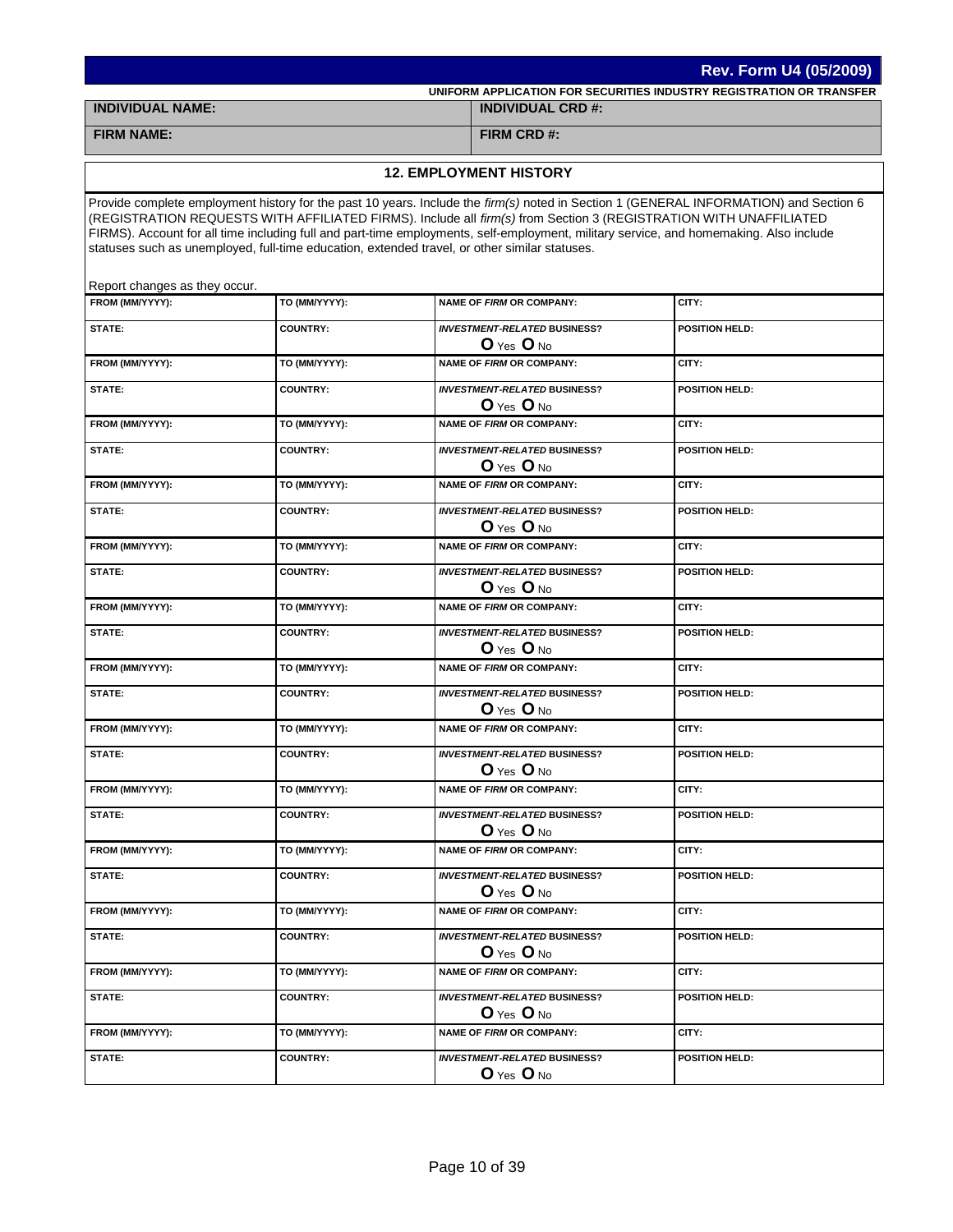| <b>Rev. Form U4 (05/2009)</b>                                        |
|----------------------------------------------------------------------|
| UNIFORM APPLICATION FOR SECURITIES INDUSTRY REGISTRATION OR TRANSFER |
| <b>INDIVIDUAL CRD #:</b>                                             |
| FIRM CRD #:                                                          |
|                                                                      |

### **13. OTHER BUSINESS**

Are you currently engaged in any other business either as a proprietor, partner, officer, director, employee, trustee, agent or otherwise? (Please exclude non *investment-related* activity that is exclusively charitable, civic, religious or fraternal and is recognized as tax exempt.) If YES, please provide the following details: the name of the other business, whether the business is *investment-related*, the address of the other business, the nature of the other business, your position, title, or relationship with the other business, the start date of your relationship, the approximate number of hours/month you devote to the other business, the number of hours you devote to the other business during securities trading hours, and briefly describe your duties relating to the other business.

# **O Yes O No**

**If "Yes," please enter details below.**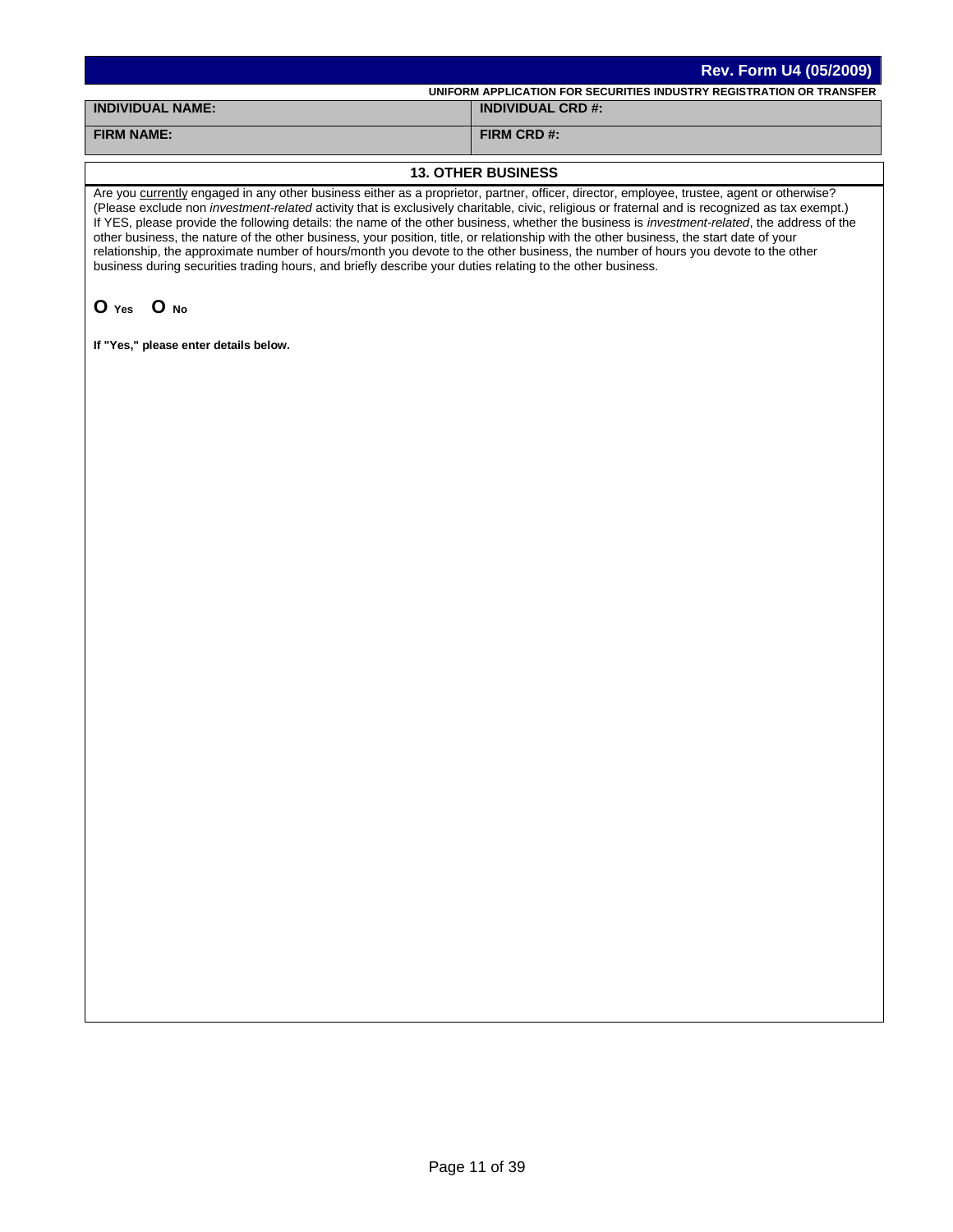|                   | <b>Rev. Form U4 (05/2009)</b> |                                                                                                                                                                                                                                                                                                                                                                                                                                                                                                                                                                        |                                                                                                                                  |             |           |
|-------------------|-------------------------------|------------------------------------------------------------------------------------------------------------------------------------------------------------------------------------------------------------------------------------------------------------------------------------------------------------------------------------------------------------------------------------------------------------------------------------------------------------------------------------------------------------------------------------------------------------------------|----------------------------------------------------------------------------------------------------------------------------------|-------------|-----------|
|                   |                               | <b>INDIVIDUAL NAME:</b>                                                                                                                                                                                                                                                                                                                                                                                                                                                                                                                                                | UNIFORM APPLICATION FOR SECURITIES INDUSTRY REGISTRATION OR TRANSFER<br><b>INDIVIDUAL CRD #:</b>                                 |             |           |
| <b>FIRM NAME:</b> |                               |                                                                                                                                                                                                                                                                                                                                                                                                                                                                                                                                                                        | FIRM CRD #:                                                                                                                      |             |           |
|                   |                               |                                                                                                                                                                                                                                                                                                                                                                                                                                                                                                                                                                        |                                                                                                                                  |             |           |
|                   |                               |                                                                                                                                                                                                                                                                                                                                                                                                                                                                                                                                                                        | <b>14. DISCLOSURE QUESTIONS</b>                                                                                                  |             |           |
|                   |                               |                                                                                                                                                                                                                                                                                                                                                                                                                                                                                                                                                                        | IF THE ANSWER TO ANY OF THE FOLLOWING QUESTIONS IS 'YES',<br>COMPLETE DETAILS OF ALL EVENTS OR PROCEEDINGS ON APPROPRIATE DRP(S) |             |           |
|                   |                               |                                                                                                                                                                                                                                                                                                                                                                                                                                                                                                                                                                        | REFER TO THE EXPLANATION OF TERMS SECTION OF FORM U4 INSTRUCTIONS FOR EXPLANATIONS OF ITALICIZED TERMS.                          |             |           |
|                   |                               |                                                                                                                                                                                                                                                                                                                                                                                                                                                                                                                                                                        |                                                                                                                                  | <b>YES</b>  | <b>NO</b> |
|                   |                               | <b>Criminal Disclosure</b>                                                                                                                                                                                                                                                                                                                                                                                                                                                                                                                                             |                                                                                                                                  |             |           |
| 14A.              | (1)                           | Have you ever:                                                                                                                                                                                                                                                                                                                                                                                                                                                                                                                                                         |                                                                                                                                  |             |           |
|                   |                               | (a) been convicted of or pled guilty or nolo contendere ("no contest") in a domestic, foreign, or military<br>court to any felony?                                                                                                                                                                                                                                                                                                                                                                                                                                     |                                                                                                                                  | O           | O         |
|                   | (2)                           | (b) been charged with any felony?<br>Based upon activities that occurred while you exercised control over it, has an organization ever:                                                                                                                                                                                                                                                                                                                                                                                                                                |                                                                                                                                  | O           | O         |
|                   |                               | (a) been convicted of or pled guilty or nolo contendere ("no contest") in a domestic or foreign court to                                                                                                                                                                                                                                                                                                                                                                                                                                                               |                                                                                                                                  | O           | О         |
|                   |                               | any felony?<br>(b) been charged with any felony?                                                                                                                                                                                                                                                                                                                                                                                                                                                                                                                       |                                                                                                                                  | O           | O         |
| 14B.              | (1)                           | Have you ever:                                                                                                                                                                                                                                                                                                                                                                                                                                                                                                                                                         |                                                                                                                                  |             |           |
|                   |                               | (a) been convicted of or pled guilty or nolo contendere ("no contest") in a domestic, foreign or military<br>court to a misdemeanor involving: investments or an investment-related business or any fraud, false<br>statements or omissions, wrongful taking of property, bribery, perjury, forgery, counterfeiting,<br>extortion, or a conspiracy to commit any of these offenses?                                                                                                                                                                                    |                                                                                                                                  | O           | O         |
|                   |                               | (b) been charged with a misdemeanor specified in $14B(1)(a)?$                                                                                                                                                                                                                                                                                                                                                                                                                                                                                                          |                                                                                                                                  | O           | O         |
|                   | (2)                           | Based upon activities that occurred while you exercised control over it, has an organization ever:<br>(a) been convicted of or pled guilty or nolo contendere ("no contest") in a domestic or foreign court to a                                                                                                                                                                                                                                                                                                                                                       |                                                                                                                                  |             |           |
|                   |                               | misdemeanor specified in 14B(1)(a)?                                                                                                                                                                                                                                                                                                                                                                                                                                                                                                                                    |                                                                                                                                  | O           | O         |
|                   |                               | (b) been charged with a misdemeanor specified in 14B(1)(a)?                                                                                                                                                                                                                                                                                                                                                                                                                                                                                                            |                                                                                                                                  | O           | O         |
| 14C.              |                               | <b>Regulatory Action Disclosure</b><br>Has the U.S. Securities and Exchange Commission or the Commodity Futures Trading Commission ever:                                                                                                                                                                                                                                                                                                                                                                                                                               |                                                                                                                                  | <b>YES</b>  | <b>NO</b> |
|                   | (1)                           | found you to have made a false statement or omission?                                                                                                                                                                                                                                                                                                                                                                                                                                                                                                                  |                                                                                                                                  | O           | O         |
|                   | (2)                           | found you to have been <i>involved</i> in a violation of its regulations or statutes?                                                                                                                                                                                                                                                                                                                                                                                                                                                                                  |                                                                                                                                  | O           | Ο         |
|                   | (3)                           | found you to have been a cause of an <i>investment-related</i> business having its authorization to do business<br>denied, suspended, revoked, or restricted?                                                                                                                                                                                                                                                                                                                                                                                                          |                                                                                                                                  | O           | O         |
|                   | (4)                           | entered an order against you in connection with <i>investment-related</i> activity?                                                                                                                                                                                                                                                                                                                                                                                                                                                                                    |                                                                                                                                  | O           | Ő         |
|                   | (5)                           | imposed a civil money penalty on you, or <i>ordered</i> you to cease and desist from any activity?                                                                                                                                                                                                                                                                                                                                                                                                                                                                     |                                                                                                                                  | O           | O         |
|                   | (6)                           | found you to have willfully violated any provision of the Securities Act of 1933, the Securities Exchange Act of<br>1934, the Investment Advisers Act of 1940, the Investment Company Act of 1940, the Commodity Exchange<br>Act, or any rule or regulation under any of such Acts, or any of the rules of the Municipal Securities<br>Rulemaking Board, or found you to have been unable to comply with any provision of such Act, rule or<br>regulation?                                                                                                             |                                                                                                                                  | $\mathbf O$ | O         |
|                   | (7)                           | found you to have willfully aided, abetted, counseled, commanded, induced, or procured the violation by any<br>person of any provision of the Securities Act of 1933, the Securities Exchange Act of 1934, the Investment<br>Advisers Act of 1940, the Investment Company Act of 1940, the Commodity Exchange Act, or any rule or                                                                                                                                                                                                                                      |                                                                                                                                  | O           | O         |
|                   | (8)                           | regulation under any of such Acts, or any of the rules of the Municipal Securities Rulemaking Board?<br>found you to have failed reasonably to supervise another person subject to your supervision, with a view to<br>preventing the violation of any provision of the Securities Act of 1933, the Securities Exchange Act of 1934,<br>the Investment Advisers Act of 1940, the Investment Company Act of 1940, the Commodity Exchange Act, or<br>any rule or regulation under any of such Acts, or any of the rules of the Municipal Securities Rulemaking<br>Board? |                                                                                                                                  | $\mathbf O$ | O         |
| 14D.              | (1)                           | Has any other Federal regulatory agency or any state regulatory agency or foreign financial regulatory<br>authority ever:                                                                                                                                                                                                                                                                                                                                                                                                                                              |                                                                                                                                  |             |           |
|                   |                               | (a) found you to have made a false statement or omission or been dishonest, unfair or unethical?                                                                                                                                                                                                                                                                                                                                                                                                                                                                       |                                                                                                                                  | O           | O         |
|                   |                               | found you to have been <i>involved</i> in a violation of <i>investment-related</i> regulation(s) or statute(s)?<br>(b)                                                                                                                                                                                                                                                                                                                                                                                                                                                 |                                                                                                                                  | $\mathbf O$ | O         |
|                   |                               | (c)<br>business denied, suspended, revoked or restricted?                                                                                                                                                                                                                                                                                                                                                                                                                                                                                                              | found you to have been a cause of an <i>investment-related</i> business having its authorization to do                           | O           | O         |
|                   |                               | entered an order against you in connection with an <i>investment-related</i> activity?<br>(d)                                                                                                                                                                                                                                                                                                                                                                                                                                                                          |                                                                                                                                  | O           | O         |
|                   |                               | (e)<br>from associating with an investment-related business or restricted your activities?                                                                                                                                                                                                                                                                                                                                                                                                                                                                             | denied, suspended, or revoked your registration or license or otherwise, by order, prevented you                                 | O           | O         |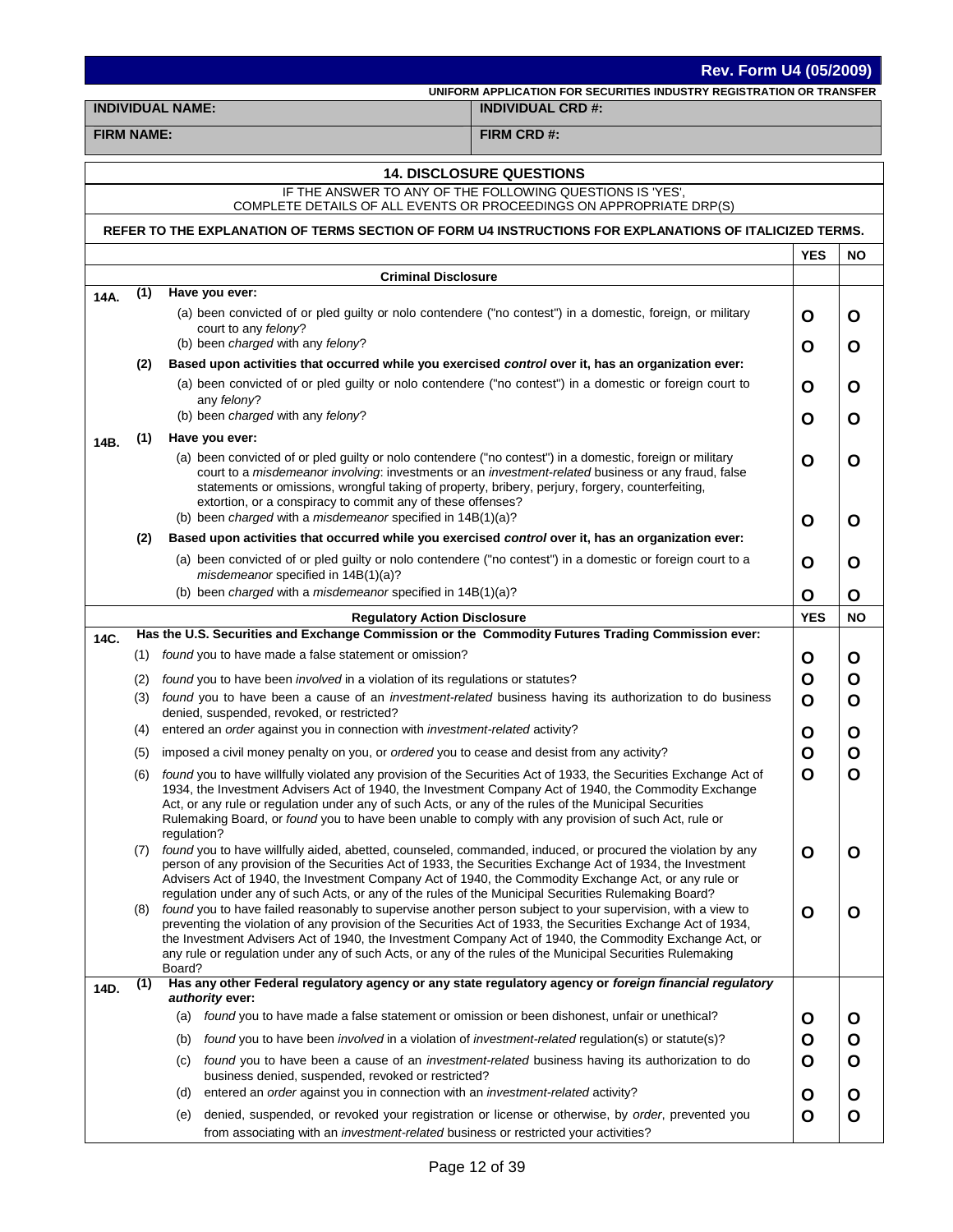# **Rev. Form U4 (05/2009)**

**UNIFORM APPLICATION FOR SECURITIES INDUSTRY REGISTRATION OR TRANSFER**

**INDIVIDUAL NAME: INDIVIDUAL CRD #:**

**FIRM NAME: FIRM CRD #:**

|      |     | <b>14. DISCLOSURE QUESTIONS (CONTINUED)</b>                                                                                                                                                                                                                                                                                                                                                                                                                                                                                                                                                      |              |              |
|------|-----|--------------------------------------------------------------------------------------------------------------------------------------------------------------------------------------------------------------------------------------------------------------------------------------------------------------------------------------------------------------------------------------------------------------------------------------------------------------------------------------------------------------------------------------------------------------------------------------------------|--------------|--------------|
|      |     |                                                                                                                                                                                                                                                                                                                                                                                                                                                                                                                                                                                                  | <b>YES</b>   | <b>NO</b>    |
|      | (2) | Have you been subject to any final order of a state securities commission (or any agency or office<br>performing like functions), state authority that supervises or examines banks, savings associations, or<br>credit unions, state insurance commission (or any agency or office performing like functions), an<br>appropriate federal banking agency, or the National Credit Union Administration, that:<br>(a) bars you from association with an entity regulated by such commission, authority,<br>agency, or officer, or from engaging in the business of securities, insurance, banking, | O            | O            |
|      |     | savings association activities, or credit union activities; or<br>(b) constitutes a <i>final order</i> based on violations of any laws or regulations that prohibit<br>fraudulent, manipulative, or deceptive conduct?                                                                                                                                                                                                                                                                                                                                                                           | O            | O            |
| 14E. |     | Has any self-regulatory organization ever:                                                                                                                                                                                                                                                                                                                                                                                                                                                                                                                                                       |              |              |
|      |     | (1) found you to have made a false statement or omission?                                                                                                                                                                                                                                                                                                                                                                                                                                                                                                                                        | Ο            | O            |
|      | (2) | found you to have been <i>involved</i> in a violation of its rules (other than a violation designated as a " <i>minor rule</i><br>violation" under a plan approved by the U.S. Securities and Exchange Commission)?                                                                                                                                                                                                                                                                                                                                                                              | O            | O            |
|      | (3) | found you to have been the cause of an investment-related business having its authorization to do business<br>denied, suspended, revoked or restricted?                                                                                                                                                                                                                                                                                                                                                                                                                                          | O            | O            |
|      | (4) | disciplined you by expelling or suspending you from membership, barring or suspending your association with<br>its members, or restricting your activities?                                                                                                                                                                                                                                                                                                                                                                                                                                      | O            | O            |
|      | (5) | found you to have willfully violated any provision of the Securities Act of 1933, the Securities Exchange Act of<br>1934, the Investment Advisers Act of 1940, the Investment Company Act of 1940, the Commodity Exchange<br>Act, or any rule or regulation under any of such Acts, or any of the rules of the Municipal Securities Rulemaking<br>Board, or found you to have been unable to comply with any provision of such Act, rule or regulation?                                                                                                                                          | O            | Ο            |
|      | (6) | found you to have willfully aided, abetted, counseled, commanded, induced, or procured the violation by any<br>person of any provision of the Securities Act of 1933, the Securities Exchange Act of 1934, the Investment<br>Advisers Act of 1940, the Investment Company Act of 1940, the Commodity Exchange Act, or any rule or<br>regulation under any of such Acts, or any of the rules of the Municipal Securities Rulemaking Board?                                                                                                                                                        | $\mathbf{o}$ | O            |
|      | (7) | found you to have failed reasonably to supervise another person subject to your supervision, with a view to<br>preventing the violation of any provision of the Securities Act of 1933, the Securities Exchange Act of 1934, the<br>Investment Advisers Act of 1940, the Investment Company Act of 1940, the Commodity Exchange Act, or any<br>rule or regulation under any of such Acts, or any of the rules of the Municipal Securities Rulemaking Board?                                                                                                                                      | O            | O            |
| 14F. |     | Have you ever had an authorization to act as an attorney, accountant or federal contractor that was revoked<br>or suspended?                                                                                                                                                                                                                                                                                                                                                                                                                                                                     | O            | O            |
| 14G. |     | Have you been notified, in writing, that you are now the subject of any:                                                                                                                                                                                                                                                                                                                                                                                                                                                                                                                         |              |              |
|      | (1) | regulatory complaint or proceeding that could result in a "yes" answer to any part of 14C, D or E? (If "yes",<br>complete the Regulatory Action Disclosure Reporting Page.)                                                                                                                                                                                                                                                                                                                                                                                                                      | O            | O            |
|      | (2) | investigation that could result in a "yes" answer to any part of 14A, B, C, D or E? (If "yes", complete the<br>Investigation Disclosure Reporting Page.)                                                                                                                                                                                                                                                                                                                                                                                                                                         | O            | O            |
|      |     | <b>Civil Judicial Disclosure</b>                                                                                                                                                                                                                                                                                                                                                                                                                                                                                                                                                                 | <b>YES</b>   | <b>NO</b>    |
| 14H. | (1) | Has any domestic or foreign court ever:                                                                                                                                                                                                                                                                                                                                                                                                                                                                                                                                                          |              |              |
|      |     | (a) enjoined you in connection with any investment-related activity?                                                                                                                                                                                                                                                                                                                                                                                                                                                                                                                             | O            | O            |
|      |     | (b) found that you were involved in a violation of any investment-related statute(s) or regulation(s)?                                                                                                                                                                                                                                                                                                                                                                                                                                                                                           | O            | O            |
|      |     | (c) dismissed, pursuant to a settlement agreement, an investment-related civil action brought against you by<br>a state or foreign financial regulatory authority?                                                                                                                                                                                                                                                                                                                                                                                                                               | O            | O            |
|      | (2) | Are you named in any pending investment-related civil action that could result in a "yes" answer to<br>any part of 14H(1)?                                                                                                                                                                                                                                                                                                                                                                                                                                                                       | O            | O            |
|      |     | <b>Customer Complaint/Arbitration/Civil Litigation Disclosure</b>                                                                                                                                                                                                                                                                                                                                                                                                                                                                                                                                | <b>YES</b>   | <b>NO</b>    |
| 14I. | (1) | Have you ever been named as a respondent/defendant in an <i>investment-related</i> , consumer-initiated<br>arbitration or civil litigation which alleged that you were involved in one or more sales practice<br>violations and which:                                                                                                                                                                                                                                                                                                                                                           |              |              |
|      |     | (a) is still pending, or;                                                                                                                                                                                                                                                                                                                                                                                                                                                                                                                                                                        | O            | O            |
|      |     | (b) resulted in an arbitration award or civil judgment against you, regardless of amount, or;                                                                                                                                                                                                                                                                                                                                                                                                                                                                                                    | O            | O            |
|      |     | (c) was settled, prior to 05/18/2009, for an amount of \$10,000 or more, or;                                                                                                                                                                                                                                                                                                                                                                                                                                                                                                                     | O            | O            |
|      |     | (d) was settled, on or after 05/18/2009, for an amount of \$15,000 or more?                                                                                                                                                                                                                                                                                                                                                                                                                                                                                                                      | O            | $\mathbf{o}$ |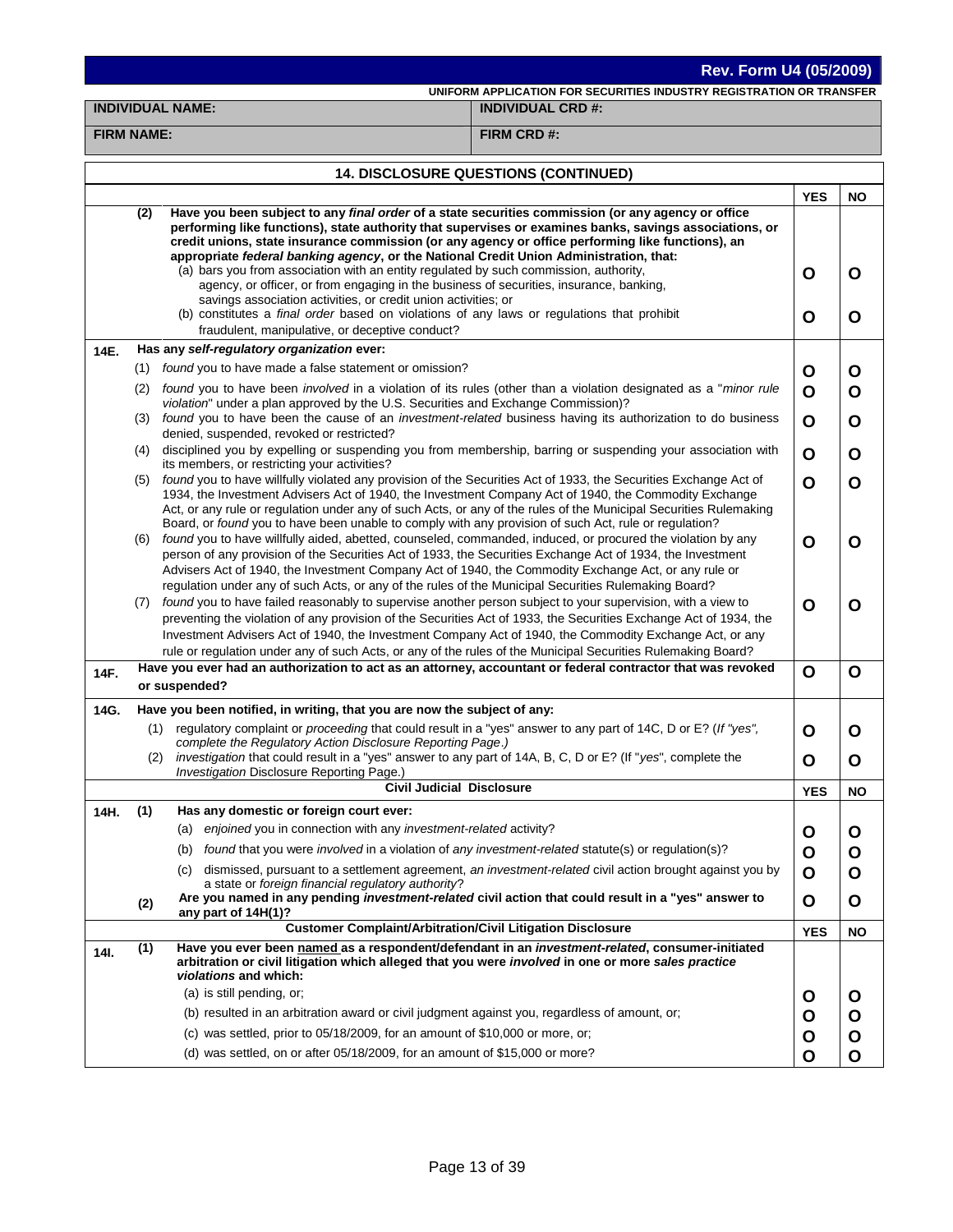**UNIFORM APPLICATION FOR SECURITIES INDUSTRY REGISTRATION OR TRANSFER**

**INDIVIDUAL NAME: INDIVIDUAL CRD #:**

**FIRM NAME: FIRM CRD #:**

|      |     | 14. DISCLOSURE QUESTIONS (CONTINUED)                                                                                                                                                                                                                                                                                                                                                               |             |              |
|------|-----|----------------------------------------------------------------------------------------------------------------------------------------------------------------------------------------------------------------------------------------------------------------------------------------------------------------------------------------------------------------------------------------------------|-------------|--------------|
|      |     |                                                                                                                                                                                                                                                                                                                                                                                                    | <b>YES</b>  | <b>NO</b>    |
|      | (2) | Have you ever been the subject of an investment-related, consumer-initiated (written or oral)<br>complaint, which alleged that you were involved in one or more sales practice violations, and which:                                                                                                                                                                                              |             |              |
|      |     | (a) was settled, prior to 05/18/2009, for an amount of \$10,000 or more, or;                                                                                                                                                                                                                                                                                                                       | O           | O            |
|      |     | (b) was settled, on or after 05/18/2009, for an amount of \$15,000 or more?                                                                                                                                                                                                                                                                                                                        | O           | O            |
|      | (3) | Within the past twenty four (24) months, have you been the subject of an <i>investment-related</i> ,<br>consumer-initiated, written complaint, not otherwise reported under question 14I(2) above, which:                                                                                                                                                                                          |             |              |
|      |     | alleged that you were involved in one or more sales practice violations and contained a claim for<br>(a)<br>compensatory damages of \$5,000 or more (if no damage amount is alleged, the complaint must be<br>reported unless the firm has made a good faith determination that the damages from the alleged<br>conduct would be less than \$5,000), or;                                           | O           | O            |
|      |     | alleged that you were <i>involved</i> in forgery, theft, misappropriation or conversion of funds or securities?<br>(b)                                                                                                                                                                                                                                                                             | O           | O            |
|      |     | Answer questions (4) and (5) below only for arbitration claims or civil litigation filed on or after 05/18/2009.                                                                                                                                                                                                                                                                                   |             |              |
|      | (4) | Have you ever been the subject of an investment-related, consumer-initiated arbitration claim or civil<br>litigation which alleged that you were involved in one or more sales practice violations, and which:                                                                                                                                                                                     |             |              |
|      |     | (a) was settled for an amount of \$15,000 or more, or;                                                                                                                                                                                                                                                                                                                                             | O           | O            |
|      |     | (b) resulted in an arbitration award or civil judgment against any named respondent(s)/defendant(s),<br>regardless of amount?                                                                                                                                                                                                                                                                      | O           | O            |
|      | (5) | Within the past twenty four (24) months, have you been the subject of an investment-related,<br>consumer-initiated arbitration claim or civil litigation not otherwise reported under question 14(4)<br>above, which:                                                                                                                                                                              |             |              |
|      |     | alleged that you were <i>involved</i> in one or more sales practice violations and contained a claim for<br>(a)<br>compensatory damages of \$5,000 or more (if no damage amount is alleged, the arbitration claim or civil<br>litigation must be reported unless the <i>firm</i> has made a good faith determination that the damages from<br>the alleged conduct would be less than \$5,000), or; | $\mathbf O$ | O            |
|      |     | alleged that you were involved in forgery, theft, misappropriation or conversion of funds or securities?<br>(b)                                                                                                                                                                                                                                                                                    | O           | O            |
|      |     | <b>Termination Disclosure</b>                                                                                                                                                                                                                                                                                                                                                                      | <b>YES</b>  | <b>NO</b>    |
| 14J. |     | Have you ever voluntarily resigned, been discharged or permitted to resign after allegations were made that<br>accused you of:                                                                                                                                                                                                                                                                     |             |              |
|      |     | (1) violating investment-related statutes, regulations, rules, or industry standards of conduct?                                                                                                                                                                                                                                                                                                   | O           | O            |
|      |     | (2) fraud or the wrongful taking of property?                                                                                                                                                                                                                                                                                                                                                      | O           | O            |
|      |     | (3) failure to supervise in connection with investment-related statutes, regulations, rules or industry standards of<br>conduct?                                                                                                                                                                                                                                                                   | O           | O            |
|      |     | <b>Financial Disclosure</b>                                                                                                                                                                                                                                                                                                                                                                        | <b>YES</b>  | <b>NO</b>    |
| 14K. |     | Within the past 10 years:                                                                                                                                                                                                                                                                                                                                                                          |             |              |
|      |     | (1) have you made a compromise with creditors, filed a bankruptcy petition or been the subject of an involuntary<br>bankruptcy petition?                                                                                                                                                                                                                                                           | O           | O            |
|      |     | (2) based upon events that occurred while you exercised control over it, has an organization made a compromise<br>with creditors, filed a bankruptcy petition or been the subject of an involuntary bankruptcy petition?                                                                                                                                                                           | O           | O            |
|      |     | (3) based upon events that occurred while you exercised control over it, has a broker or dealer been the subject of<br>an involuntary bankruptcy petition, or had a trustee appointed, or had a direct payment procedure initiated<br>under the Securities Investor Protection Act?                                                                                                                | O           | O            |
| 14L. |     | Has a bonding company ever denied, paid out on, or revoked a bond for you?                                                                                                                                                                                                                                                                                                                         | O           | O            |
| 14M. |     | Do you have any unsatisfied judgments or liens against you?                                                                                                                                                                                                                                                                                                                                        | O           | $\mathbf{o}$ |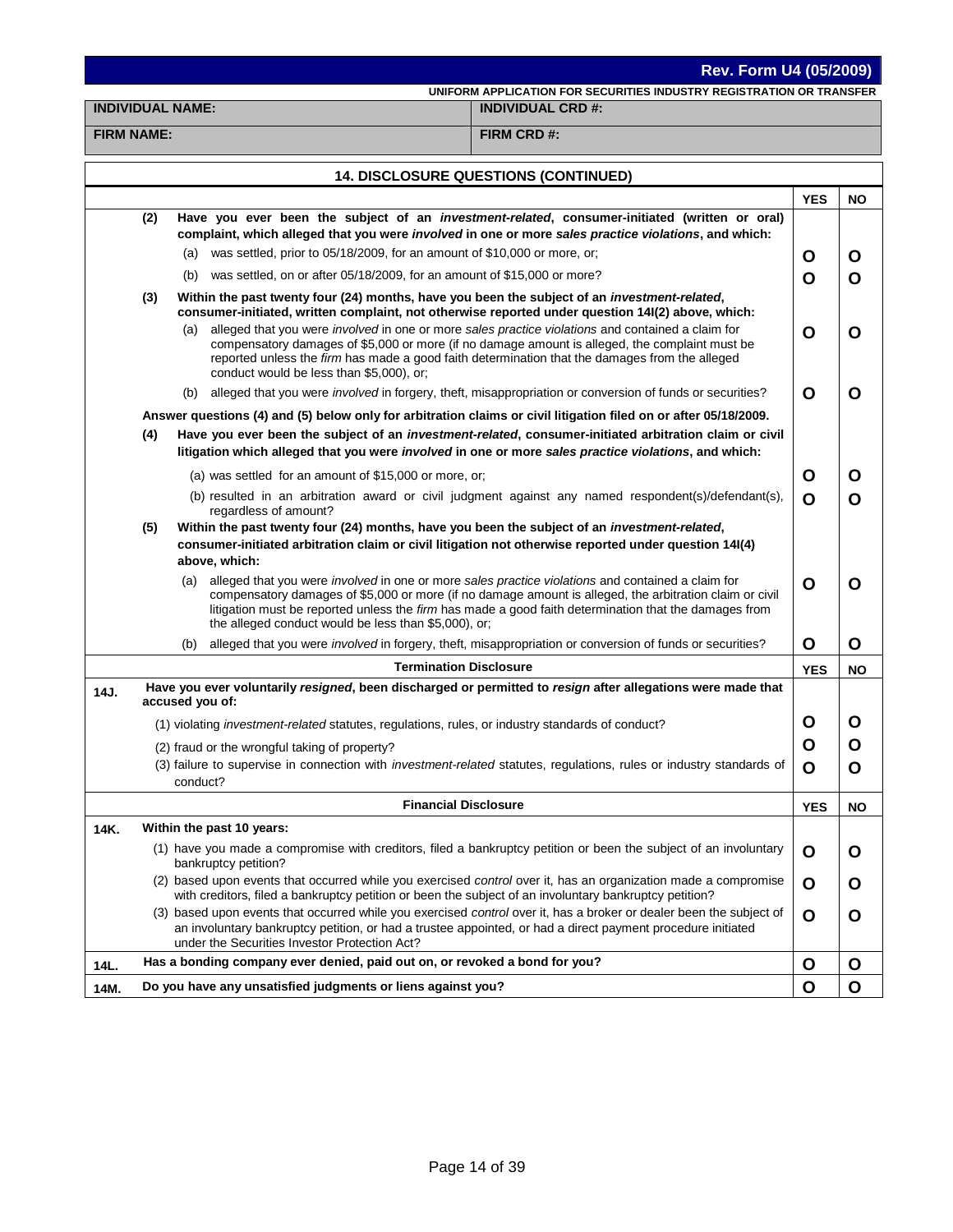| <b>INDIVIDUAL NAME:</b>                                                                                                                                                                                                                                                                                                                                                                                                                                                                                                                                                                                                                                                                                                                                                                                                                                                                                                                                                                                                                                                                                                                                                                                                                                                                                                                                                                                                                                                                                                                                                                                                                                                                                                                                                                                                                                                                                                                                                                                                                                                                                                                                                                                                                                                                                                                                                                                                                                                                                                                                                                                                                                                                                                                                                                                                                                                                                                                                                                                                                                                                                                                                                                                                                                                                                                                                                                                                                                                                                                                                                                                                                                                                                                                                                                                                                                                                                                                                                                                                                                                                                                                                                                                                                                                                                                       | UNIFORM APPLICATION FOR SECURITIES INDUSTRY REGISTRATION OR TRANSFER                                                                                                                                                                                                                                                                                                                                                                                                                                                                                                                                                                                                                                                                                                                                                                                                                                                                                                                                                                                                                                                                                                                                                                                                                                                                                                                                                                                                                                                                                                                                                                                                                                                                                                                                                                                                                                                                                                                                                                                                                                                                                                                                                                                                                                                                                                                                                                                                                                                                                                                                                                                                                                                                                                                                                                                                                                                                                                                                                                                                                                                                                                                                                                                                                                                                                                                                                                          |
|-------------------------------------------------------------------------------------------------------------------------------------------------------------------------------------------------------------------------------------------------------------------------------------------------------------------------------------------------------------------------------------------------------------------------------------------------------------------------------------------------------------------------------------------------------------------------------------------------------------------------------------------------------------------------------------------------------------------------------------------------------------------------------------------------------------------------------------------------------------------------------------------------------------------------------------------------------------------------------------------------------------------------------------------------------------------------------------------------------------------------------------------------------------------------------------------------------------------------------------------------------------------------------------------------------------------------------------------------------------------------------------------------------------------------------------------------------------------------------------------------------------------------------------------------------------------------------------------------------------------------------------------------------------------------------------------------------------------------------------------------------------------------------------------------------------------------------------------------------------------------------------------------------------------------------------------------------------------------------------------------------------------------------------------------------------------------------------------------------------------------------------------------------------------------------------------------------------------------------------------------------------------------------------------------------------------------------------------------------------------------------------------------------------------------------------------------------------------------------------------------------------------------------------------------------------------------------------------------------------------------------------------------------------------------------------------------------------------------------------------------------------------------------------------------------------------------------------------------------------------------------------------------------------------------------------------------------------------------------------------------------------------------------------------------------------------------------------------------------------------------------------------------------------------------------------------------------------------------------------------------------------------------------------------------------------------------------------------------------------------------------------------------------------------------------------------------------------------------------------------------------------------------------------------------------------------------------------------------------------------------------------------------------------------------------------------------------------------------------------------------------------------------------------------------------------------------------------------------------------------------------------------------------------------------------------------------------------------------------------------------------------------------------------------------------------------------------------------------------------------------------------------------------------------------------------------------------------------------------------------------------------------------------------------------------------------------------|-----------------------------------------------------------------------------------------------------------------------------------------------------------------------------------------------------------------------------------------------------------------------------------------------------------------------------------------------------------------------------------------------------------------------------------------------------------------------------------------------------------------------------------------------------------------------------------------------------------------------------------------------------------------------------------------------------------------------------------------------------------------------------------------------------------------------------------------------------------------------------------------------------------------------------------------------------------------------------------------------------------------------------------------------------------------------------------------------------------------------------------------------------------------------------------------------------------------------------------------------------------------------------------------------------------------------------------------------------------------------------------------------------------------------------------------------------------------------------------------------------------------------------------------------------------------------------------------------------------------------------------------------------------------------------------------------------------------------------------------------------------------------------------------------------------------------------------------------------------------------------------------------------------------------------------------------------------------------------------------------------------------------------------------------------------------------------------------------------------------------------------------------------------------------------------------------------------------------------------------------------------------------------------------------------------------------------------------------------------------------------------------------------------------------------------------------------------------------------------------------------------------------------------------------------------------------------------------------------------------------------------------------------------------------------------------------------------------------------------------------------------------------------------------------------------------------------------------------------------------------------------------------------------------------------------------------------------------------------------------------------------------------------------------------------------------------------------------------------------------------------------------------------------------------------------------------------------------------------------------------------------------------------------------------------------------------------------------------------------------------------------------------------------------------------------------------|
|                                                                                                                                                                                                                                                                                                                                                                                                                                                                                                                                                                                                                                                                                                                                                                                                                                                                                                                                                                                                                                                                                                                                                                                                                                                                                                                                                                                                                                                                                                                                                                                                                                                                                                                                                                                                                                                                                                                                                                                                                                                                                                                                                                                                                                                                                                                                                                                                                                                                                                                                                                                                                                                                                                                                                                                                                                                                                                                                                                                                                                                                                                                                                                                                                                                                                                                                                                                                                                                                                                                                                                                                                                                                                                                                                                                                                                                                                                                                                                                                                                                                                                                                                                                                                                                                                                                               | <b>INDIVIDUAL CRD #:</b>                                                                                                                                                                                                                                                                                                                                                                                                                                                                                                                                                                                                                                                                                                                                                                                                                                                                                                                                                                                                                                                                                                                                                                                                                                                                                                                                                                                                                                                                                                                                                                                                                                                                                                                                                                                                                                                                                                                                                                                                                                                                                                                                                                                                                                                                                                                                                                                                                                                                                                                                                                                                                                                                                                                                                                                                                                                                                                                                                                                                                                                                                                                                                                                                                                                                                                                                                                                                                      |
| <b>FIRM NAME:</b>                                                                                                                                                                                                                                                                                                                                                                                                                                                                                                                                                                                                                                                                                                                                                                                                                                                                                                                                                                                                                                                                                                                                                                                                                                                                                                                                                                                                                                                                                                                                                                                                                                                                                                                                                                                                                                                                                                                                                                                                                                                                                                                                                                                                                                                                                                                                                                                                                                                                                                                                                                                                                                                                                                                                                                                                                                                                                                                                                                                                                                                                                                                                                                                                                                                                                                                                                                                                                                                                                                                                                                                                                                                                                                                                                                                                                                                                                                                                                                                                                                                                                                                                                                                                                                                                                                             | FIRM CRD #:                                                                                                                                                                                                                                                                                                                                                                                                                                                                                                                                                                                                                                                                                                                                                                                                                                                                                                                                                                                                                                                                                                                                                                                                                                                                                                                                                                                                                                                                                                                                                                                                                                                                                                                                                                                                                                                                                                                                                                                                                                                                                                                                                                                                                                                                                                                                                                                                                                                                                                                                                                                                                                                                                                                                                                                                                                                                                                                                                                                                                                                                                                                                                                                                                                                                                                                                                                                                                                   |
|                                                                                                                                                                                                                                                                                                                                                                                                                                                                                                                                                                                                                                                                                                                                                                                                                                                                                                                                                                                                                                                                                                                                                                                                                                                                                                                                                                                                                                                                                                                                                                                                                                                                                                                                                                                                                                                                                                                                                                                                                                                                                                                                                                                                                                                                                                                                                                                                                                                                                                                                                                                                                                                                                                                                                                                                                                                                                                                                                                                                                                                                                                                                                                                                                                                                                                                                                                                                                                                                                                                                                                                                                                                                                                                                                                                                                                                                                                                                                                                                                                                                                                                                                                                                                                                                                                                               | <b>15. SIGNATURES</b>                                                                                                                                                                                                                                                                                                                                                                                                                                                                                                                                                                                                                                                                                                                                                                                                                                                                                                                                                                                                                                                                                                                                                                                                                                                                                                                                                                                                                                                                                                                                                                                                                                                                                                                                                                                                                                                                                                                                                                                                                                                                                                                                                                                                                                                                                                                                                                                                                                                                                                                                                                                                                                                                                                                                                                                                                                                                                                                                                                                                                                                                                                                                                                                                                                                                                                                                                                                                                         |
| Please Read Carefully. All signatures required on this Form U4 filing must be made in this section.                                                                                                                                                                                                                                                                                                                                                                                                                                                                                                                                                                                                                                                                                                                                                                                                                                                                                                                                                                                                                                                                                                                                                                                                                                                                                                                                                                                                                                                                                                                                                                                                                                                                                                                                                                                                                                                                                                                                                                                                                                                                                                                                                                                                                                                                                                                                                                                                                                                                                                                                                                                                                                                                                                                                                                                                                                                                                                                                                                                                                                                                                                                                                                                                                                                                                                                                                                                                                                                                                                                                                                                                                                                                                                                                                                                                                                                                                                                                                                                                                                                                                                                                                                                                                           |                                                                                                                                                                                                                                                                                                                                                                                                                                                                                                                                                                                                                                                                                                                                                                                                                                                                                                                                                                                                                                                                                                                                                                                                                                                                                                                                                                                                                                                                                                                                                                                                                                                                                                                                                                                                                                                                                                                                                                                                                                                                                                                                                                                                                                                                                                                                                                                                                                                                                                                                                                                                                                                                                                                                                                                                                                                                                                                                                                                                                                                                                                                                                                                                                                                                                                                                                                                                                                               |
| A "signature" includes a manual signature or an electronically transmitted equivalent. For purposes of an electronic form filing, a signature is effected by typing a<br>name in the designated signature field. By typing a name in this field, the signatory acknowledges and represents that the entry constitutes in every way, use, or<br>aspect, his or her legally binding signature.<br>15A. INDIVIDUAL/APPLICANT'S ACKNOWLEDGMENT AND CONSENT This section must be completed on all initial or Temporary Registration form filings.<br>15B. FIRM/APPROPRIATE SIGNATORY REPRESENTATIONS This section must be completed on all initial or Temporary Registration form filings.<br>15C. TEMPORARY REGISTRATION ACKNOWLEDGMENT This section must be completed on Temporary Registration form filings to be able to receive<br>Temporary Registration.<br>15D. INDIVIDUAL/APPLICANT'S AMENDMENT ACKNOWLEDGMENT AND CONSENT This section must be completed on any amendment filing that amends<br>any information in Section 14 (Disclosure Questions) or any Disclosure Reporting Page (DRP).<br>15E. FIRM/APPROPRIATE SIGNATORY AMENDMENT REPRESENTATIONS This section must be completed on all amendment form filings.<br>15F. FIRM/APPROPRIATE SIGNATORY CONCURRENCE This section must be completed to concur with a U4 filing made by another firm (IA/BD) on behalf of<br>an individual that is also registered with that other firm (IA/BD).                                                                                                                                                                                                                                                                                                                                                                                                                                                                                                                                                                                                                                                                                                                                                                                                                                                                                                                                                                                                                                                                                                                                                                                                                                                                                                                                                                                                                                                                                                                                                                                                                                                                                                                                                                                                                                                                                                                                                                                                                                                                                                                                                                                                                                                                                                                                                                                                                                                                                                                                                                                                                                                                                                                                                                                                                                                                        |                                                                                                                                                                                                                                                                                                                                                                                                                                                                                                                                                                                                                                                                                                                                                                                                                                                                                                                                                                                                                                                                                                                                                                                                                                                                                                                                                                                                                                                                                                                                                                                                                                                                                                                                                                                                                                                                                                                                                                                                                                                                                                                                                                                                                                                                                                                                                                                                                                                                                                                                                                                                                                                                                                                                                                                                                                                                                                                                                                                                                                                                                                                                                                                                                                                                                                                                                                                                                                               |
|                                                                                                                                                                                                                                                                                                                                                                                                                                                                                                                                                                                                                                                                                                                                                                                                                                                                                                                                                                                                                                                                                                                                                                                                                                                                                                                                                                                                                                                                                                                                                                                                                                                                                                                                                                                                                                                                                                                                                                                                                                                                                                                                                                                                                                                                                                                                                                                                                                                                                                                                                                                                                                                                                                                                                                                                                                                                                                                                                                                                                                                                                                                                                                                                                                                                                                                                                                                                                                                                                                                                                                                                                                                                                                                                                                                                                                                                                                                                                                                                                                                                                                                                                                                                                                                                                                                               | <b>15A. INDIVIDUAL/APPLICANT'S ACKNOWLEDGEMENT AND CONSENT</b>                                                                                                                                                                                                                                                                                                                                                                                                                                                                                                                                                                                                                                                                                                                                                                                                                                                                                                                                                                                                                                                                                                                                                                                                                                                                                                                                                                                                                                                                                                                                                                                                                                                                                                                                                                                                                                                                                                                                                                                                                                                                                                                                                                                                                                                                                                                                                                                                                                                                                                                                                                                                                                                                                                                                                                                                                                                                                                                                                                                                                                                                                                                                                                                                                                                                                                                                                                                |
| 1. I swear or affirm that I have read and understand the items and instructions on<br>this form and that my answers (including attachments) are true and complete to the<br>best of my knowledge. I understand that I am subject to administrative, civil or<br>criminal penalties if I give false or misleading answers.<br>2. I apply for registration with the jurisdictions and SROs indicated in Section 4<br>(SRO REGISTRATION) and Section 5 (JURISDICTION REGISTRATION) as may<br>be amended from time to time and, in consideration of the jurisdictions and SROs<br>receiving and considering my application, I submit to the authority of the jurisdictions<br>and SROs and agree to comply with all provisions, conditions and covenants of the<br>statutes, constitutions, certificates of incorporation, by-laws and rules and<br>regulations of the jurisdictions and SROs as they are or may be adopted, or<br>amended from time to time. I further agree to be subject to and comply with all<br>requirements, rulings, orders, directives and decisions of, and penalties, prohibitions<br>and limitations imposed by the jurisdictions and SROs, subject to right of appeal or<br>review as provided by law.<br>3. I agree that neither the <i>jurisdictions</i> or <i>SROs</i> nor any person acting on their<br>behalf shall be liable to me for action taken or omitted to be taken in official<br>capacity or in the scope of employment, except as otherwise provided in the<br>statutes, constitutions, certificates of incorporation, by-laws or the rules and<br>regulations of the jurisdictions and SROs.<br>4. I authorize the jurisdictions, SROs, and the designated entity to give any<br>information they may have concerning me to any employer or prospective employer,<br>any federal, state or municipal agency, or any other SRO and I release the<br>jurisdictions, SROs, and the designated entity, and any person acting on their behalf<br>from any and all liability of whatever nature by reason of furnishing such information.<br>5. I agree to arbitrate any dispute, claim or controversy that may arise between me<br>and my firm, or a customer, or any other person, that is required to be arbitrated<br>under the rules, constitutions, or by-laws of the SROs indicated in Section 4 (SRO<br>REGISTRATION) as may be amended from time to time and that any arbitration<br>award rendered against me may be entered as a judgment in any court of<br>competent jurisdiction.<br>6. For the purpose of complying with the laws relating to the offer or sale of<br>securities or commodities or investment advisory activities, I irrevocably appoint the<br>administrator of each jurisdiction indicated in Section 5 (JURISDICTION<br>REGISTRATION) as may be amended from time to time, or such other person<br>designated by law, and the successors in such office, my attorney upon whom may<br>be served any notice, process, pleading, subpoena or other document in any action<br>or proceeding against me arising out of or in connection with the offer or sale of<br>securities or commodities, or investment advisory activities or out of the violation or<br>alleged violation of the laws of such jurisdictions. I consent that any such action or<br>proceeding against me may be commenced in any court of competent jurisdiction<br>and proper venue by service of process upon the appointee as if I were a resident of,<br>and had been lawfully served with process in the jurisdiction. I request that a copy of<br>any notice, process, pleading, subpoena or other document served hereunder be<br>mailed to my current residential address as reflected in this form or any amendment<br>thereto.<br>7. I consent that the service of any process, pleading, subpoena, or other document<br>in any investigation or administrative proceeding conducted by the SEC, CFTC or a<br>jurisdiction or in any civil action in which the SEC, CFTC or a jurisdiction are<br>plaintiffs, or the notice of any <i>investigation</i> or <i>proceeding</i> by any SRO against the<br>applicant, may be made by personal service or by regular, registered or certified mail<br>or confirmed telegram to me at my most recent business or home address as | by leaving such documents or notice at such address, or by any other legally<br>permissible means. I further stipulate and agree that any civil action or<br>administrative proceeding instituted by the SEC, CFTC or a jurisdiction may be<br>commenced by the service of process as described herein, and that service of an<br>administrative subpoena shall be effected by such service, and that service as<br>aforesaid shall be taken and held in all courts and administrative tribunals to be valid<br>and binding as if personal service thereof had been made.<br>8. I authorize all my employers and any other person to furnish to any jurisdiction,<br>SRO, designated entity, employer, prospective employer, or any agent acting on its<br>behalf, any information they have, including without limitation my creditworthiness,<br>character, ability, business activities, educational background, general reputation,<br>history of my employment and, in the case of former employers, complete reasons<br>for my termination. Moreover, I release each employer, former employer and each<br>other person from any and all liability, of whatever nature, by reason of furnishing<br>any of the above information, including that information reported on the Uniform<br>Termination Notice for Securities Industry Registration (Form U5). I recognize that I<br>may be the subject of an investigative consumer report and waive any requirement<br>of notification with respect to any investigative consumer report ordered by any<br>jurisdiction, SRO, designated entity, employer, or prospective employer. I<br>understand that I have the right to request complete and accurate disclosure by the<br>jurisdiction, SRO, designated entity, employer or prospective employer of the nature<br>and scope of the requested investigative consumer report.<br>9. I understand and certify that the representations in this form apply to all<br>employers with whom I seek registration as indicated in Section 1 (GENERAL<br>INFORMATION) or Section<br>6 (REGISTRATION REQUESTS WITH AFFILIATED FIRMS) of this form. I agree to<br>update this form by causing an amendment to be filed on a timely basis whenever<br>changes occur to answers previously reported. Further, I represent that, to the<br>extent any information previously submitted is not amended, the information<br>provided in this form is currently accurate and complete.<br>10. I authorize any employer or prospective employer to file electronically on my<br>behalf any information required in this form or any amendment thereto; I certify<br>that I have reviewed and approved the information to be submitted to any<br>jurisdiction or SRO on this Form U4 Application; I agree that I will review and<br>approve all disclosure information that will be filed electronically on my behalf; I<br>further agree to waive any objection to the admissibility of the electronically filed<br>records in any criminal, civil, or administrative proceeding.<br>Applicant or applicant's agent has typed applicant's name under this section to<br>attest to the completeness and accuracy of this record. The <i>applicant</i> recognizes<br>that this typed name constitutes, in every way, use or aspect, his or her legally<br>binding signature.<br>Date (MM/DD/YYYY)<br><b>Signature of Applicant</b><br><b>Printed Name</b> |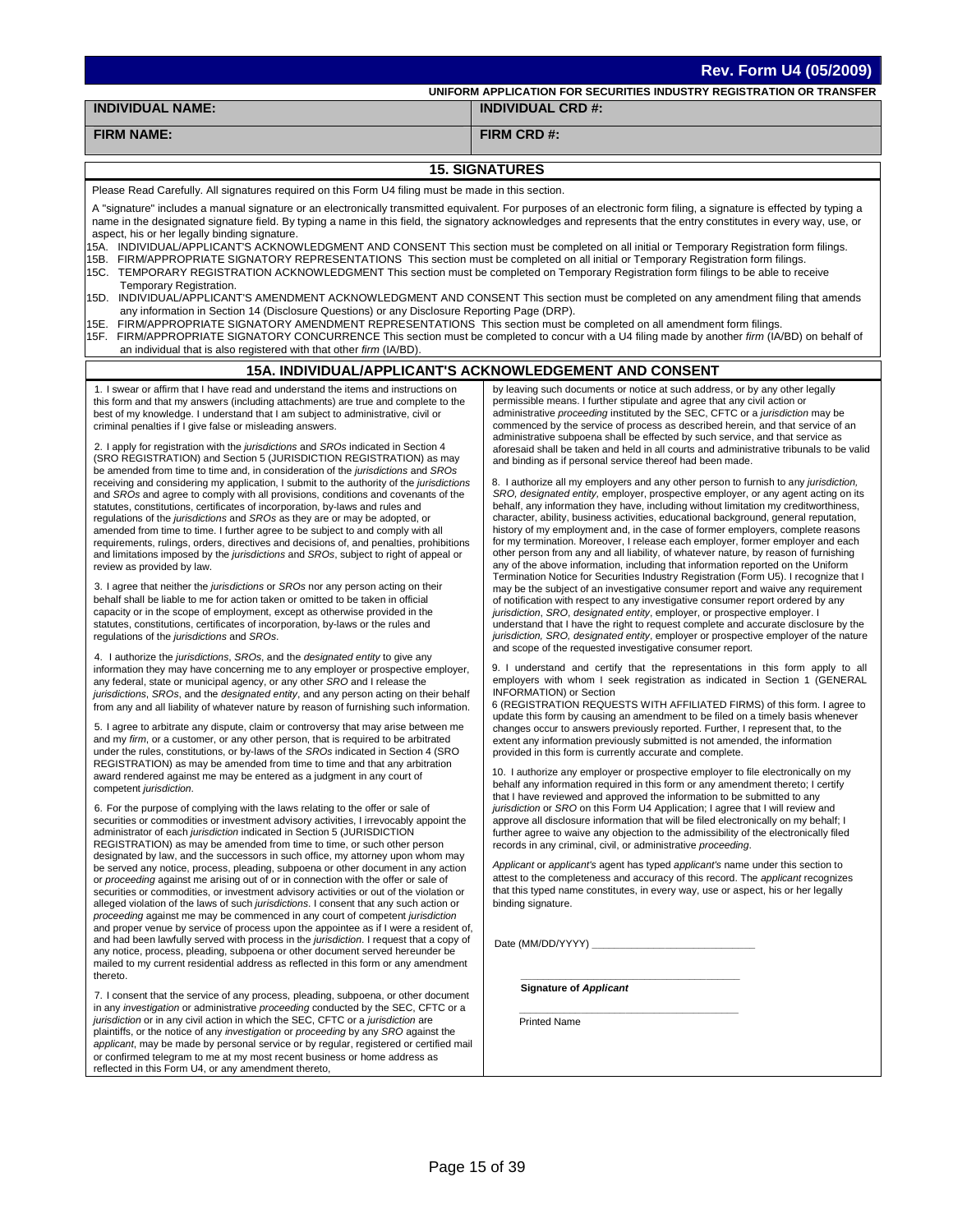| Rev. Form U4 (05/2009)                                                                                                                                                                                                                                                                                                   |                                                                                                                                                                                                                                                                                                                                                                                                                                                                                                                                |  |  |
|--------------------------------------------------------------------------------------------------------------------------------------------------------------------------------------------------------------------------------------------------------------------------------------------------------------------------|--------------------------------------------------------------------------------------------------------------------------------------------------------------------------------------------------------------------------------------------------------------------------------------------------------------------------------------------------------------------------------------------------------------------------------------------------------------------------------------------------------------------------------|--|--|
|                                                                                                                                                                                                                                                                                                                          | UNIFORM APPLICATION FOR SECURITIES INDUSTRY REGISTRATION OR TRANSFER                                                                                                                                                                                                                                                                                                                                                                                                                                                           |  |  |
| <b>INDIVIDUAL NAME:</b>                                                                                                                                                                                                                                                                                                  | <b>INDIVIDUAL CRD #:</b>                                                                                                                                                                                                                                                                                                                                                                                                                                                                                                       |  |  |
| <b>FIRM NAME:</b>                                                                                                                                                                                                                                                                                                        | FIRM CRD #:                                                                                                                                                                                                                                                                                                                                                                                                                                                                                                                    |  |  |
|                                                                                                                                                                                                                                                                                                                          | <b>15B. FIRM/APPROPRIATE SIGNATORY REPRESENTATIONS</b>                                                                                                                                                                                                                                                                                                                                                                                                                                                                         |  |  |
| THE FIRM MUST COMPLETE THE FOLLOWING:                                                                                                                                                                                                                                                                                    |                                                                                                                                                                                                                                                                                                                                                                                                                                                                                                                                |  |  |
| To the best of my knowledge and belief, the applicant is currently bonded where required, and, at the time of approval, will be familiar with the statutes,                                                                                                                                                              | constitution(s), rules and by-laws of the agency, jurisdiction or SRO with which this application is being filed, and the rules governing registered persons, and will<br>be fully qualified for the position for which application is being made herein. I agree that, notwithstanding the approval of such agency, jurisdiction or SRO which<br>hereby is requested, I will not employ the <i>applicant</i> in the capacity stated herein without first receiving the approval of any authority that may be required by law. |  |  |
| application.                                                                                                                                                                                                                                                                                                             | This firm has communicated with all of the applicant's previous employers for the past three years and has documentation on file with the names of the persons<br>contacted and the date of contact. In addition, I have taken appropriate steps to verify the accuracy and completeness of the information contained in and with this                                                                                                                                                                                         |  |  |
|                                                                                                                                                                                                                                                                                                                          | I have provided the applicant an opportunity to review the information contained herein and the applicant has approved this information and signed the Form U4.                                                                                                                                                                                                                                                                                                                                                                |  |  |
| Date (MM/DD/YYYY)                                                                                                                                                                                                                                                                                                        |                                                                                                                                                                                                                                                                                                                                                                                                                                                                                                                                |  |  |
| <b>Printed Name</b>                                                                                                                                                                                                                                                                                                      | <b>Signature of Appropriate Signatory</b>                                                                                                                                                                                                                                                                                                                                                                                                                                                                                      |  |  |
|                                                                                                                                                                                                                                                                                                                          | <b>15C. TEMPORARY REGISTRATION ACKNOWLEDGEMENT</b>                                                                                                                                                                                                                                                                                                                                                                                                                                                                             |  |  |
| registration is filed with the Central Registration Depository or Investment Adviser Registration Depository, he or she may qualify for a<br>Temporary Registration to conduct securities business in that jurisdiction or SRO if this acknowledgment is executed and filed with the<br>Form U4 at the applicant's firm. | If an applicant has been registered in a jurisdiction or self regulatory organization (SRO) in the 30 days prior to the date an application for                                                                                                                                                                                                                                                                                                                                                                                |  |  |
| This acknowledgment must be signed only if the <i>applicant</i> intends to apply for a Temporary Registration while the application for<br>registration is under review.                                                                                                                                                 |                                                                                                                                                                                                                                                                                                                                                                                                                                                                                                                                |  |  |
| I request a Temporary Registration in each jurisdiction and/or SRO requested on this Form U4, while my registration with the<br>jurisdiction(s) and/or SRO(s) requested is under review;                                                                                                                                 |                                                                                                                                                                                                                                                                                                                                                                                                                                                                                                                                |  |  |
| I am requesting a Temporary Registration with the firm filing on my behalf for the jurisdiction(s) and/or SRO(s) noted in Section 4<br>(SRO REGISTRATION) and/or Section 5 (JURISDICTION REGISTRATION) of this Form U4;                                                                                                  |                                                                                                                                                                                                                                                                                                                                                                                                                                                                                                                                |  |  |
| my prior firm within the previous 30 days;                                                                                                                                                                                                                                                                               | I understand that I may request a Temporary Registration only in those jurisdiction(s) and/or SRO(s) in which I have been registered with                                                                                                                                                                                                                                                                                                                                                                                      |  |  |
| I understand that I may not engage in any securities activities requiring registration in a jurisdiction and/or SRO until I have received<br>notice from the CRD or IARD that I have been granted a Temporary Registration in that jurisdiction and/or SRO;                                                              |                                                                                                                                                                                                                                                                                                                                                                                                                                                                                                                                |  |  |
| I agree that until the Temporary Registration has been replaced by a registration, any jurisdiction and/or SRO in which I have applied<br>for registration may withdraw the Temporary Registration;                                                                                                                      |                                                                                                                                                                                                                                                                                                                                                                                                                                                                                                                                |  |  |
| its review is complete and the registration is granted or denied, or the application is withdrawn;                                                                                                                                                                                                                       | If a jurisdiction or SRO withdraws my Temporary Registration, my application will then be held pending in that jurisdiction and/or SRO until                                                                                                                                                                                                                                                                                                                                                                                   |  |  |
| I understand and agree that, in the event my Temporary Registration is withdrawn by a jurisdiction and/or SRO, I must immediately<br>cease any securities activities requiring a registration in that jurisdiction and/or SRO until it grants my registration;                                                           |                                                                                                                                                                                                                                                                                                                                                                                                                                                                                                                                |  |  |
| application for registration.                                                                                                                                                                                                                                                                                            | I understand that by executing this Acknowledgment I am agreeing not to challenge the withdrawal of a Temporary Registration; however,<br>I do not waive any right I may have in any jurisdiction and/or SRO with respect to any decision by that jurisdiction and/or SRO to deny my                                                                                                                                                                                                                                           |  |  |
| Date (MM/DD/YYYY)                                                                                                                                                                                                                                                                                                        | <b>Signature of Applicant</b>                                                                                                                                                                                                                                                                                                                                                                                                                                                                                                  |  |  |
| <b>Printed Name</b>                                                                                                                                                                                                                                                                                                      |                                                                                                                                                                                                                                                                                                                                                                                                                                                                                                                                |  |  |
|                                                                                                                                                                                                                                                                                                                          | 15D. AMENDMENT INDIVIDUAL/APPLICANT'S ACKNOWLEDGEMENT AND CONSENT                                                                                                                                                                                                                                                                                                                                                                                                                                                              |  |  |
|                                                                                                                                                                                                                                                                                                                          |                                                                                                                                                                                                                                                                                                                                                                                                                                                                                                                                |  |  |
| Date (MM/DD/YYYY)                                                                                                                                                                                                                                                                                                        | <b>Signature of Applicant</b>                                                                                                                                                                                                                                                                                                                                                                                                                                                                                                  |  |  |
|                                                                                                                                                                                                                                                                                                                          |                                                                                                                                                                                                                                                                                                                                                                                                                                                                                                                                |  |  |
| <b>Printed Name</b>                                                                                                                                                                                                                                                                                                      |                                                                                                                                                                                                                                                                                                                                                                                                                                                                                                                                |  |  |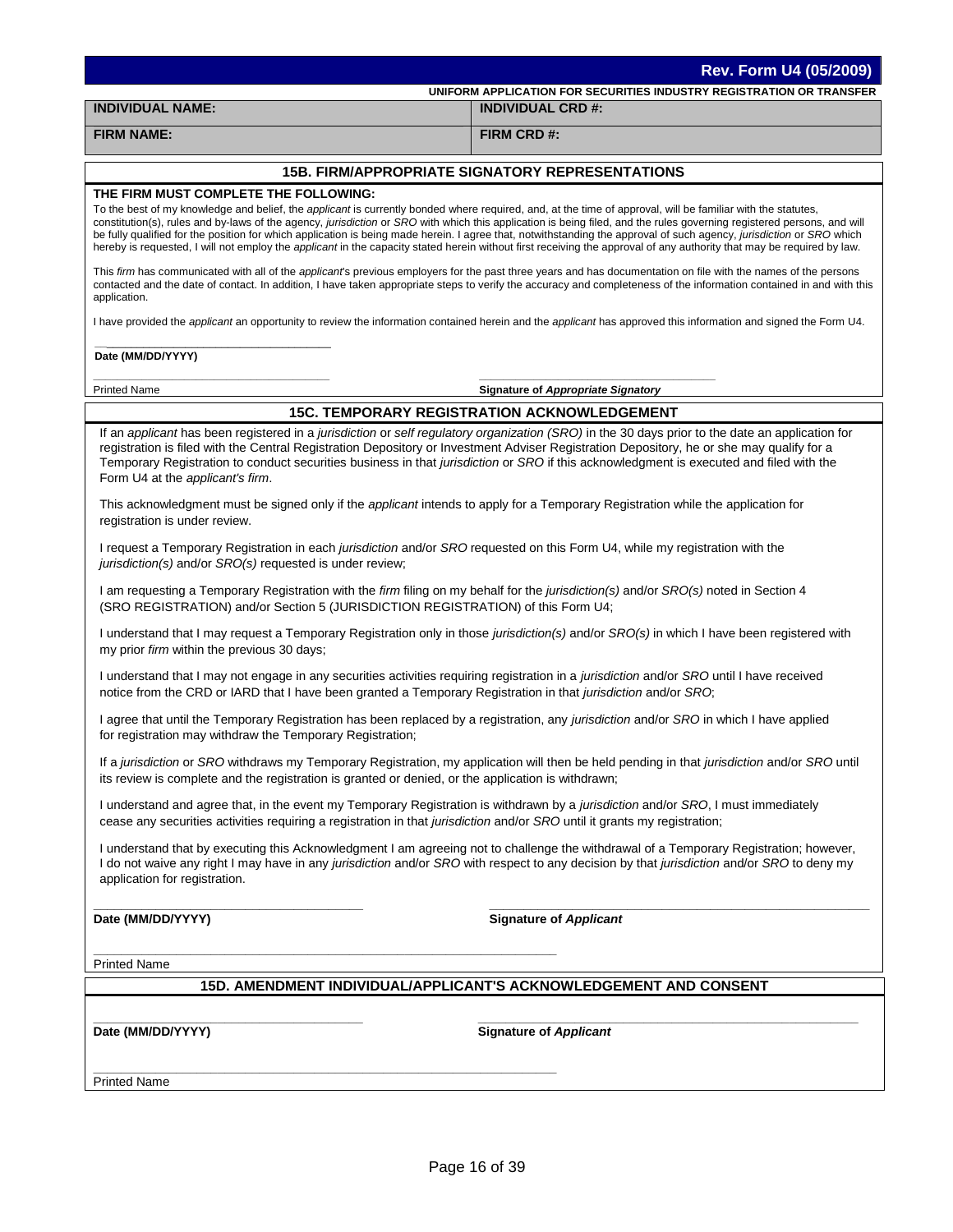|                                       | <b>Rev. Form U4 (05/2009)</b>                                                                                                       |
|---------------------------------------|-------------------------------------------------------------------------------------------------------------------------------------|
|                                       | UNIFORM APPLICATION FOR SECURITIES INDUSTRY REGISTRATION OR TRANSFER                                                                |
| <b>INDIVIDUAL NAME:</b>               | <b>INDIVIDUAL CRD #:</b>                                                                                                            |
| <b>FIRM NAME:</b>                     | FIRM CRD #:                                                                                                                         |
|                                       | <b>15E. FIRM/APPROPRIATE SIGNATORY AMENDMENT REPRESENTATIONS</b>                                                                    |
| THE FIRM MUST COMPLETE THE FOLLOWING: |                                                                                                                                     |
| Date (MM/DD/YYYY)                     | <b>Signature of Appropriate Signatory</b>                                                                                           |
| <b>Printed Name</b>                   |                                                                                                                                     |
|                                       | <b>15F. FIRM/APPROPRIATE SIGNATORY CONCURRENCE</b>                                                                                  |
|                                       | By typing an appropriate signatory's name in this field, I swear or affirm that I have reviewed and that I concur with this filing: |
| Date (MM/DD/YYYY)                     | <b>Signature of Appropriate Signatory</b>                                                                                           |
| <b>Printed Name</b>                   |                                                                                                                                     |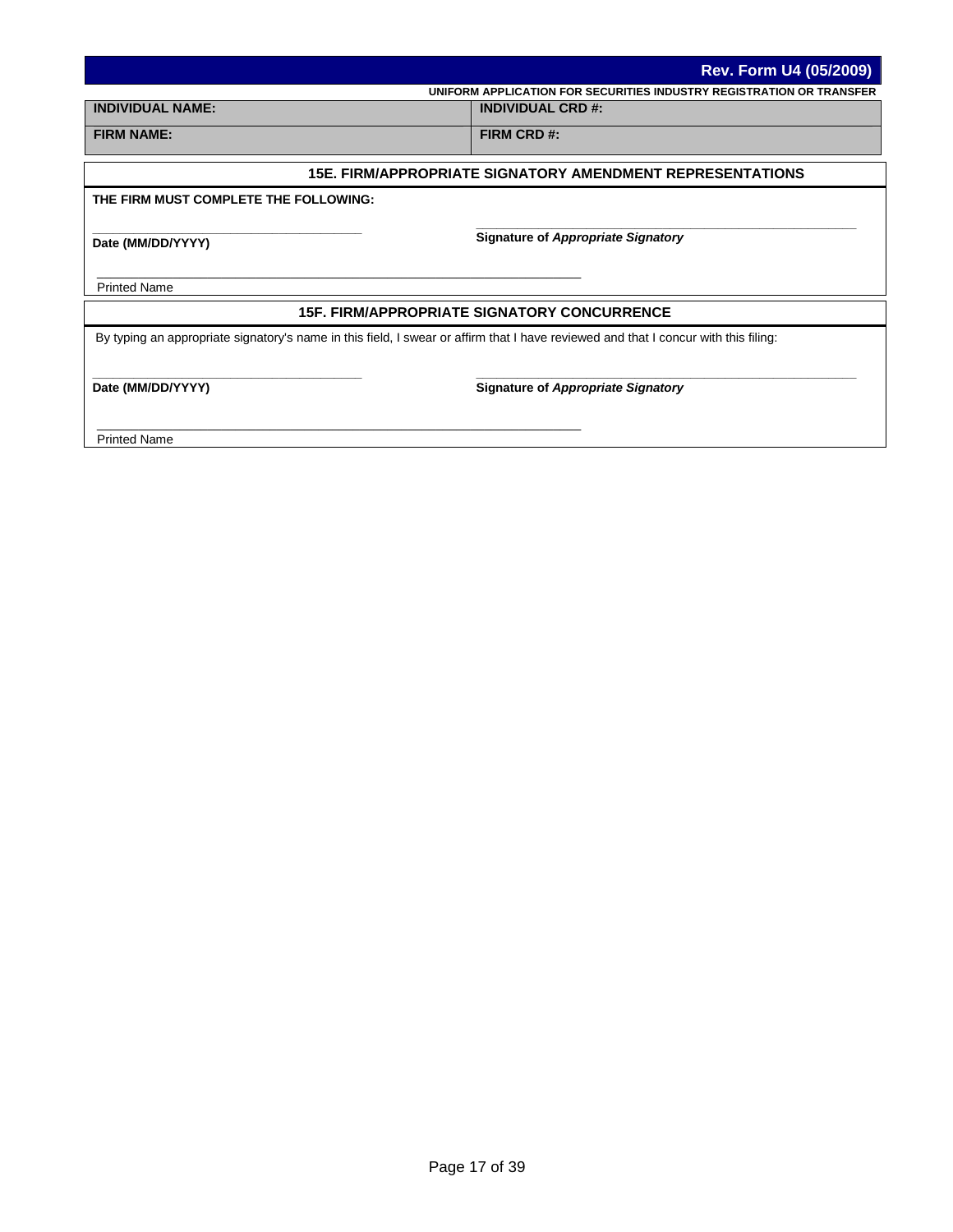|                                                      | Rev. Form U4 (05/2009)                                                                           |
|------------------------------------------------------|--------------------------------------------------------------------------------------------------|
| <b>INDIVIDUAL NAME:</b>                              | UNIFORM APPLICATION FOR SECURITIES INDUSTRY REGISTRATION OR TRANSFER<br><b>INDIVIDUAL CRD #:</b> |
|                                                      |                                                                                                  |
| <b>FIRM NAME:</b>                                    | FIRM CRD #:                                                                                      |
|                                                      | <b>ATTACHMENT SHEET</b>                                                                          |
| Use this attachment to report continued information. |                                                                                                  |
| <b>SECTION NUMBER</b>                                | <b>ANSWER</b>                                                                                    |
|                                                      |                                                                                                  |
|                                                      |                                                                                                  |
|                                                      |                                                                                                  |
|                                                      |                                                                                                  |
|                                                      |                                                                                                  |
|                                                      |                                                                                                  |
|                                                      |                                                                                                  |
|                                                      |                                                                                                  |
|                                                      |                                                                                                  |
|                                                      |                                                                                                  |
|                                                      |                                                                                                  |
|                                                      |                                                                                                  |
|                                                      |                                                                                                  |
|                                                      |                                                                                                  |
|                                                      |                                                                                                  |
|                                                      |                                                                                                  |
|                                                      |                                                                                                  |
|                                                      |                                                                                                  |
|                                                      |                                                                                                  |
|                                                      |                                                                                                  |
|                                                      |                                                                                                  |
|                                                      |                                                                                                  |
|                                                      |                                                                                                  |
|                                                      |                                                                                                  |
|                                                      |                                                                                                  |
|                                                      |                                                                                                  |
|                                                      |                                                                                                  |
|                                                      |                                                                                                  |
|                                                      |                                                                                                  |
|                                                      |                                                                                                  |
|                                                      |                                                                                                  |
|                                                      |                                                                                                  |
|                                                      |                                                                                                  |
|                                                      |                                                                                                  |
|                                                      |                                                                                                  |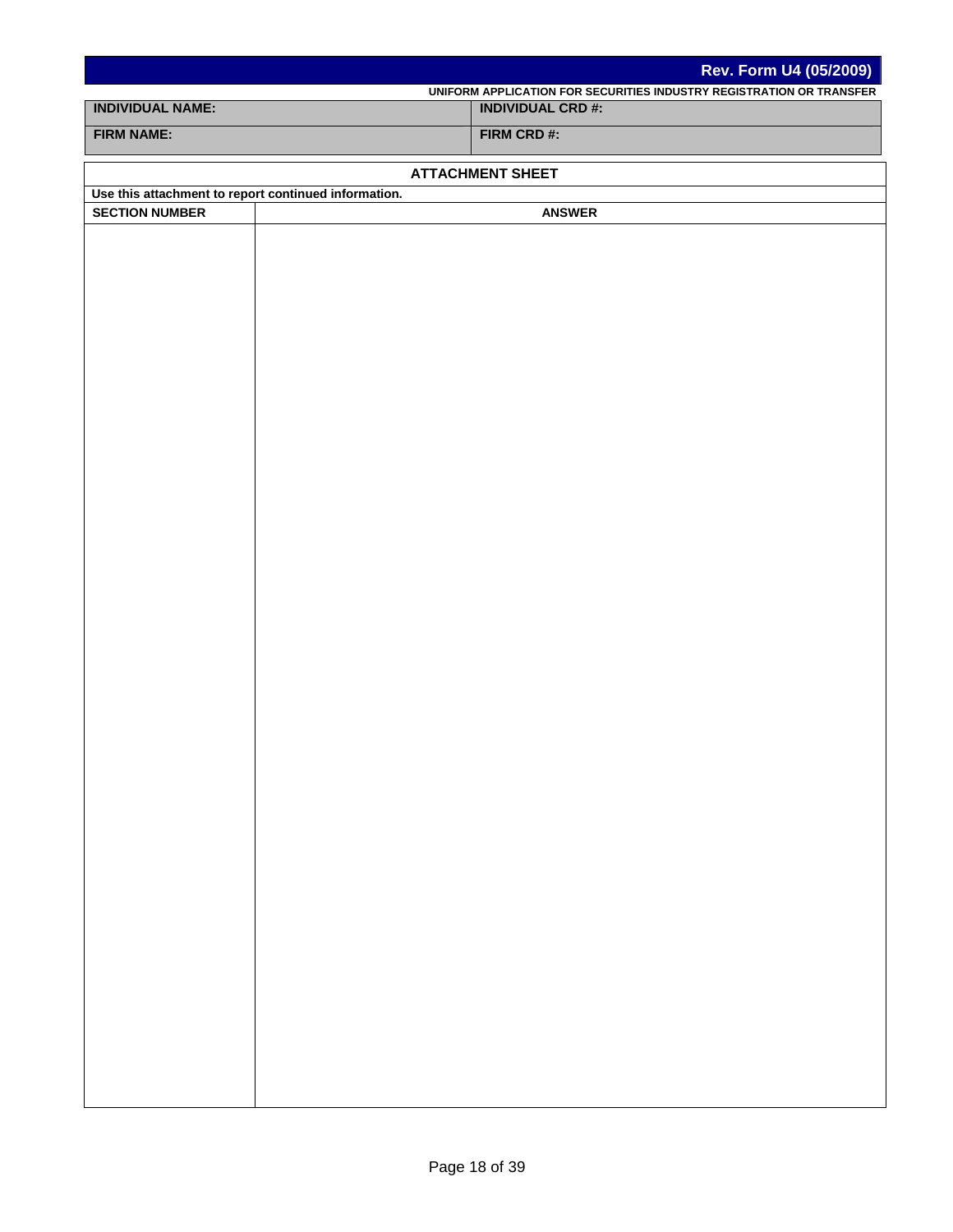| UNIFORM APPLICATION FOR SECURITIES INDUSTRY REGISTRATION OR TRANSFER<br><b>INDIVIDUAL NAME:</b><br><b>INDIVIDUAL CRD #:</b><br><b>FIRM NAME:</b><br>FIRM CRD #:<br><b>DISCLOSURE REPORTING PAGES</b><br><b>U4 - BANKRUPTCY/SIPC/COMPROMISE WITH CREDITORS DRP</b><br>Rev. DRP (05/2009)<br>This Disclosure Reporting Page is an $\Box$ INITIAL or $\Box$ AMENDED response to report details for affirmative response(s) to Question(s) 14K<br>on Form U4;<br>Check the question(s) you are responding to, regardless of whether you are answering the question(s) "yes" or amending<br>$\Box$ 14K(1)<br>$\Box$ 14K(2)<br>$\Box$ 14K(3)<br>If events result in affirmative answers to both 14K(1) and 14K(2), details to each must be provided on separate DRPs.<br>1. Action Type (select appropriate item):<br>O Bankruptcy [Circle one: Chapter 7, Chapter 11, Chapter 13, Other]<br><b>O</b> Liquidation<br><b>O</b> Compromise <b>O</b> Declaration<br>O Other:<br><b>O</b> Receivership<br>2. Action Date (MM/DD/YYYY) (Provide date bankruptcy was filed, or date SIPC was<br>initiated, or date of compromise with creditor):________________________________<br><b>O</b> Exact<br><b>O</b> Explanation<br>If not exact, provide explanation:<br>3. If the financial action relates to an organization over which you exercise(d) control, provide:<br>A. Organization Name:<br><u> 1989 - Johann Stoff, amerikansk politiker (d. 1989)</u><br>B. Position, title or relationship:____<br>$O$ No<br>$O$ Yes<br>C. Investment-related business?<br>4. Court action brought in:<br>O Federal Court O State Court O Foreign Court<br>O Other: <b>O Other:</b><br>A. Name of Court:<br>B. Location of Court (City or County and State or Country): <b>Controlled and State of County and State or Country</b><br>C. Docket/Case#:<br>□Check this box if the Docket/Case# is your SSN, a Bank Card number, or a Personal Identification Number.<br>O Yes O No<br>5. Is action currently pending?<br>6. If not pending, provide Disposition Type (select appropriate item):<br>O Discharged O Dismissed<br><b>O</b> Dissolved<br><b>O</b> Direct Payment Procedure<br><b>O</b> SIPA Trustee Appointed<br>O Other:<br><b>O</b> Satisfied/Released<br>7. Disposition Date (MM/DD/YYYY):<br>O Exact<br><b>O</b> Explanation<br>If not exact, provide explanation:<br>8. If a compromise with creditors, provide:<br>B. Original amount owed: \$<br>C. Terms/Compromise reached with creditor:<br>9. If a SIPA trustee was appointed or a direct payment procedure was begun:<br>A. Provide the amount paid or agreed to be paid by you: \$<br>The name of the Trustee:<br>O No<br>$O$ Yes<br>B. Currently Open?<br>C. Date Direct Payment Initiated/Filed or Trustee Appointed<br><b>O</b> Explanation<br><b>O</b> Exact<br>If not exact, provide explanation: | <b>Rev. Form U4 (05/2009)</b> |  |  |  |
|--------------------------------------------------------------------------------------------------------------------------------------------------------------------------------------------------------------------------------------------------------------------------------------------------------------------------------------------------------------------------------------------------------------------------------------------------------------------------------------------------------------------------------------------------------------------------------------------------------------------------------------------------------------------------------------------------------------------------------------------------------------------------------------------------------------------------------------------------------------------------------------------------------------------------------------------------------------------------------------------------------------------------------------------------------------------------------------------------------------------------------------------------------------------------------------------------------------------------------------------------------------------------------------------------------------------------------------------------------------------------------------------------------------------------------------------------------------------------------------------------------------------------------------------------------------------------------------------------------------------------------------------------------------------------------------------------------------------------------------------------------------------------------------------------------------------------------------------------------------------------------------------------------------------------------------------------------------------------------------------------------------------------------------------------------------------------------------------------------------------------------------------------------------------------------------------------------------------------------------------------------------------------------------------------------------------------------------------------------------------------------------------------------------------------------------------------------------------------------------------------------------------------------------------------------------------------------------------------------------------------------------------------------------------------------------------------------------------------------------------------------------------------------------------------------------------------------------------------------------|-------------------------------|--|--|--|
|                                                                                                                                                                                                                                                                                                                                                                                                                                                                                                                                                                                                                                                                                                                                                                                                                                                                                                                                                                                                                                                                                                                                                                                                                                                                                                                                                                                                                                                                                                                                                                                                                                                                                                                                                                                                                                                                                                                                                                                                                                                                                                                                                                                                                                                                                                                                                                                                                                                                                                                                                                                                                                                                                                                                                                                                                                                              |                               |  |  |  |
|                                                                                                                                                                                                                                                                                                                                                                                                                                                                                                                                                                                                                                                                                                                                                                                                                                                                                                                                                                                                                                                                                                                                                                                                                                                                                                                                                                                                                                                                                                                                                                                                                                                                                                                                                                                                                                                                                                                                                                                                                                                                                                                                                                                                                                                                                                                                                                                                                                                                                                                                                                                                                                                                                                                                                                                                                                                              |                               |  |  |  |
|                                                                                                                                                                                                                                                                                                                                                                                                                                                                                                                                                                                                                                                                                                                                                                                                                                                                                                                                                                                                                                                                                                                                                                                                                                                                                                                                                                                                                                                                                                                                                                                                                                                                                                                                                                                                                                                                                                                                                                                                                                                                                                                                                                                                                                                                                                                                                                                                                                                                                                                                                                                                                                                                                                                                                                                                                                                              |                               |  |  |  |
|                                                                                                                                                                                                                                                                                                                                                                                                                                                                                                                                                                                                                                                                                                                                                                                                                                                                                                                                                                                                                                                                                                                                                                                                                                                                                                                                                                                                                                                                                                                                                                                                                                                                                                                                                                                                                                                                                                                                                                                                                                                                                                                                                                                                                                                                                                                                                                                                                                                                                                                                                                                                                                                                                                                                                                                                                                                              |                               |  |  |  |
|                                                                                                                                                                                                                                                                                                                                                                                                                                                                                                                                                                                                                                                                                                                                                                                                                                                                                                                                                                                                                                                                                                                                                                                                                                                                                                                                                                                                                                                                                                                                                                                                                                                                                                                                                                                                                                                                                                                                                                                                                                                                                                                                                                                                                                                                                                                                                                                                                                                                                                                                                                                                                                                                                                                                                                                                                                                              |                               |  |  |  |
|                                                                                                                                                                                                                                                                                                                                                                                                                                                                                                                                                                                                                                                                                                                                                                                                                                                                                                                                                                                                                                                                                                                                                                                                                                                                                                                                                                                                                                                                                                                                                                                                                                                                                                                                                                                                                                                                                                                                                                                                                                                                                                                                                                                                                                                                                                                                                                                                                                                                                                                                                                                                                                                                                                                                                                                                                                                              |                               |  |  |  |
|                                                                                                                                                                                                                                                                                                                                                                                                                                                                                                                                                                                                                                                                                                                                                                                                                                                                                                                                                                                                                                                                                                                                                                                                                                                                                                                                                                                                                                                                                                                                                                                                                                                                                                                                                                                                                                                                                                                                                                                                                                                                                                                                                                                                                                                                                                                                                                                                                                                                                                                                                                                                                                                                                                                                                                                                                                                              | the answer(s) to "no":        |  |  |  |
|                                                                                                                                                                                                                                                                                                                                                                                                                                                                                                                                                                                                                                                                                                                                                                                                                                                                                                                                                                                                                                                                                                                                                                                                                                                                                                                                                                                                                                                                                                                                                                                                                                                                                                                                                                                                                                                                                                                                                                                                                                                                                                                                                                                                                                                                                                                                                                                                                                                                                                                                                                                                                                                                                                                                                                                                                                                              |                               |  |  |  |
|                                                                                                                                                                                                                                                                                                                                                                                                                                                                                                                                                                                                                                                                                                                                                                                                                                                                                                                                                                                                                                                                                                                                                                                                                                                                                                                                                                                                                                                                                                                                                                                                                                                                                                                                                                                                                                                                                                                                                                                                                                                                                                                                                                                                                                                                                                                                                                                                                                                                                                                                                                                                                                                                                                                                                                                                                                                              |                               |  |  |  |
|                                                                                                                                                                                                                                                                                                                                                                                                                                                                                                                                                                                                                                                                                                                                                                                                                                                                                                                                                                                                                                                                                                                                                                                                                                                                                                                                                                                                                                                                                                                                                                                                                                                                                                                                                                                                                                                                                                                                                                                                                                                                                                                                                                                                                                                                                                                                                                                                                                                                                                                                                                                                                                                                                                                                                                                                                                                              |                               |  |  |  |
|                                                                                                                                                                                                                                                                                                                                                                                                                                                                                                                                                                                                                                                                                                                                                                                                                                                                                                                                                                                                                                                                                                                                                                                                                                                                                                                                                                                                                                                                                                                                                                                                                                                                                                                                                                                                                                                                                                                                                                                                                                                                                                                                                                                                                                                                                                                                                                                                                                                                                                                                                                                                                                                                                                                                                                                                                                                              |                               |  |  |  |
|                                                                                                                                                                                                                                                                                                                                                                                                                                                                                                                                                                                                                                                                                                                                                                                                                                                                                                                                                                                                                                                                                                                                                                                                                                                                                                                                                                                                                                                                                                                                                                                                                                                                                                                                                                                                                                                                                                                                                                                                                                                                                                                                                                                                                                                                                                                                                                                                                                                                                                                                                                                                                                                                                                                                                                                                                                                              |                               |  |  |  |
|                                                                                                                                                                                                                                                                                                                                                                                                                                                                                                                                                                                                                                                                                                                                                                                                                                                                                                                                                                                                                                                                                                                                                                                                                                                                                                                                                                                                                                                                                                                                                                                                                                                                                                                                                                                                                                                                                                                                                                                                                                                                                                                                                                                                                                                                                                                                                                                                                                                                                                                                                                                                                                                                                                                                                                                                                                                              |                               |  |  |  |
|                                                                                                                                                                                                                                                                                                                                                                                                                                                                                                                                                                                                                                                                                                                                                                                                                                                                                                                                                                                                                                                                                                                                                                                                                                                                                                                                                                                                                                                                                                                                                                                                                                                                                                                                                                                                                                                                                                                                                                                                                                                                                                                                                                                                                                                                                                                                                                                                                                                                                                                                                                                                                                                                                                                                                                                                                                                              |                               |  |  |  |
|                                                                                                                                                                                                                                                                                                                                                                                                                                                                                                                                                                                                                                                                                                                                                                                                                                                                                                                                                                                                                                                                                                                                                                                                                                                                                                                                                                                                                                                                                                                                                                                                                                                                                                                                                                                                                                                                                                                                                                                                                                                                                                                                                                                                                                                                                                                                                                                                                                                                                                                                                                                                                                                                                                                                                                                                                                                              |                               |  |  |  |
|                                                                                                                                                                                                                                                                                                                                                                                                                                                                                                                                                                                                                                                                                                                                                                                                                                                                                                                                                                                                                                                                                                                                                                                                                                                                                                                                                                                                                                                                                                                                                                                                                                                                                                                                                                                                                                                                                                                                                                                                                                                                                                                                                                                                                                                                                                                                                                                                                                                                                                                                                                                                                                                                                                                                                                                                                                                              |                               |  |  |  |
|                                                                                                                                                                                                                                                                                                                                                                                                                                                                                                                                                                                                                                                                                                                                                                                                                                                                                                                                                                                                                                                                                                                                                                                                                                                                                                                                                                                                                                                                                                                                                                                                                                                                                                                                                                                                                                                                                                                                                                                                                                                                                                                                                                                                                                                                                                                                                                                                                                                                                                                                                                                                                                                                                                                                                                                                                                                              |                               |  |  |  |
|                                                                                                                                                                                                                                                                                                                                                                                                                                                                                                                                                                                                                                                                                                                                                                                                                                                                                                                                                                                                                                                                                                                                                                                                                                                                                                                                                                                                                                                                                                                                                                                                                                                                                                                                                                                                                                                                                                                                                                                                                                                                                                                                                                                                                                                                                                                                                                                                                                                                                                                                                                                                                                                                                                                                                                                                                                                              |                               |  |  |  |
|                                                                                                                                                                                                                                                                                                                                                                                                                                                                                                                                                                                                                                                                                                                                                                                                                                                                                                                                                                                                                                                                                                                                                                                                                                                                                                                                                                                                                                                                                                                                                                                                                                                                                                                                                                                                                                                                                                                                                                                                                                                                                                                                                                                                                                                                                                                                                                                                                                                                                                                                                                                                                                                                                                                                                                                                                                                              |                               |  |  |  |
|                                                                                                                                                                                                                                                                                                                                                                                                                                                                                                                                                                                                                                                                                                                                                                                                                                                                                                                                                                                                                                                                                                                                                                                                                                                                                                                                                                                                                                                                                                                                                                                                                                                                                                                                                                                                                                                                                                                                                                                                                                                                                                                                                                                                                                                                                                                                                                                                                                                                                                                                                                                                                                                                                                                                                                                                                                                              |                               |  |  |  |
|                                                                                                                                                                                                                                                                                                                                                                                                                                                                                                                                                                                                                                                                                                                                                                                                                                                                                                                                                                                                                                                                                                                                                                                                                                                                                                                                                                                                                                                                                                                                                                                                                                                                                                                                                                                                                                                                                                                                                                                                                                                                                                                                                                                                                                                                                                                                                                                                                                                                                                                                                                                                                                                                                                                                                                                                                                                              |                               |  |  |  |
|                                                                                                                                                                                                                                                                                                                                                                                                                                                                                                                                                                                                                                                                                                                                                                                                                                                                                                                                                                                                                                                                                                                                                                                                                                                                                                                                                                                                                                                                                                                                                                                                                                                                                                                                                                                                                                                                                                                                                                                                                                                                                                                                                                                                                                                                                                                                                                                                                                                                                                                                                                                                                                                                                                                                                                                                                                                              |                               |  |  |  |
|                                                                                                                                                                                                                                                                                                                                                                                                                                                                                                                                                                                                                                                                                                                                                                                                                                                                                                                                                                                                                                                                                                                                                                                                                                                                                                                                                                                                                                                                                                                                                                                                                                                                                                                                                                                                                                                                                                                                                                                                                                                                                                                                                                                                                                                                                                                                                                                                                                                                                                                                                                                                                                                                                                                                                                                                                                                              |                               |  |  |  |
|                                                                                                                                                                                                                                                                                                                                                                                                                                                                                                                                                                                                                                                                                                                                                                                                                                                                                                                                                                                                                                                                                                                                                                                                                                                                                                                                                                                                                                                                                                                                                                                                                                                                                                                                                                                                                                                                                                                                                                                                                                                                                                                                                                                                                                                                                                                                                                                                                                                                                                                                                                                                                                                                                                                                                                                                                                                              |                               |  |  |  |
|                                                                                                                                                                                                                                                                                                                                                                                                                                                                                                                                                                                                                                                                                                                                                                                                                                                                                                                                                                                                                                                                                                                                                                                                                                                                                                                                                                                                                                                                                                                                                                                                                                                                                                                                                                                                                                                                                                                                                                                                                                                                                                                                                                                                                                                                                                                                                                                                                                                                                                                                                                                                                                                                                                                                                                                                                                                              |                               |  |  |  |
|                                                                                                                                                                                                                                                                                                                                                                                                                                                                                                                                                                                                                                                                                                                                                                                                                                                                                                                                                                                                                                                                                                                                                                                                                                                                                                                                                                                                                                                                                                                                                                                                                                                                                                                                                                                                                                                                                                                                                                                                                                                                                                                                                                                                                                                                                                                                                                                                                                                                                                                                                                                                                                                                                                                                                                                                                                                              |                               |  |  |  |
|                                                                                                                                                                                                                                                                                                                                                                                                                                                                                                                                                                                                                                                                                                                                                                                                                                                                                                                                                                                                                                                                                                                                                                                                                                                                                                                                                                                                                                                                                                                                                                                                                                                                                                                                                                                                                                                                                                                                                                                                                                                                                                                                                                                                                                                                                                                                                                                                                                                                                                                                                                                                                                                                                                                                                                                                                                                              |                               |  |  |  |
|                                                                                                                                                                                                                                                                                                                                                                                                                                                                                                                                                                                                                                                                                                                                                                                                                                                                                                                                                                                                                                                                                                                                                                                                                                                                                                                                                                                                                                                                                                                                                                                                                                                                                                                                                                                                                                                                                                                                                                                                                                                                                                                                                                                                                                                                                                                                                                                                                                                                                                                                                                                                                                                                                                                                                                                                                                                              |                               |  |  |  |
|                                                                                                                                                                                                                                                                                                                                                                                                                                                                                                                                                                                                                                                                                                                                                                                                                                                                                                                                                                                                                                                                                                                                                                                                                                                                                                                                                                                                                                                                                                                                                                                                                                                                                                                                                                                                                                                                                                                                                                                                                                                                                                                                                                                                                                                                                                                                                                                                                                                                                                                                                                                                                                                                                                                                                                                                                                                              |                               |  |  |  |
|                                                                                                                                                                                                                                                                                                                                                                                                                                                                                                                                                                                                                                                                                                                                                                                                                                                                                                                                                                                                                                                                                                                                                                                                                                                                                                                                                                                                                                                                                                                                                                                                                                                                                                                                                                                                                                                                                                                                                                                                                                                                                                                                                                                                                                                                                                                                                                                                                                                                                                                                                                                                                                                                                                                                                                                                                                                              |                               |  |  |  |
|                                                                                                                                                                                                                                                                                                                                                                                                                                                                                                                                                                                                                                                                                                                                                                                                                                                                                                                                                                                                                                                                                                                                                                                                                                                                                                                                                                                                                                                                                                                                                                                                                                                                                                                                                                                                                                                                                                                                                                                                                                                                                                                                                                                                                                                                                                                                                                                                                                                                                                                                                                                                                                                                                                                                                                                                                                                              |                               |  |  |  |
|                                                                                                                                                                                                                                                                                                                                                                                                                                                                                                                                                                                                                                                                                                                                                                                                                                                                                                                                                                                                                                                                                                                                                                                                                                                                                                                                                                                                                                                                                                                                                                                                                                                                                                                                                                                                                                                                                                                                                                                                                                                                                                                                                                                                                                                                                                                                                                                                                                                                                                                                                                                                                                                                                                                                                                                                                                                              |                               |  |  |  |
|                                                                                                                                                                                                                                                                                                                                                                                                                                                                                                                                                                                                                                                                                                                                                                                                                                                                                                                                                                                                                                                                                                                                                                                                                                                                                                                                                                                                                                                                                                                                                                                                                                                                                                                                                                                                                                                                                                                                                                                                                                                                                                                                                                                                                                                                                                                                                                                                                                                                                                                                                                                                                                                                                                                                                                                                                                                              |                               |  |  |  |
|                                                                                                                                                                                                                                                                                                                                                                                                                                                                                                                                                                                                                                                                                                                                                                                                                                                                                                                                                                                                                                                                                                                                                                                                                                                                                                                                                                                                                                                                                                                                                                                                                                                                                                                                                                                                                                                                                                                                                                                                                                                                                                                                                                                                                                                                                                                                                                                                                                                                                                                                                                                                                                                                                                                                                                                                                                                              |                               |  |  |  |
|                                                                                                                                                                                                                                                                                                                                                                                                                                                                                                                                                                                                                                                                                                                                                                                                                                                                                                                                                                                                                                                                                                                                                                                                                                                                                                                                                                                                                                                                                                                                                                                                                                                                                                                                                                                                                                                                                                                                                                                                                                                                                                                                                                                                                                                                                                                                                                                                                                                                                                                                                                                                                                                                                                                                                                                                                                                              |                               |  |  |  |
|                                                                                                                                                                                                                                                                                                                                                                                                                                                                                                                                                                                                                                                                                                                                                                                                                                                                                                                                                                                                                                                                                                                                                                                                                                                                                                                                                                                                                                                                                                                                                                                                                                                                                                                                                                                                                                                                                                                                                                                                                                                                                                                                                                                                                                                                                                                                                                                                                                                                                                                                                                                                                                                                                                                                                                                                                                                              |                               |  |  |  |
|                                                                                                                                                                                                                                                                                                                                                                                                                                                                                                                                                                                                                                                                                                                                                                                                                                                                                                                                                                                                                                                                                                                                                                                                                                                                                                                                                                                                                                                                                                                                                                                                                                                                                                                                                                                                                                                                                                                                                                                                                                                                                                                                                                                                                                                                                                                                                                                                                                                                                                                                                                                                                                                                                                                                                                                                                                                              |                               |  |  |  |
|                                                                                                                                                                                                                                                                                                                                                                                                                                                                                                                                                                                                                                                                                                                                                                                                                                                                                                                                                                                                                                                                                                                                                                                                                                                                                                                                                                                                                                                                                                                                                                                                                                                                                                                                                                                                                                                                                                                                                                                                                                                                                                                                                                                                                                                                                                                                                                                                                                                                                                                                                                                                                                                                                                                                                                                                                                                              |                               |  |  |  |
|                                                                                                                                                                                                                                                                                                                                                                                                                                                                                                                                                                                                                                                                                                                                                                                                                                                                                                                                                                                                                                                                                                                                                                                                                                                                                                                                                                                                                                                                                                                                                                                                                                                                                                                                                                                                                                                                                                                                                                                                                                                                                                                                                                                                                                                                                                                                                                                                                                                                                                                                                                                                                                                                                                                                                                                                                                                              |                               |  |  |  |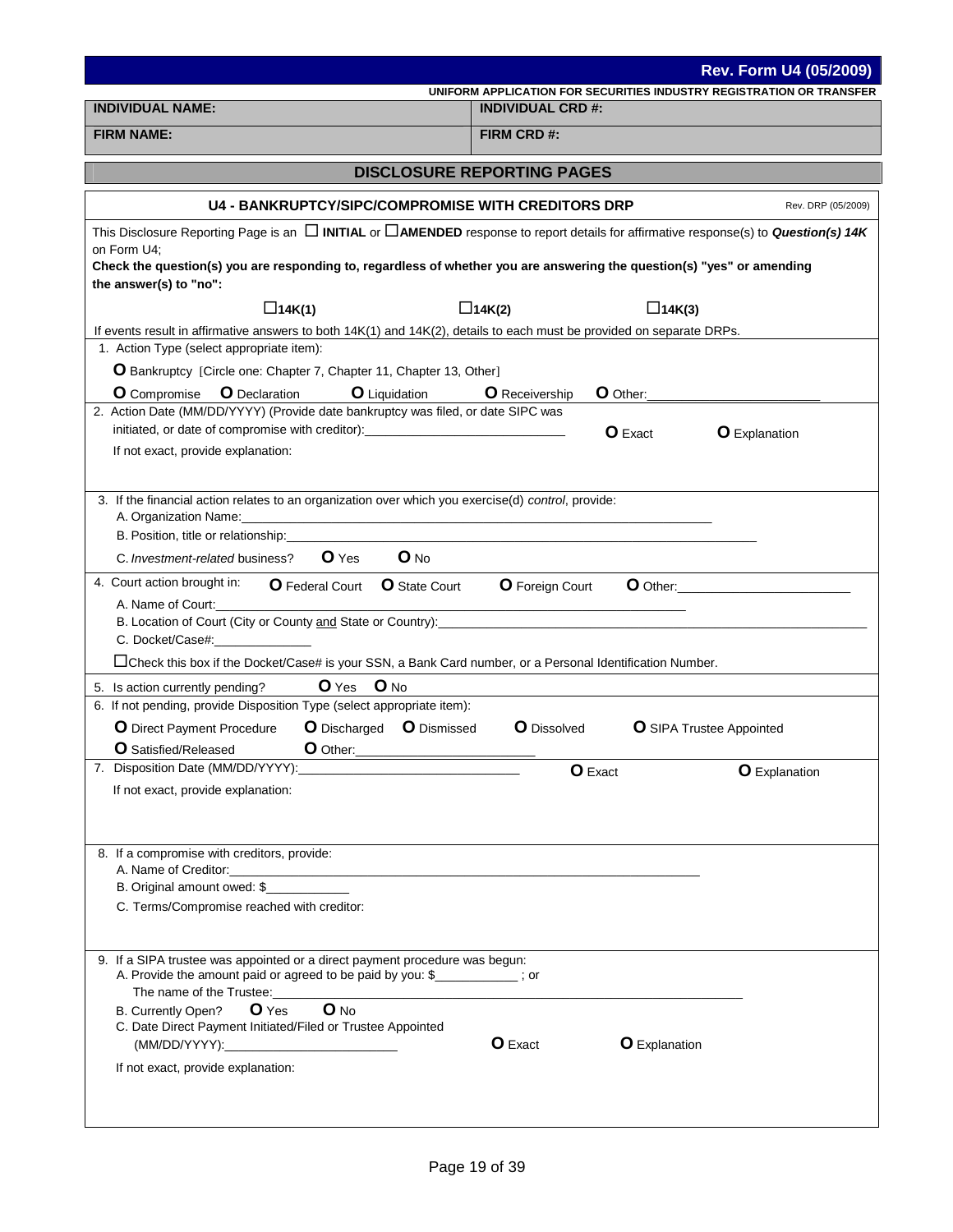|                                                                                                                                     | <b>Rev. Form U4 (05/2009)</b>                                        |
|-------------------------------------------------------------------------------------------------------------------------------------|----------------------------------------------------------------------|
|                                                                                                                                     | UNIFORM APPLICATION FOR SECURITIES INDUSTRY REGISTRATION OR TRANSFER |
| <b>INDIVIDUAL NAME:</b>                                                                                                             | <b>INDIVIDUAL CRD #:</b>                                             |
| <b>FIRM NAME:</b>                                                                                                                   | FIRM CRD #:                                                          |
|                                                                                                                                     |                                                                      |
| U4 - BANKRUPTCY/SIPC/COMPROMISE WITH CREDITORS DRP (CONTINUED)                                                                      | Rev. DRP (05/2009)                                                   |
| 10. Comment (Optional). You may use this field to provide a brief summary of the circumstances leading to the action as well as the |                                                                      |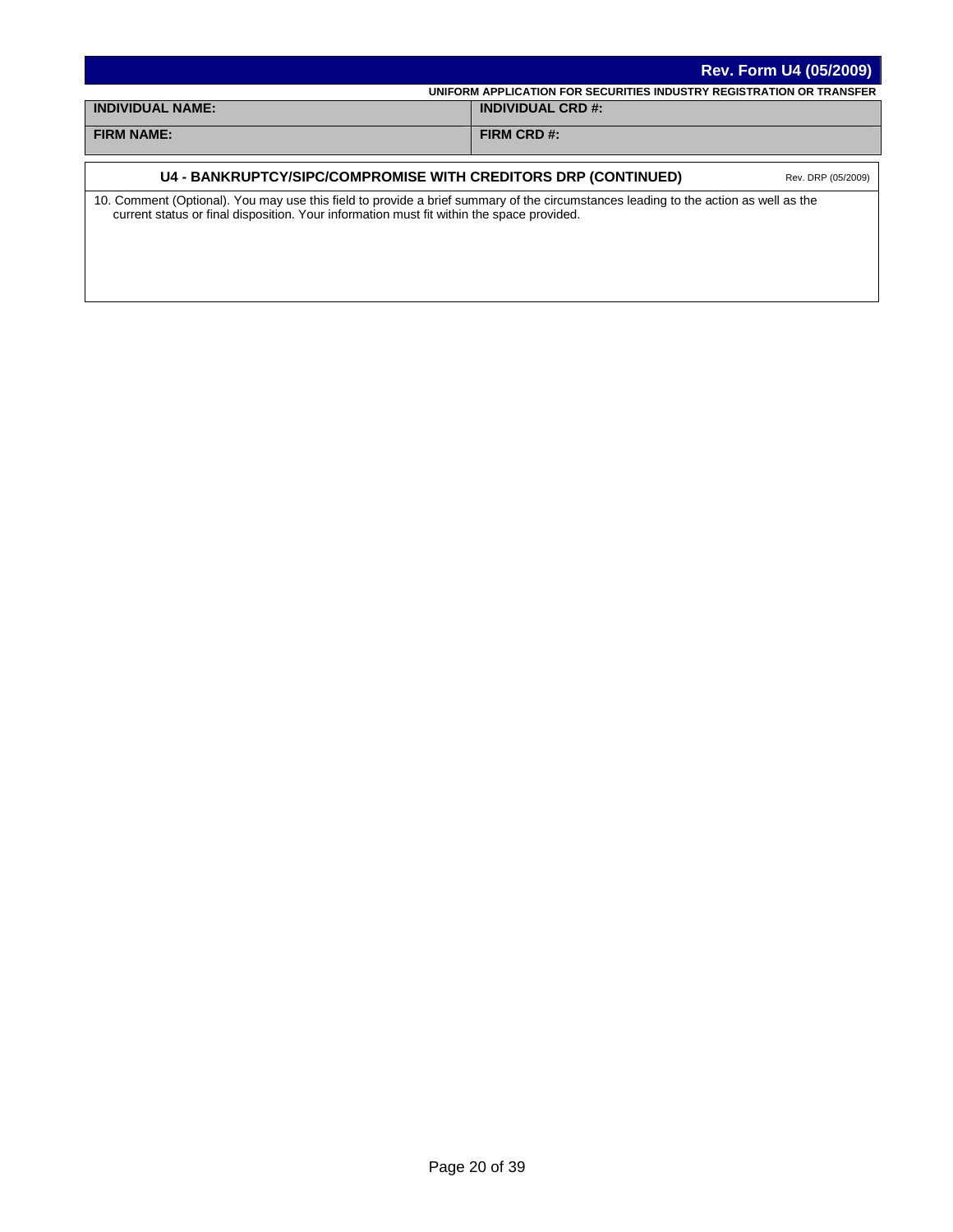|                                                                                                                                                          |                          | <b>Rev. Form U4 (05/2009)</b>                                        |
|----------------------------------------------------------------------------------------------------------------------------------------------------------|--------------------------|----------------------------------------------------------------------|
|                                                                                                                                                          |                          | UNIFORM APPLICATION FOR SECURITIES INDUSTRY REGISTRATION OR TRANSFER |
| <b>INDIVIDUAL NAME:</b>                                                                                                                                  | <b>INDIVIDUAL CRD #:</b> |                                                                      |
| <b>FIRM NAME:</b>                                                                                                                                        | FIRM CRD #:              |                                                                      |
|                                                                                                                                                          |                          |                                                                      |
| <b>U4 - BOND DRP</b>                                                                                                                                     |                          | Rev. DRP (05/2009)                                                   |
| This Disclosure Reporting Page is an <b>CINITIAL</b> or <b>CAMENDED</b> response to report details for affirmative response(s) to <b>Question(s) 14L</b> |                          |                                                                      |
| on Form U4;<br>Check the question(s) you are responding to, regardless of whether you are answering the question(s) "yes" or amending                    |                          |                                                                      |
| the answer(s) to "no":                                                                                                                                   |                          |                                                                      |
|                                                                                                                                                          | $\Box$ 14L               |                                                                      |
| If multiple, unrelated events result in the same affirmative answer, details must be provided on separate DRPs.                                          |                          |                                                                      |
|                                                                                                                                                          |                          |                                                                      |
|                                                                                                                                                          |                          |                                                                      |
| 2. Bonding Company Name:                                                                                                                                 |                          |                                                                      |
| <b>O</b> Denied<br><b>O</b> Payout<br>3. Disposition Type:                                                                                               | <b>O</b> Revoked         |                                                                      |
|                                                                                                                                                          | <b>O</b> Exact           | <b>O</b> Explanation                                                 |
| If not exact, provide explanation:                                                                                                                       |                          |                                                                      |
|                                                                                                                                                          |                          |                                                                      |
|                                                                                                                                                          |                          |                                                                      |
| 5. If disposition resulted in Payout:<br>A. Payout Amount: \$                                                                                            |                          |                                                                      |
|                                                                                                                                                          | <b>O</b> Exact           | <b>O</b> Explanation                                                 |
| If not exact, provide explanation:                                                                                                                       |                          |                                                                      |
|                                                                                                                                                          |                          |                                                                      |
|                                                                                                                                                          |                          |                                                                      |
| 6. Comment (Optional). You may use this field to provide a brief summary of the circumstances leading to the action as well as the current               |                          |                                                                      |
| status or final disposition. Your information must fit within the space provided.                                                                        |                          |                                                                      |
|                                                                                                                                                          |                          |                                                                      |
|                                                                                                                                                          |                          |                                                                      |
|                                                                                                                                                          |                          |                                                                      |
|                                                                                                                                                          |                          |                                                                      |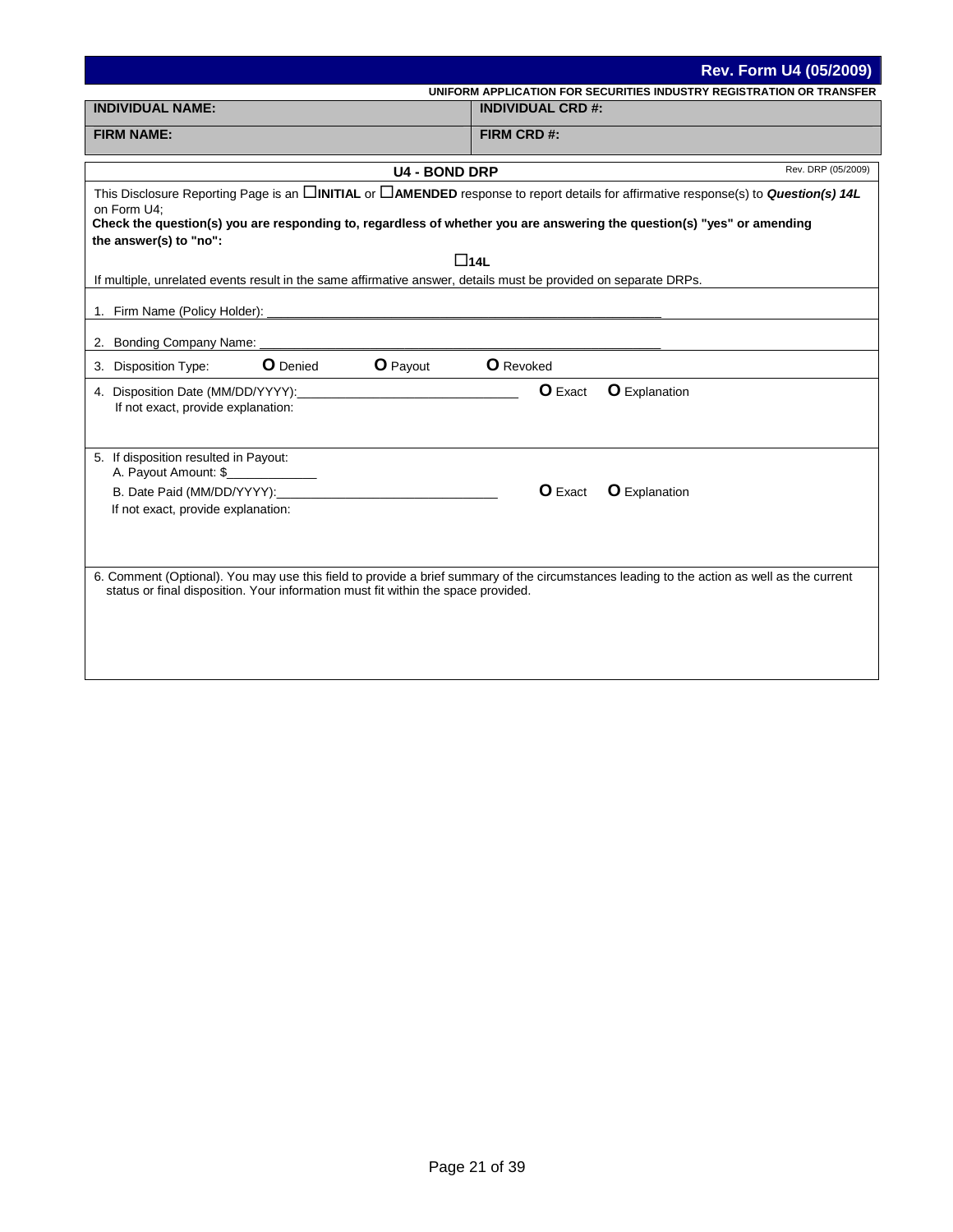|                                                                                                                                                                                                                   |                                |                                                                                                  |                                | <b>Rev. Form U4 (05/2009)</b> |
|-------------------------------------------------------------------------------------------------------------------------------------------------------------------------------------------------------------------|--------------------------------|--------------------------------------------------------------------------------------------------|--------------------------------|-------------------------------|
| <b>INDIVIDUAL NAME:</b>                                                                                                                                                                                           |                                | UNIFORM APPLICATION FOR SECURITIES INDUSTRY REGISTRATION OR TRANSFER<br><b>INDIVIDUAL CRD #:</b> |                                |                               |
| <b>FIRM NAME:</b>                                                                                                                                                                                                 |                                | FIRM CRD #:                                                                                      |                                |                               |
|                                                                                                                                                                                                                   |                                |                                                                                                  |                                |                               |
|                                                                                                                                                                                                                   | <b>U4 - CIVIL JUDICIAL DRP</b> |                                                                                                  |                                | Rev. DRP (05/2009)            |
| This Disclosure Reporting Page is an $\Box$ INITIAL or $\Box$ AMENDED response to report details for affirmative response(s) to Question(s)                                                                       |                                |                                                                                                  |                                |                               |
| 14H on Form U4;<br>Check the question(s) you are responding to, regardless of whether you are answering the question(s) "yes" or amending                                                                         |                                |                                                                                                  |                                |                               |
| the answer(s) to "no":                                                                                                                                                                                            |                                |                                                                                                  |                                |                               |
| $\Box$ 14H(1)(a)                                                                                                                                                                                                  | $\Box$ 14H(1)(b)               | $\Box$ 14H(1)(c)                                                                                 | $\Box$ 14H(2)                  |                               |
| One event may result in more than one affirmative answer to the above items. Use only one DRP to report details related to the same<br>event. Unrelated civil judicial actions must be reported on separate DRPs. |                                |                                                                                                  |                                |                               |
| 1. Court Action initiated by:                                                                                                                                                                                     |                                |                                                                                                  |                                |                               |
| A. (Select appropriate item):                                                                                                                                                                                     |                                |                                                                                                  |                                |                               |
| <b>O</b> SEC <b>O</b> Other Federal Agency<br>B. Name of party initiating the proceeding:                                                                                                                         | <b>O</b> Jurisdiction          | O Foreign Financial Regulatory Authority O Firm O Private Plaintiff                              |                                |                               |
| 2. Relief Sought: (select all that apply):                                                                                                                                                                        |                                |                                                                                                  |                                |                               |
| $\Box$ Cease and Desist                                                                                                                                                                                           | $\Box$ Injunction              |                                                                                                  | □Restraining Order             |                               |
| $\Box$ Civil and Administrative Penalty(ies)/Fine(s)                                                                                                                                                              |                                | Monetary Penalty other than Fines                                                                |                                |                               |
| $\Box$ Disgorgement                                                                                                                                                                                               | $\Box$ Restitution             |                                                                                                  |                                |                               |
|                                                                                                                                                                                                                   |                                | <b>O</b> Exact                                                                                   |                                | <b>O</b> Explanation          |
| If not exact, provide explanation:                                                                                                                                                                                |                                |                                                                                                  |                                |                               |
|                                                                                                                                                                                                                   |                                | <b>O</b> Exact                                                                                   |                                | <b>O</b> Explanation          |
| B. Date notice/process was served (MM/DD/YYYY):________________<br>If not exact, provide explanation:                                                                                                             |                                |                                                                                                  |                                |                               |
|                                                                                                                                                                                                                   |                                |                                                                                                  |                                |                               |
| 4. Product Type(s): (select all that apply)                                                                                                                                                                       |                                |                                                                                                  |                                |                               |
| $\Box$ No Product                                                                                                                                                                                                 | $\Box$ Derivative              |                                                                                                  | □Mutual Fund                   |                               |
| □ Annuity-Charitable                                                                                                                                                                                              |                                | □Direct Investment-DPP & LP Interest                                                             | $\Box$ Oil & Gas               |                               |
| □ Annuity-Fixed<br>□ Annuity-Variable                                                                                                                                                                             | □Equipment Leasing             | □ Equity Listed (Common & Preferred Stock)                                                       | $\Box$ Options<br>□Penny Stock |                               |
| Banking Product (other than CD)                                                                                                                                                                                   | $\Box$ Equity-OTC              |                                                                                                  | □Prime Bank Instrument         |                               |
| $\Box$ cd                                                                                                                                                                                                         | □Futures Commodity             |                                                                                                  | □Promissory Note               |                               |
| □Commodity Option                                                                                                                                                                                                 | $\Box$ Futures-Financial       |                                                                                                  | □Real Estate Security          |                               |
| □Debt-Asset Backed                                                                                                                                                                                                | $\Box$ Index Option            |                                                                                                  | □Security Futures              |                               |
| □Debt-Corporate                                                                                                                                                                                                   | $\Box$ Insurance               |                                                                                                  | □Unit Investment Trust         |                               |
| □Debt-Government                                                                                                                                                                                                  | □Investment Contract           |                                                                                                  | □Viatical Settlement           |                               |
| □Debt-Municipal                                                                                                                                                                                                   | □Money Market Fund             |                                                                                                  | $\Box$ Other:                  |                               |
| 5. Formal Action was brought in:<br><b>O</b> Federal Court<br><b>O</b> State Court                                                                                                                                | <b>O</b> Foreign Court         | <b>O</b> Military Court                                                                          |                                |                               |
| A. Name of Court:                                                                                                                                                                                                 |                                |                                                                                                  |                                |                               |
|                                                                                                                                                                                                                   |                                |                                                                                                  |                                |                               |
| C. Docket/Case#:                                                                                                                                                                                                  |                                |                                                                                                  |                                |                               |
| 6. Employing Firm when activity occurred which led to the civil judicial action:<br>7. Describe the allegations related to this civil action. (Your information must fit within the space provided.):             |                                |                                                                                                  |                                |                               |
|                                                                                                                                                                                                                   |                                |                                                                                                  |                                |                               |
|                                                                                                                                                                                                                   |                                |                                                                                                  |                                |                               |
| <b>O</b> Pending<br>8. Current Status?<br>9. If pending and any limitations or restrictions are currently in effect, provide details:                                                                             | O On Appeal                    | <b>O</b> Final                                                                                   |                                |                               |
|                                                                                                                                                                                                                   |                                |                                                                                                  |                                |                               |
|                                                                                                                                                                                                                   |                                |                                                                                                  |                                |                               |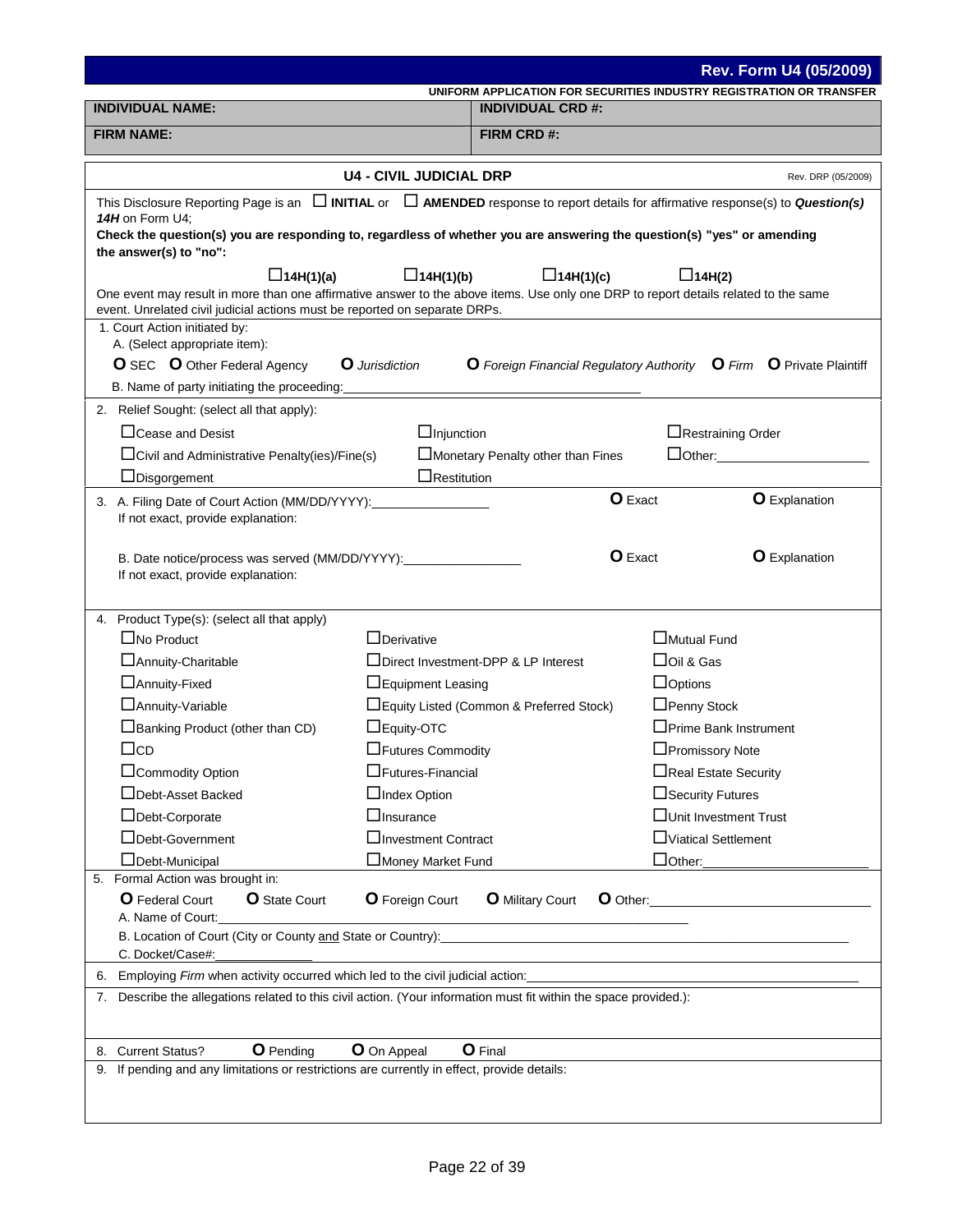|                                                                                                                              |                                                                      |                                          | Rev. Form U4 (05/2009) |
|------------------------------------------------------------------------------------------------------------------------------|----------------------------------------------------------------------|------------------------------------------|------------------------|
|                                                                                                                              | UNIFORM APPLICATION FOR SECURITIES INDUSTRY REGISTRATION OR TRANSFER |                                          |                        |
| <b>INDIVIDUAL NAME:</b>                                                                                                      | <b>INDIVIDUAL CRD #:</b>                                             |                                          |                        |
| <b>FIRM NAME:</b>                                                                                                            | FIRM CRD #:                                                          |                                          |                        |
|                                                                                                                              | <b>U4 - CIVIL JUDICIAL DRP (CONTINUED)</b>                           |                                          | Rev. DRP (05/2009)     |
| 10. If on appeal:                                                                                                            |                                                                      |                                          |                        |
|                                                                                                                              |                                                                      |                                          |                        |
| C. Docket/Case#: C. Docket/Case and C. Docket and C. Docket and C. Docket and C. Docket and C. Docket and C. D               |                                                                      |                                          |                        |
|                                                                                                                              | O Exact<br><b>O</b> Explanation                                      |                                          |                        |
| If not exact, provide explanation:                                                                                           |                                                                      |                                          |                        |
|                                                                                                                              |                                                                      |                                          |                        |
| E. Appeal details (including status):                                                                                        |                                                                      |                                          |                        |
|                                                                                                                              |                                                                      |                                          |                        |
|                                                                                                                              |                                                                      |                                          |                        |
| F. If on Appeal and any limitations or restrictions are currently in effect, provide details:                                |                                                                      |                                          |                        |
|                                                                                                                              |                                                                      |                                          |                        |
| If Final or On Appeal, complete all items below. For Pending Actions, complete Item 13 only.                                 |                                                                      |                                          |                        |
| 11. Resolution Detail:                                                                                                       |                                                                      |                                          |                        |
| A. How was matter resolved? (select appropriate item):                                                                       |                                                                      |                                          |                        |
| <b>O</b> Consent                                                                                                             | O Judgment Rendered                                                  | <b>O</b> Settled                         |                        |
| <b>O</b> Vacated                                                                                                             | O Vacated Nunc Pro Tunc / ab initio                                  | <b>O</b> Dismissed                       |                        |
| <b>O</b> Withdrawn                                                                                                           | <b>O</b> Other:________________________                              |                                          |                        |
| If not exact, provide explanation:                                                                                           |                                                                      | <b>O</b> Exact                           | <b>O</b> Explanation   |
|                                                                                                                              |                                                                      |                                          |                        |
|                                                                                                                              |                                                                      |                                          |                        |
| 12. Sanction Detail:                                                                                                         |                                                                      |                                          |                        |
| A. Were any of the following Sanctions Ordered or Relief Granted? (select all that apply):                                   |                                                                      |                                          |                        |
| $\Box$ Civil and Administrative Penalty(ies)/Fine(s)<br>$\Box$ Cease and Desist                                              | $\Box$ Injunction                                                    | $\Box$ Monetary Penalty other than fines |                        |
| $\Box$ Disgorgement                                                                                                          | $\Box$ Restitution                                                   |                                          |                        |
| B. Other Sanctions:                                                                                                          |                                                                      |                                          |                        |
| C. If enjoined, provide:                                                                                                     |                                                                      |                                          |                        |
| Registration Capacities Affected (e.g., General Securities Principal, Financial Operations Principal, All Capacities, etc.): | <b>Injunction Details</b>                                            |                                          |                        |
|                                                                                                                              |                                                                      |                                          |                        |
| Duration (length of time):                                                                                                   |                                                                      |                                          |                        |
| If not exact, provide explanation:                                                                                           | O Exact                                                              | <b>O</b> Explanation                     |                        |
|                                                                                                                              |                                                                      |                                          |                        |
| Start Date (MM/DD/YYYY):_                                                                                                    | O Exact                                                              | <b>O</b> Explanation                     |                        |
| If not exact, provide explanation:                                                                                           |                                                                      |                                          |                        |
|                                                                                                                              |                                                                      |                                          |                        |
|                                                                                                                              | <b>O</b> Exact                                                       | <b>O</b> Explanation                     |                        |
| End Date (MM/DD/YYYY):<br>If not exact, provide explanation:                                                                 |                                                                      |                                          |                        |
|                                                                                                                              |                                                                      |                                          |                        |
|                                                                                                                              |                                                                      |                                          |                        |
|                                                                                                                              |                                                                      |                                          |                        |
|                                                                                                                              |                                                                      |                                          |                        |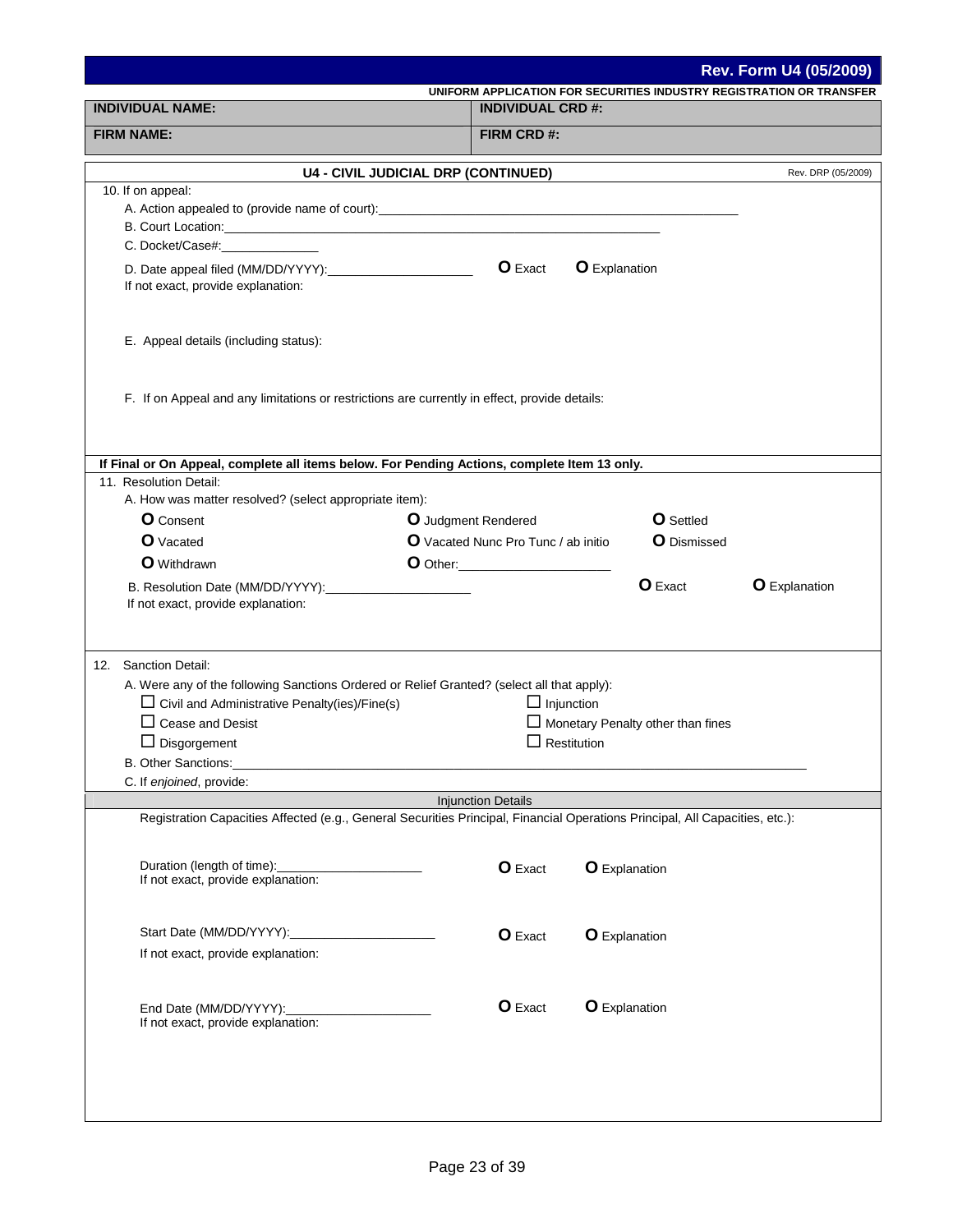|                                                                                                                              |                                   |                       | <b>Rev. Form U4 (05/2009)</b>                                        |
|------------------------------------------------------------------------------------------------------------------------------|-----------------------------------|-----------------------|----------------------------------------------------------------------|
| <b>INDIVIDUAL NAME:</b>                                                                                                      | <b>INDIVIDUAL CRD #:</b>          |                       | UNIFORM APPLICATION FOR SECURITIES INDUSTRY REGISTRATION OR TRANSFER |
| <b>FIRM NAME:</b>                                                                                                            | FIRM CRD #:                       |                       |                                                                      |
|                                                                                                                              |                                   |                       |                                                                      |
| <b>U4 - CIVIL JUDICIAL DRP (CONTINUED)</b>                                                                                   |                                   |                       | Rev. DRP (05/2009)                                                   |
|                                                                                                                              | <b>Injunction Details</b>         |                       |                                                                      |
| Registration Capacities Affected (e.g., General Securities Principal, Financial Operations Principal, All Capacities, etc.): |                                   |                       |                                                                      |
| Duration (length of time):<br>If not exact, provide explanation:                                                             | <b>O</b> Exact                    | <b>O</b> Explanation  |                                                                      |
| If not exact, provide explanation:                                                                                           | <b>O</b> Exact                    | <b>O</b> Explanation  |                                                                      |
| End Date (MM/DD/YYYY):<br>If not exact, provide explanation:                                                                 | <b>O</b> Exact                    | <b>O</b> Explanation  |                                                                      |
|                                                                                                                              | <b>Injunction Details</b>         |                       |                                                                      |
| Registration Capacities Affected (e.g., General Securities Principal, Financial Operations Principal, All Capacities, etc.): |                                   |                       |                                                                      |
| Duration (length of time): Duration (length of time):<br>If not exact, provide explanation:                                  | <b>O</b> Exact                    | <b>O</b> Explanation  |                                                                      |
| If not exact, provide explanation:                                                                                           | <b>O</b> Exact                    | <b>O</b> Explanation  |                                                                      |
| End Date (MM/DD/YYYY):<br>If not exact, provide explanation:                                                                 | <b>O</b> Exact                    | <b>O</b> Explanation  |                                                                      |
|                                                                                                                              |                                   |                       |                                                                      |
| D. If disposition resulted in a fine, penalty, restitution, disgorgement or monetary compensation, provide:                  | Monetary Related Sanction Details |                       |                                                                      |
| <b>O</b> Monetary Fine <b>O</b> Disgorgement<br>Monetary Related Sanction Type:<br>Explanation:                              |                                   | <b>O</b> Restitution  | <b>O</b> Other (requires explanation)                                |
| Total Amount: \$_____________________                                                                                        |                                   |                       |                                                                      |
|                                                                                                                              |                                   |                       |                                                                      |
| If not exact, provide explanation:                                                                                           |                                   | O Exact O Explanation |                                                                      |
| Was any portion of penalty waived?<br>$\mathbf 0$ Yes<br>If yes, amount: $\frac{1}{2}$ [100]                                 | $\mathbf{O}$ No                   |                       |                                                                      |
|                                                                                                                              |                                   |                       |                                                                      |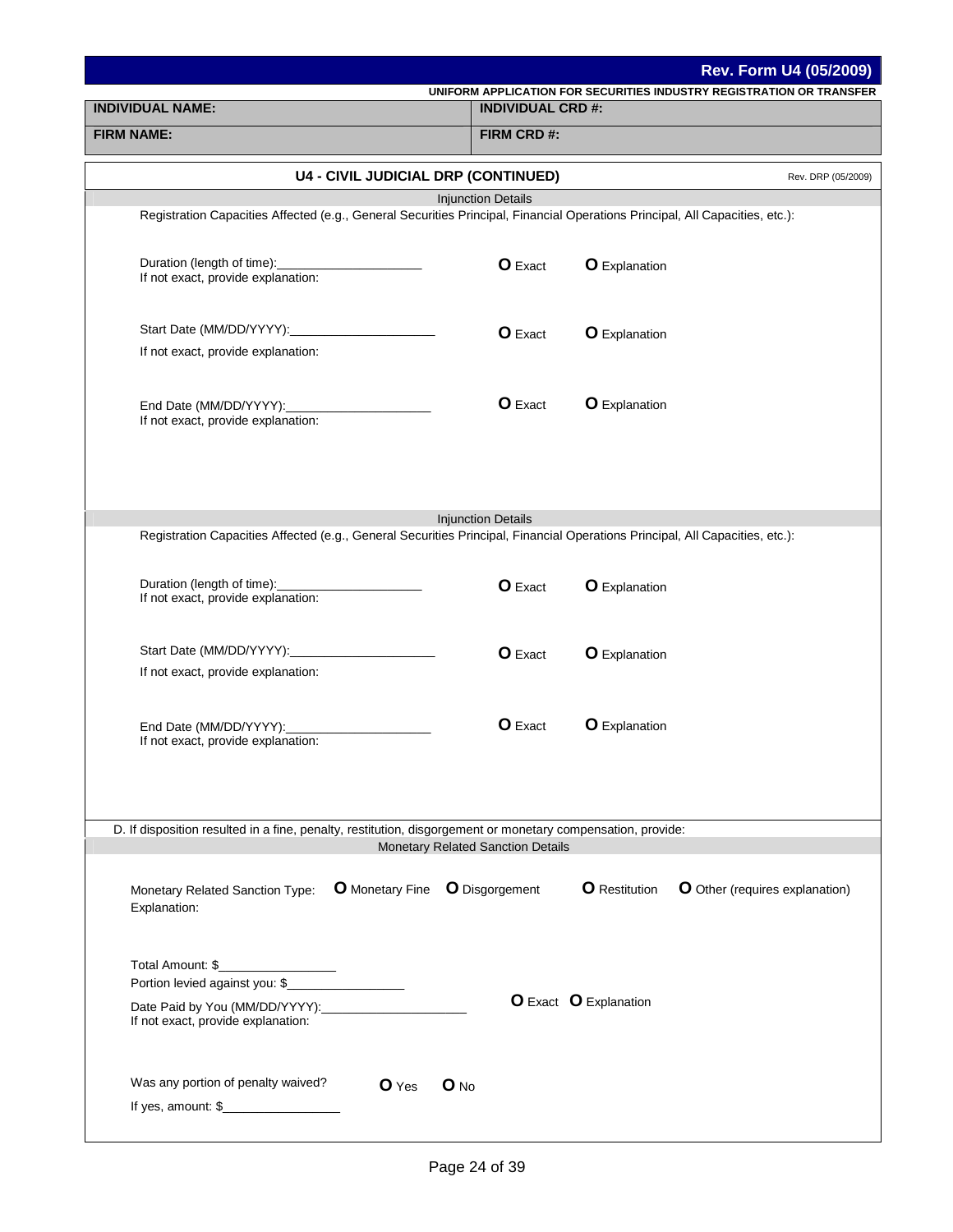|                                                                                                                                                | <b>Rev. Form U4 (05/2009)</b>                                                                                                        |
|------------------------------------------------------------------------------------------------------------------------------------------------|--------------------------------------------------------------------------------------------------------------------------------------|
| <b>INDIVIDUAL NAME:</b>                                                                                                                        | UNIFORM APPLICATION FOR SECURITIES INDUSTRY REGISTRATION OR TRANSFER<br><b>INDIVIDUAL CRD #:</b>                                     |
|                                                                                                                                                |                                                                                                                                      |
| <b>FIRM NAME:</b>                                                                                                                              | FIRM CRD#:                                                                                                                           |
| <b>U4 - CIVIL JUDICIAL DRP (CONTINUED)</b>                                                                                                     | Rev. DRP (05/2009)                                                                                                                   |
|                                                                                                                                                | <b>Monetary Related Sanction Details</b>                                                                                             |
| O Monetary Fine O Disgorgement<br>Monetary Related Sanction Type:<br>Explanation:                                                              | <b>O</b> Restitution <b>O</b> Other (requires explanation)                                                                           |
| Total Amount: \$<br>Portion levied against you: \$____________________<br>Date Paid by You (MM/DD/YYYY):<br>If not exact, provide explanation: | <b>O</b> Exact <b>O</b> Explanation                                                                                                  |
| Was any portion of penalty waived?<br>$O$ No<br>$O$ Yes<br>If yes, amount: $\frac{1}{2}$                                                       |                                                                                                                                      |
|                                                                                                                                                | Monetary Related Sanction Details                                                                                                    |
| O Monetary Fine O Disgorgement<br>Monetary Related Sanction Type:<br>Explanation:                                                              | <b>O</b> Restitution <b>O</b> Other (requires explanation)                                                                           |
| Total Amount: \$___________________<br>Portion levied against you: \$<br>Date Paid by You (MM/DD/YYYY):<br>If not exact, provide explanation:  | <b>O</b> Exact <b>O</b> Explanation                                                                                                  |
| Was any portion of penalty waived?<br>O No<br><b>O</b> Yes<br>If yes, amount: \$                                                               |                                                                                                                                      |
| current status or disposition and/or finding(s). Your information must fit within the space provided.                                          | 13. Comment (Optional). You may use this field to provide a brief summary of the circumstances leading to the action, as well as the |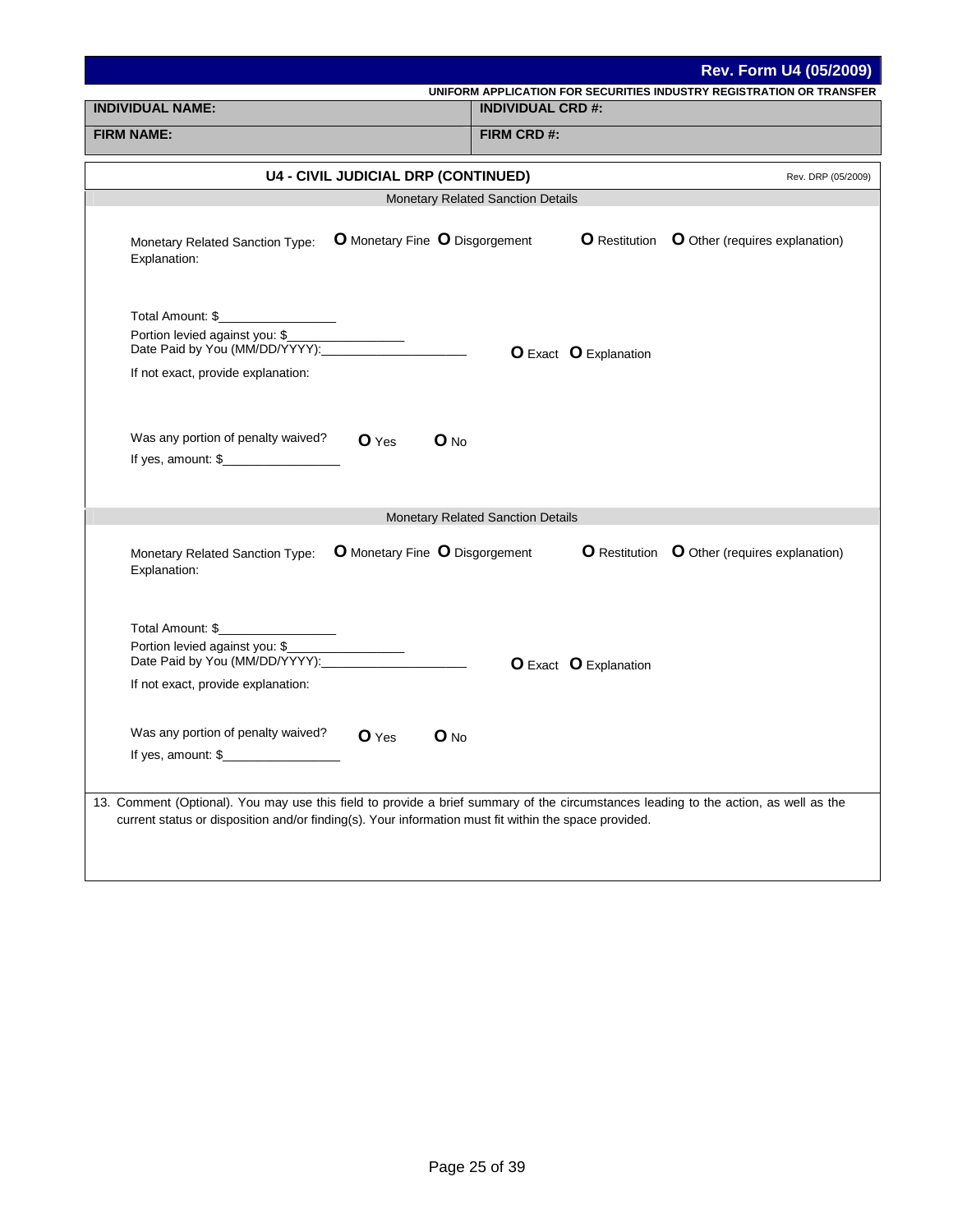| UNIFORM APPLICATION FOR SECURITIES INDUSTRY REGISTRATION OR TRANSFER<br><b>INDIVIDUAL CRD #:</b><br>FIRM CRD #:<br><b>U4 - CRIMINAL DRP</b><br>Rev. DRP (05/2009)<br>This Disclosure Reporting Page is an <b>DINITIAL</b> or <b>D AMENDED</b> response to report details for affirmative response(s to <b>Question(s) 14A</b><br>and 14B on Form U4;<br>Check the question(s) you are responding to, regardless of whether you are answering the question(s) "yes" or amending<br>the answer(s) to "no":<br>$\Box$ 14A(1)(a)<br>$\Box$ 14A(2)(a)<br>$\Box$ 14B(1)(a)<br>$\Box$ 14B(2)(a)<br>$\Box$ 14A(1)(b)<br>$\Box$ 14A(2)(b)<br>$\Box$ 14B(1)(b)<br>$\Box$ 14B(2)(b)<br>Use this DRP to report all charges arising out of the same event. One event may result in more than one affirmative answer to the<br>above items. Multiple counts of the same charge arising out of the same event should be reported on the same DRP. Unrelated criminal<br>actions, including separate cases arising out of the same event, must be reported on separate DRPs.<br>Applicable court documents (i.e., criminal complaint, information or indictment as well as judgment of conviction or<br>sentencing documents) must be provided to the CRD if not previously submitted.<br>1. If charge(s) were brought against an organization over which you exercise(d) control:<br>A. Organization Name:<br>O Yes O No<br>B. Investment-related business?<br>C. Position, title or relationship: example of the state of the state of the state of the state of the state of the state of the state of the state of the state of the state of the state of the state of the state of the st<br>Formal action was brought in:<br>O Other:<br><b>O</b> State Court <b>O</b> Foreign Court<br><b>O</b> Military Court<br><b>O</b> Federal Court<br>A. Name of Court:<br>B. Location of Court (City or County and State or Country): <b>Constant Control Constant County of County</b> County and State or Country):<br>C. Docket/Case#:<br>Event Status:<br><b>O</b> Pending<br>O On Appeal<br><b>O</b> Final<br>A. Current status of the Event?<br>O Exact<br><b>O</b> Explanation<br>B. Event Status Date (complete unless status is pending) (MM/DD/YYYY):<br>If not exact, provide explanation:<br>Event and Disposition Disclosure Detail (Use this for both organizational and individual charges.):<br><b>O</b> Explanation<br><b>O</b> Exact<br>A. Date First Charged (MM/DD/YYYY):<br>If not exact, provide explanation:<br>B. Event and Disposition Detail:<br>Charge Details (complete every field for each charge.)<br>Formal Charge/Description:<br>No. of Counts:<br>O Felony<br><b>O</b> Misdemeanor<br>Felony or Misdemeanor.<br>Plea for each Charge:<br>Disposition of Charge:<br><b>O</b> Acquitted<br>O Dismissed<br><b>O</b> Pre-trial Intervention<br>O Amended<br><b>O</b> Reduced<br><b>O</b> Found not guilty<br><b>O</b> Convicted<br>O Pled guilty<br>O Other (requires explanation)<br>O Pled not guilty<br><b>O</b> Deferred Adjudication<br>Explanation:<br>Date of Amended Charge, if applicable: |                         |  | Rev. Form U4 (05/2009) |
|------------------------------------------------------------------------------------------------------------------------------------------------------------------------------------------------------------------------------------------------------------------------------------------------------------------------------------------------------------------------------------------------------------------------------------------------------------------------------------------------------------------------------------------------------------------------------------------------------------------------------------------------------------------------------------------------------------------------------------------------------------------------------------------------------------------------------------------------------------------------------------------------------------------------------------------------------------------------------------------------------------------------------------------------------------------------------------------------------------------------------------------------------------------------------------------------------------------------------------------------------------------------------------------------------------------------------------------------------------------------------------------------------------------------------------------------------------------------------------------------------------------------------------------------------------------------------------------------------------------------------------------------------------------------------------------------------------------------------------------------------------------------------------------------------------------------------------------------------------------------------------------------------------------------------------------------------------------------------------------------------------------------------------------------------------------------------------------------------------------------------------------------------------------------------------------------------------------------------------------------------------------------------------------------------------------------------------------------------------------------------------------------------------------------------------------------------------------------------------------------------------------------------------------------------------------------------------------------------------------------------------------------------------------------------------------------------------------------------------------------------------------------------------------------------------------------------------------------------------------------------------------------------------------------------------------------------------------------------------------------------------------------------------------------------------------------------------------------------------------|-------------------------|--|------------------------|
|                                                                                                                                                                                                                                                                                                                                                                                                                                                                                                                                                                                                                                                                                                                                                                                                                                                                                                                                                                                                                                                                                                                                                                                                                                                                                                                                                                                                                                                                                                                                                                                                                                                                                                                                                                                                                                                                                                                                                                                                                                                                                                                                                                                                                                                                                                                                                                                                                                                                                                                                                                                                                                                                                                                                                                                                                                                                                                                                                                                                                                                                                                                  | <b>INDIVIDUAL NAME:</b> |  |                        |
|                                                                                                                                                                                                                                                                                                                                                                                                                                                                                                                                                                                                                                                                                                                                                                                                                                                                                                                                                                                                                                                                                                                                                                                                                                                                                                                                                                                                                                                                                                                                                                                                                                                                                                                                                                                                                                                                                                                                                                                                                                                                                                                                                                                                                                                                                                                                                                                                                                                                                                                                                                                                                                                                                                                                                                                                                                                                                                                                                                                                                                                                                                                  | <b>FIRM NAME:</b>       |  |                        |
|                                                                                                                                                                                                                                                                                                                                                                                                                                                                                                                                                                                                                                                                                                                                                                                                                                                                                                                                                                                                                                                                                                                                                                                                                                                                                                                                                                                                                                                                                                                                                                                                                                                                                                                                                                                                                                                                                                                                                                                                                                                                                                                                                                                                                                                                                                                                                                                                                                                                                                                                                                                                                                                                                                                                                                                                                                                                                                                                                                                                                                                                                                                  |                         |  |                        |
|                                                                                                                                                                                                                                                                                                                                                                                                                                                                                                                                                                                                                                                                                                                                                                                                                                                                                                                                                                                                                                                                                                                                                                                                                                                                                                                                                                                                                                                                                                                                                                                                                                                                                                                                                                                                                                                                                                                                                                                                                                                                                                                                                                                                                                                                                                                                                                                                                                                                                                                                                                                                                                                                                                                                                                                                                                                                                                                                                                                                                                                                                                                  |                         |  |                        |
|                                                                                                                                                                                                                                                                                                                                                                                                                                                                                                                                                                                                                                                                                                                                                                                                                                                                                                                                                                                                                                                                                                                                                                                                                                                                                                                                                                                                                                                                                                                                                                                                                                                                                                                                                                                                                                                                                                                                                                                                                                                                                                                                                                                                                                                                                                                                                                                                                                                                                                                                                                                                                                                                                                                                                                                                                                                                                                                                                                                                                                                                                                                  |                         |  |                        |
|                                                                                                                                                                                                                                                                                                                                                                                                                                                                                                                                                                                                                                                                                                                                                                                                                                                                                                                                                                                                                                                                                                                                                                                                                                                                                                                                                                                                                                                                                                                                                                                                                                                                                                                                                                                                                                                                                                                                                                                                                                                                                                                                                                                                                                                                                                                                                                                                                                                                                                                                                                                                                                                                                                                                                                                                                                                                                                                                                                                                                                                                                                                  |                         |  |                        |
|                                                                                                                                                                                                                                                                                                                                                                                                                                                                                                                                                                                                                                                                                                                                                                                                                                                                                                                                                                                                                                                                                                                                                                                                                                                                                                                                                                                                                                                                                                                                                                                                                                                                                                                                                                                                                                                                                                                                                                                                                                                                                                                                                                                                                                                                                                                                                                                                                                                                                                                                                                                                                                                                                                                                                                                                                                                                                                                                                                                                                                                                                                                  |                         |  |                        |
|                                                                                                                                                                                                                                                                                                                                                                                                                                                                                                                                                                                                                                                                                                                                                                                                                                                                                                                                                                                                                                                                                                                                                                                                                                                                                                                                                                                                                                                                                                                                                                                                                                                                                                                                                                                                                                                                                                                                                                                                                                                                                                                                                                                                                                                                                                                                                                                                                                                                                                                                                                                                                                                                                                                                                                                                                                                                                                                                                                                                                                                                                                                  |                         |  |                        |
|                                                                                                                                                                                                                                                                                                                                                                                                                                                                                                                                                                                                                                                                                                                                                                                                                                                                                                                                                                                                                                                                                                                                                                                                                                                                                                                                                                                                                                                                                                                                                                                                                                                                                                                                                                                                                                                                                                                                                                                                                                                                                                                                                                                                                                                                                                                                                                                                                                                                                                                                                                                                                                                                                                                                                                                                                                                                                                                                                                                                                                                                                                                  |                         |  |                        |
|                                                                                                                                                                                                                                                                                                                                                                                                                                                                                                                                                                                                                                                                                                                                                                                                                                                                                                                                                                                                                                                                                                                                                                                                                                                                                                                                                                                                                                                                                                                                                                                                                                                                                                                                                                                                                                                                                                                                                                                                                                                                                                                                                                                                                                                                                                                                                                                                                                                                                                                                                                                                                                                                                                                                                                                                                                                                                                                                                                                                                                                                                                                  |                         |  |                        |
|                                                                                                                                                                                                                                                                                                                                                                                                                                                                                                                                                                                                                                                                                                                                                                                                                                                                                                                                                                                                                                                                                                                                                                                                                                                                                                                                                                                                                                                                                                                                                                                                                                                                                                                                                                                                                                                                                                                                                                                                                                                                                                                                                                                                                                                                                                                                                                                                                                                                                                                                                                                                                                                                                                                                                                                                                                                                                                                                                                                                                                                                                                                  |                         |  |                        |
|                                                                                                                                                                                                                                                                                                                                                                                                                                                                                                                                                                                                                                                                                                                                                                                                                                                                                                                                                                                                                                                                                                                                                                                                                                                                                                                                                                                                                                                                                                                                                                                                                                                                                                                                                                                                                                                                                                                                                                                                                                                                                                                                                                                                                                                                                                                                                                                                                                                                                                                                                                                                                                                                                                                                                                                                                                                                                                                                                                                                                                                                                                                  | 2.                      |  |                        |
|                                                                                                                                                                                                                                                                                                                                                                                                                                                                                                                                                                                                                                                                                                                                                                                                                                                                                                                                                                                                                                                                                                                                                                                                                                                                                                                                                                                                                                                                                                                                                                                                                                                                                                                                                                                                                                                                                                                                                                                                                                                                                                                                                                                                                                                                                                                                                                                                                                                                                                                                                                                                                                                                                                                                                                                                                                                                                                                                                                                                                                                                                                                  |                         |  |                        |
|                                                                                                                                                                                                                                                                                                                                                                                                                                                                                                                                                                                                                                                                                                                                                                                                                                                                                                                                                                                                                                                                                                                                                                                                                                                                                                                                                                                                                                                                                                                                                                                                                                                                                                                                                                                                                                                                                                                                                                                                                                                                                                                                                                                                                                                                                                                                                                                                                                                                                                                                                                                                                                                                                                                                                                                                                                                                                                                                                                                                                                                                                                                  |                         |  |                        |
|                                                                                                                                                                                                                                                                                                                                                                                                                                                                                                                                                                                                                                                                                                                                                                                                                                                                                                                                                                                                                                                                                                                                                                                                                                                                                                                                                                                                                                                                                                                                                                                                                                                                                                                                                                                                                                                                                                                                                                                                                                                                                                                                                                                                                                                                                                                                                                                                                                                                                                                                                                                                                                                                                                                                                                                                                                                                                                                                                                                                                                                                                                                  | 3.                      |  |                        |
|                                                                                                                                                                                                                                                                                                                                                                                                                                                                                                                                                                                                                                                                                                                                                                                                                                                                                                                                                                                                                                                                                                                                                                                                                                                                                                                                                                                                                                                                                                                                                                                                                                                                                                                                                                                                                                                                                                                                                                                                                                                                                                                                                                                                                                                                                                                                                                                                                                                                                                                                                                                                                                                                                                                                                                                                                                                                                                                                                                                                                                                                                                                  |                         |  |                        |
|                                                                                                                                                                                                                                                                                                                                                                                                                                                                                                                                                                                                                                                                                                                                                                                                                                                                                                                                                                                                                                                                                                                                                                                                                                                                                                                                                                                                                                                                                                                                                                                                                                                                                                                                                                                                                                                                                                                                                                                                                                                                                                                                                                                                                                                                                                                                                                                                                                                                                                                                                                                                                                                                                                                                                                                                                                                                                                                                                                                                                                                                                                                  |                         |  |                        |
|                                                                                                                                                                                                                                                                                                                                                                                                                                                                                                                                                                                                                                                                                                                                                                                                                                                                                                                                                                                                                                                                                                                                                                                                                                                                                                                                                                                                                                                                                                                                                                                                                                                                                                                                                                                                                                                                                                                                                                                                                                                                                                                                                                                                                                                                                                                                                                                                                                                                                                                                                                                                                                                                                                                                                                                                                                                                                                                                                                                                                                                                                                                  | 4.                      |  |                        |
|                                                                                                                                                                                                                                                                                                                                                                                                                                                                                                                                                                                                                                                                                                                                                                                                                                                                                                                                                                                                                                                                                                                                                                                                                                                                                                                                                                                                                                                                                                                                                                                                                                                                                                                                                                                                                                                                                                                                                                                                                                                                                                                                                                                                                                                                                                                                                                                                                                                                                                                                                                                                                                                                                                                                                                                                                                                                                                                                                                                                                                                                                                                  |                         |  |                        |
|                                                                                                                                                                                                                                                                                                                                                                                                                                                                                                                                                                                                                                                                                                                                                                                                                                                                                                                                                                                                                                                                                                                                                                                                                                                                                                                                                                                                                                                                                                                                                                                                                                                                                                                                                                                                                                                                                                                                                                                                                                                                                                                                                                                                                                                                                                                                                                                                                                                                                                                                                                                                                                                                                                                                                                                                                                                                                                                                                                                                                                                                                                                  |                         |  |                        |
|                                                                                                                                                                                                                                                                                                                                                                                                                                                                                                                                                                                                                                                                                                                                                                                                                                                                                                                                                                                                                                                                                                                                                                                                                                                                                                                                                                                                                                                                                                                                                                                                                                                                                                                                                                                                                                                                                                                                                                                                                                                                                                                                                                                                                                                                                                                                                                                                                                                                                                                                                                                                                                                                                                                                                                                                                                                                                                                                                                                                                                                                                                                  |                         |  |                        |
|                                                                                                                                                                                                                                                                                                                                                                                                                                                                                                                                                                                                                                                                                                                                                                                                                                                                                                                                                                                                                                                                                                                                                                                                                                                                                                                                                                                                                                                                                                                                                                                                                                                                                                                                                                                                                                                                                                                                                                                                                                                                                                                                                                                                                                                                                                                                                                                                                                                                                                                                                                                                                                                                                                                                                                                                                                                                                                                                                                                                                                                                                                                  |                         |  |                        |
|                                                                                                                                                                                                                                                                                                                                                                                                                                                                                                                                                                                                                                                                                                                                                                                                                                                                                                                                                                                                                                                                                                                                                                                                                                                                                                                                                                                                                                                                                                                                                                                                                                                                                                                                                                                                                                                                                                                                                                                                                                                                                                                                                                                                                                                                                                                                                                                                                                                                                                                                                                                                                                                                                                                                                                                                                                                                                                                                                                                                                                                                                                                  |                         |  |                        |
|                                                                                                                                                                                                                                                                                                                                                                                                                                                                                                                                                                                                                                                                                                                                                                                                                                                                                                                                                                                                                                                                                                                                                                                                                                                                                                                                                                                                                                                                                                                                                                                                                                                                                                                                                                                                                                                                                                                                                                                                                                                                                                                                                                                                                                                                                                                                                                                                                                                                                                                                                                                                                                                                                                                                                                                                                                                                                                                                                                                                                                                                                                                  |                         |  |                        |
|                                                                                                                                                                                                                                                                                                                                                                                                                                                                                                                                                                                                                                                                                                                                                                                                                                                                                                                                                                                                                                                                                                                                                                                                                                                                                                                                                                                                                                                                                                                                                                                                                                                                                                                                                                                                                                                                                                                                                                                                                                                                                                                                                                                                                                                                                                                                                                                                                                                                                                                                                                                                                                                                                                                                                                                                                                                                                                                                                                                                                                                                                                                  |                         |  |                        |
|                                                                                                                                                                                                                                                                                                                                                                                                                                                                                                                                                                                                                                                                                                                                                                                                                                                                                                                                                                                                                                                                                                                                                                                                                                                                                                                                                                                                                                                                                                                                                                                                                                                                                                                                                                                                                                                                                                                                                                                                                                                                                                                                                                                                                                                                                                                                                                                                                                                                                                                                                                                                                                                                                                                                                                                                                                                                                                                                                                                                                                                                                                                  |                         |  |                        |
|                                                                                                                                                                                                                                                                                                                                                                                                                                                                                                                                                                                                                                                                                                                                                                                                                                                                                                                                                                                                                                                                                                                                                                                                                                                                                                                                                                                                                                                                                                                                                                                                                                                                                                                                                                                                                                                                                                                                                                                                                                                                                                                                                                                                                                                                                                                                                                                                                                                                                                                                                                                                                                                                                                                                                                                                                                                                                                                                                                                                                                                                                                                  |                         |  |                        |
|                                                                                                                                                                                                                                                                                                                                                                                                                                                                                                                                                                                                                                                                                                                                                                                                                                                                                                                                                                                                                                                                                                                                                                                                                                                                                                                                                                                                                                                                                                                                                                                                                                                                                                                                                                                                                                                                                                                                                                                                                                                                                                                                                                                                                                                                                                                                                                                                                                                                                                                                                                                                                                                                                                                                                                                                                                                                                                                                                                                                                                                                                                                  |                         |  |                        |
|                                                                                                                                                                                                                                                                                                                                                                                                                                                                                                                                                                                                                                                                                                                                                                                                                                                                                                                                                                                                                                                                                                                                                                                                                                                                                                                                                                                                                                                                                                                                                                                                                                                                                                                                                                                                                                                                                                                                                                                                                                                                                                                                                                                                                                                                                                                                                                                                                                                                                                                                                                                                                                                                                                                                                                                                                                                                                                                                                                                                                                                                                                                  |                         |  |                        |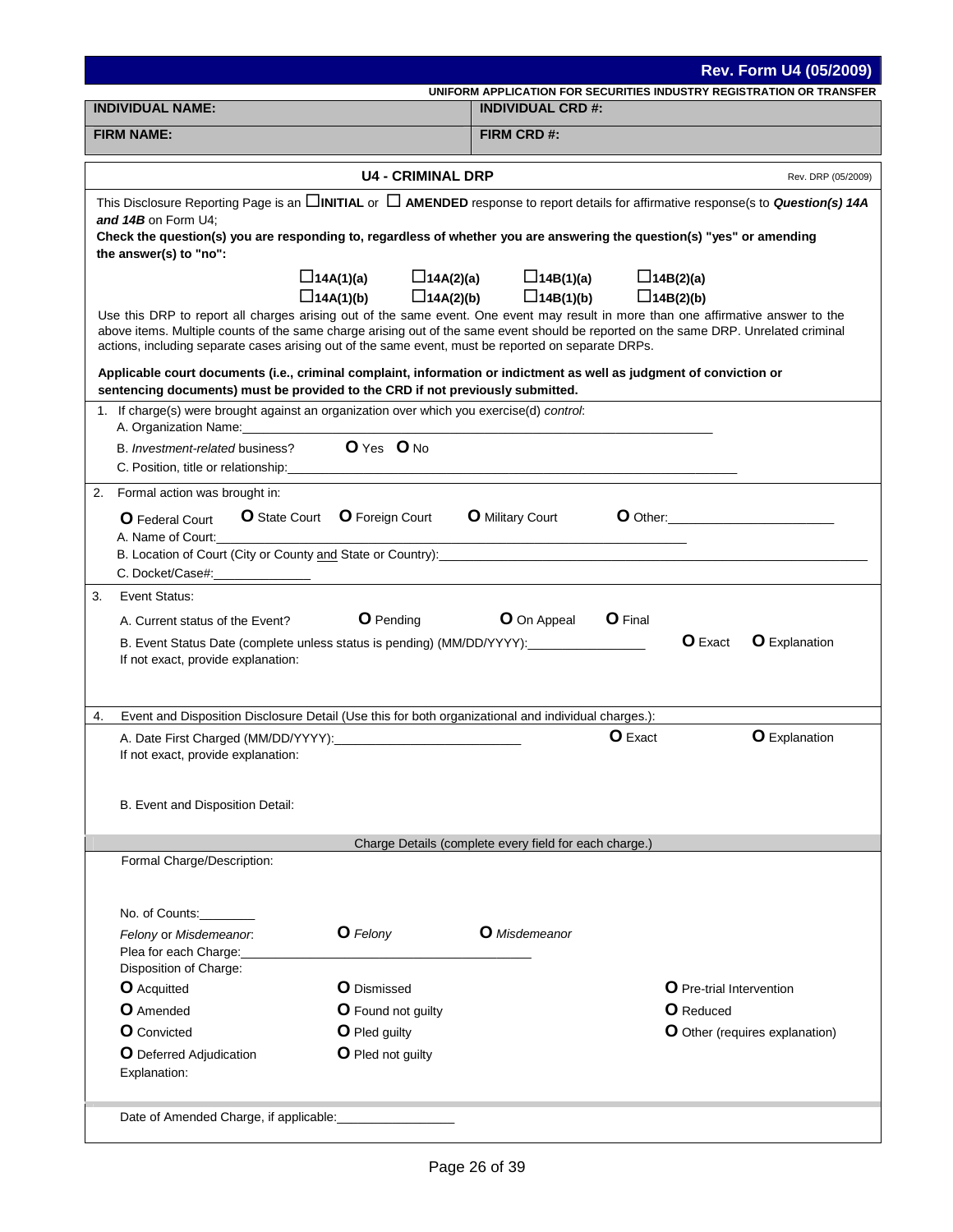|                                                        |                                                                                                              | Rev. Form U4 (05/2009)                                               |
|--------------------------------------------------------|--------------------------------------------------------------------------------------------------------------|----------------------------------------------------------------------|
| <b>INDIVIDUAL NAME:</b>                                | <b>INDIVIDUAL CRD #:</b>                                                                                     | UNIFORM APPLICATION FOR SECURITIES INDUSTRY REGISTRATION OR TRANSFER |
|                                                        |                                                                                                              |                                                                      |
| <b>FIRM NAME:</b>                                      | FIRM CRD #:                                                                                                  |                                                                      |
|                                                        | <b>U4 - CRIMINAL DRP (CONTINUED)</b>                                                                         | Rev. DRP (05/2009)                                                   |
|                                                        | If original charge was amended or reduced, specify new charge (i.e., list amended charge or reduced charge): |                                                                      |
|                                                        |                                                                                                              |                                                                      |
| No. of Counts (for amended or reduced charge): _______ |                                                                                                              |                                                                      |
| Plea for each amended or reduced charge:               | Specify if amended or reduced charge is a Felony or Misdemeanor. $\bullet$ Felony                            | <b>O</b> Misdemeanor<br>$O$ Other:                                   |
| Disposition of amended or reduced charge:              |                                                                                                              |                                                                      |
| <b>O</b> Acquitted                                     | <b>O</b> Dismissed                                                                                           | <b>O</b> Pre-trial Intervention                                      |
| <b>O</b> Amended                                       | <b>O</b> Found not guilty                                                                                    | <b>O</b> Reduced                                                     |
| <b>O</b> Convicted                                     | O Pled guilty                                                                                                | <b>O</b> Other (requires explanation)                                |
| <b>O</b> Deferred Adjudication                         | O Pled not guilty                                                                                            |                                                                      |
| Explanation:                                           |                                                                                                              |                                                                      |
|                                                        |                                                                                                              |                                                                      |
|                                                        |                                                                                                              |                                                                      |
| Formal Charge/Description:<br>No. of Counts:           | Charge Details (complete every field for each charge.)                                                       |                                                                      |
| Felony or Misdemeanor.<br>Plea for each Charge:        | O Felony<br><b>O</b> Misdemeanor                                                                             |                                                                      |
| Disposition of Charge:                                 |                                                                                                              |                                                                      |
| <b>O</b> Acquitted                                     | <b>O</b> Dismissed                                                                                           | O Pre-trial Intervention                                             |
| <b>O</b> Amended                                       | <b>O</b> Found not guilty                                                                                    | <b>O</b> Reduced                                                     |
| <b>O</b> Convicted                                     |                                                                                                              |                                                                      |
|                                                        | O Pled guilty                                                                                                | O Other (requires explanation)                                       |
| O Deferred Adjudication<br>Explanation:                | O Pled not guilty                                                                                            |                                                                      |
| Date of Amended Charge, if applicable:                 |                                                                                                              |                                                                      |
|                                                        | If original charge was amended or reduced, specify new charge (i.e., list amended charge or reduced charge): |                                                                      |
| No. of Counts (for amended or reduced charge):         |                                                                                                              |                                                                      |
| Plea for each amended or reduced charge:               | Specify if amended or reduced charge is a Felony or Misdemeanor. O Felony                                    | <b>O</b> Misdemeanor<br>$\bullet$ Other:                             |
| Disposition of amended or reduced charge:              |                                                                                                              |                                                                      |
| <b>O</b> Acquitted                                     | <b>O</b> Dismissed                                                                                           | O Pre-trial Intervention                                             |
| <b>O</b> Amended                                       | <b>O</b> Found not guilty                                                                                    | <b>O</b> Reduced                                                     |
| <b>O</b> Convicted                                     | O Pled guilty                                                                                                | <b>O</b> Other (requires explanation)                                |
| <b>O</b> Deferred Adjudication<br>Explanation:         | O Pled not guilty                                                                                            |                                                                      |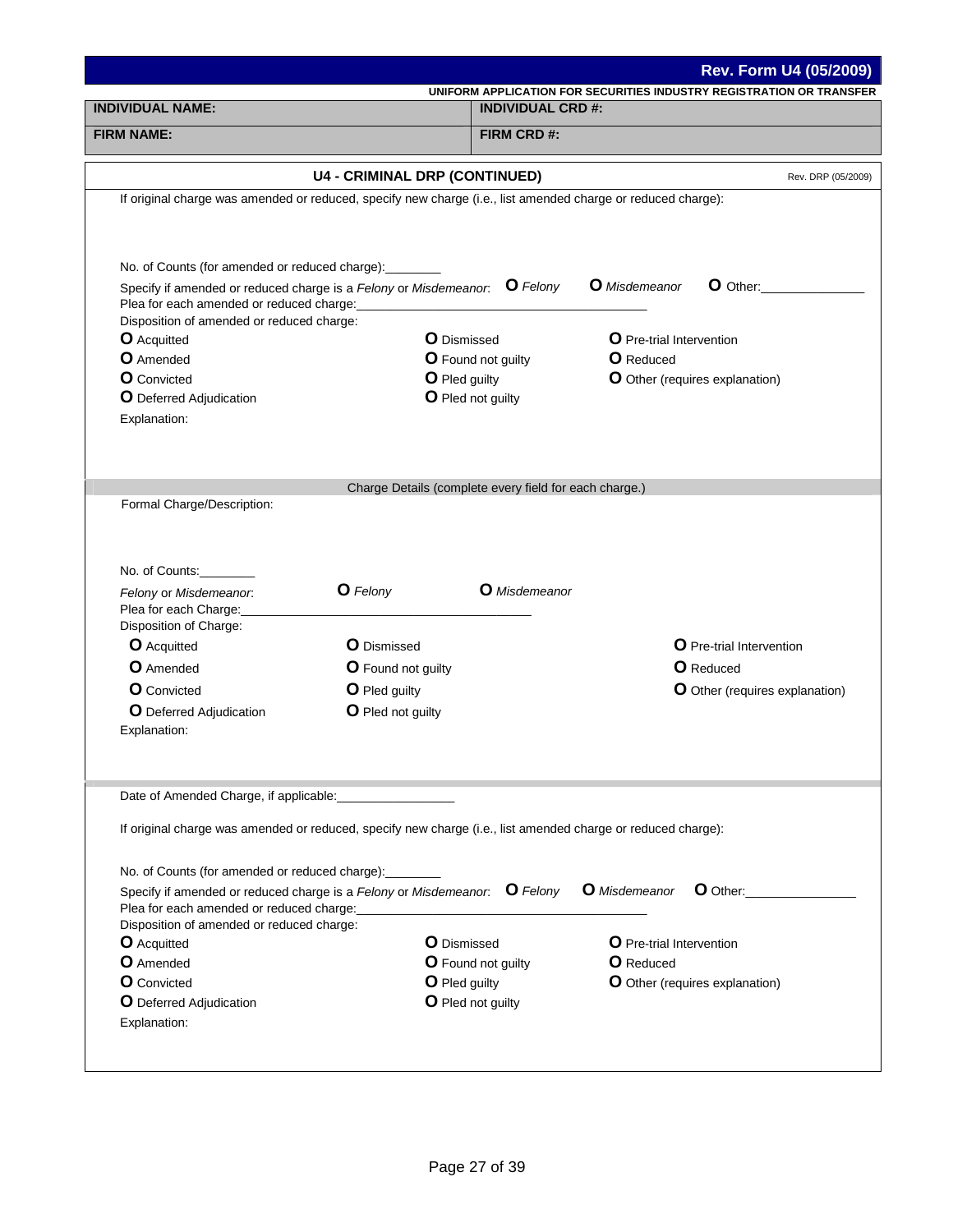|                                                                                                                                                                                                                                                                   |                                                                                                                                                                                                                         |                                                        | <b>Rev. Form U4 (05/2009)</b>                                                                                                          |
|-------------------------------------------------------------------------------------------------------------------------------------------------------------------------------------------------------------------------------------------------------------------|-------------------------------------------------------------------------------------------------------------------------------------------------------------------------------------------------------------------------|--------------------------------------------------------|----------------------------------------------------------------------------------------------------------------------------------------|
| <b>INDIVIDUAL NAME:</b>                                                                                                                                                                                                                                           |                                                                                                                                                                                                                         | <b>INDIVIDUAL CRD #:</b>                               | UNIFORM APPLICATION FOR SECURITIES INDUSTRY REGISTRATION OR TRANSFER                                                                   |
| <b>FIRM NAME:</b>                                                                                                                                                                                                                                                 |                                                                                                                                                                                                                         | FIRM CRD #:                                            |                                                                                                                                        |
|                                                                                                                                                                                                                                                                   |                                                                                                                                                                                                                         |                                                        |                                                                                                                                        |
|                                                                                                                                                                                                                                                                   | <b>U4 - CRIMINAL DRP (CONTINUED)</b>                                                                                                                                                                                    |                                                        | Rev. DRP (05/2009)                                                                                                                     |
|                                                                                                                                                                                                                                                                   |                                                                                                                                                                                                                         | Charge Details (complete every field for each charge.) |                                                                                                                                        |
| Formal Charge/Description:                                                                                                                                                                                                                                        |                                                                                                                                                                                                                         |                                                        |                                                                                                                                        |
|                                                                                                                                                                                                                                                                   |                                                                                                                                                                                                                         |                                                        |                                                                                                                                        |
| No. of Counts:                                                                                                                                                                                                                                                    | <b>O</b> Felony                                                                                                                                                                                                         | <b>O</b> Misdemeanor                                   |                                                                                                                                        |
| Felony or Misdemeanor.<br>Plea for each Charge:<br>Disposition of Charge:                                                                                                                                                                                         |                                                                                                                                                                                                                         |                                                        |                                                                                                                                        |
| <b>O</b> Acquitted                                                                                                                                                                                                                                                | <b>O</b> Dismissed                                                                                                                                                                                                      |                                                        | <b>O</b> Pre-trial Intervention                                                                                                        |
| <b>O</b> Amended                                                                                                                                                                                                                                                  | <b>O</b> Found not guilty                                                                                                                                                                                               |                                                        | <b>O</b> Reduced                                                                                                                       |
| <b>O</b> Convicted                                                                                                                                                                                                                                                | O Pled guilty                                                                                                                                                                                                           |                                                        | O Other (requires explanation)                                                                                                         |
| <b>O</b> Deferred Adjudication<br>Explanation:                                                                                                                                                                                                                    | O Pled not guilty                                                                                                                                                                                                       |                                                        |                                                                                                                                        |
| No. of Counts (for amended or reduced charge): _______<br>Plea for each amended or reduced charge:<br>Disposition of amended or reduced charge:<br><b>O</b> Acquitted<br><b>O</b> Amended<br><b>O</b> Convicted<br><b>O</b> Deferred Adjudication<br>Explanation: | If original charge was amended or reduced, specify new charge (i.e., list amended charge or reduced charge):<br>Specify if amended or reduced charge is a Felony or Misdemeanor.<br><b>O</b> Dismissed<br>O Pled guilty | <b>O</b> Found not guilty<br>O Pled not guilty         | <b>O</b> Felony <b>O</b> Misdemeanor <b>O</b> Other:<br>O Pre-trial Intervention<br><b>O</b> Reduced<br>O Other (requires explanation) |
|                                                                                                                                                                                                                                                                   |                                                                                                                                                                                                                         |                                                        |                                                                                                                                        |
| C. Date of Disposition (MM/DD/YYYY):<br>If not exact, provide explanation:                                                                                                                                                                                        |                                                                                                                                                                                                                         | <b>O</b> Exact                                         | <b>O</b> Explanation                                                                                                                   |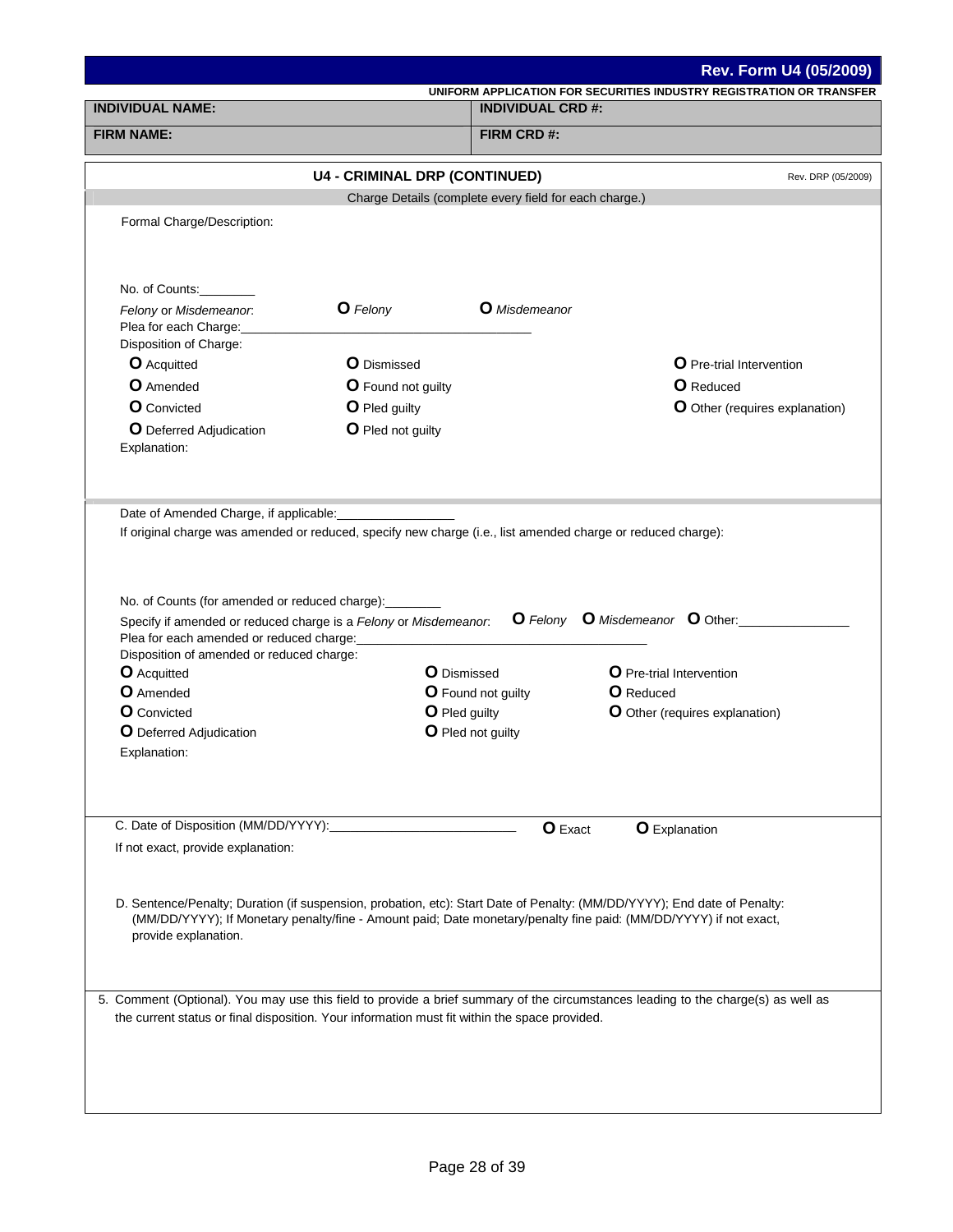| Rev. Form U4 (05/2009)                                                                                                                                                                                                                                         |                          |                                                                                            |                                                                                                                                        |
|----------------------------------------------------------------------------------------------------------------------------------------------------------------------------------------------------------------------------------------------------------------|--------------------------|--------------------------------------------------------------------------------------------|----------------------------------------------------------------------------------------------------------------------------------------|
|                                                                                                                                                                                                                                                                |                          |                                                                                            | UNIFORM APPLICATION FOR SECURITIES INDUSTRY REGISTRATION OR TRANSFER                                                                   |
| <b>INDIVIDUAL NAME:</b>                                                                                                                                                                                                                                        |                          | <b>INDIVIDUAL CRD #:</b>                                                                   |                                                                                                                                        |
| <b>FIRM NAME:</b>                                                                                                                                                                                                                                              |                          | FIRM CRD #:                                                                                |                                                                                                                                        |
| <b>U4 - CUSTOMER COMPLAINT/ARBITRATION/CIVIL LITIGATION DRP</b><br>Rev. DRP (05/2009)                                                                                                                                                                          |                          |                                                                                            |                                                                                                                                        |
| This Disclosure Reporting Page is an $\square$ INITIAL or $\square$ AMENDED response to report details for affirmative response(s) to <i>Question(s) 14I</i><br>on Form U4;                                                                                    |                          |                                                                                            |                                                                                                                                        |
| Check the question(s) you are responding to, regardless of whether you are answering the question(s) "yes" or amending<br>the answer(s) to "no":                                                                                                               |                          |                                                                                            |                                                                                                                                        |
| $\Box$ 14I(1)(a)                                                                                                                                                                                                                                               | $\Box$ 14I(2)(a)         | $\Box$ 14I(3)(a)<br>$\Box$ 14I(4)(a)                                                       | $\Box$ 14I(5)(a)                                                                                                                       |
| $\Box$ 14I(1)(b)                                                                                                                                                                                                                                               | $\Box$ 14I(2)(b)         | $\Box$ 14I(4)(b)<br>$\Box$ 14I(3)(b)                                                       | $\Box$ 14I(5)(b)                                                                                                                       |
| $\Box$ 14I(1)(c)                                                                                                                                                                                                                                               |                          |                                                                                            |                                                                                                                                        |
| $\Box$ 14I(1)(d)<br>One matter may result in more than one affirmative answer to the above items. Use a single DRP to report details relating to a                                                                                                             |                          |                                                                                            |                                                                                                                                        |
| particular matter (i.e., a customer complaint/arbitration/CFTC reparation/civil litigation). Use a separate DRP for each matter.                                                                                                                               |                          |                                                                                            |                                                                                                                                        |
| <b>DRP</b> Instructions:                                                                                                                                                                                                                                       |                          |                                                                                            |                                                                                                                                        |
| Complete items 1-6 for all matters (i.e., customer complaints, arbitrations/CFTC reparations and civil litigation in which a<br>$\bullet$<br>customer alleges that you were involved in sales practice violations and you are not named as a party, as well as |                          |                                                                                            |                                                                                                                                        |
| arbitrations/CFTC reparations and civil litigation in which you are named as a party).                                                                                                                                                                         |                          |                                                                                            |                                                                                                                                        |
| $\bullet$                                                                                                                                                                                                                                                      |                          |                                                                                            | If the matter involves a customer complaint, or an arbitration/CFTC reparation or civil litigation in which a customer alleges that    |
| you were involved in sales practice violations and you are not named as a party, complete items 7-11 as appropriate.<br>If a customer complaint has evolved into an arbitration/CFTC reparation or civil litigation, amend the existing DRP by<br>$\bullet$    |                          |                                                                                            |                                                                                                                                        |
| completing items 9 and 10.                                                                                                                                                                                                                                     |                          |                                                                                            |                                                                                                                                        |
| If the matter involves an arbitration/CFTC reparation in which you are a named party, complete items 12-16, as                                                                                                                                                 |                          |                                                                                            |                                                                                                                                        |
| appropriate. If the matter involves a civil litigation in which you are a named party, complete items 17-23.                                                                                                                                                   |                          |                                                                                            | Item 24 is an optional field and applies to all event types (i.e., customer complaint, arbitration/CFTC reparation, civil litigation). |
|                                                                                                                                                                                                                                                                |                          |                                                                                            |                                                                                                                                        |
| Complete items 1-6 for all matters (i.e., customer complaints, arbitrations/CFTC reparations, civil litigation).<br>1. Customer Name(s):                                                                                                                       |                          |                                                                                            |                                                                                                                                        |
| 2. A. Customer(s) State of Residence (select "not on list" when the customer's residence is a foreign                                                                                                                                                          |                          |                                                                                            |                                                                                                                                        |
| address):                                                                                                                                                                                                                                                      |                          |                                                                                            |                                                                                                                                        |
| B. Other state(s) of residence/detail:                                                                                                                                                                                                                         |                          |                                                                                            |                                                                                                                                        |
| 3. Employing Firm when activities occurred which led to the customer complaint, arbitration, CFTC reparation or civil litigation:                                                                                                                              |                          |                                                                                            |                                                                                                                                        |
|                                                                                                                                                                                                                                                                |                          |                                                                                            |                                                                                                                                        |
| 4. Allegation(s) and a brief summary of events related to the allegation(s) including dates when activities leading to the                                                                                                                                     |                          |                                                                                            |                                                                                                                                        |
| allegation(s) occurred:                                                                                                                                                                                                                                        |                          |                                                                                            |                                                                                                                                        |
|                                                                                                                                                                                                                                                                |                          |                                                                                            |                                                                                                                                        |
| 5. Product Type(s): (select all that apply)<br>$\Box$ No Product                                                                                                                                                                                               | $\Box$ Derivative        |                                                                                            | Mutual Fund                                                                                                                            |
| □ Annuity-Charitable                                                                                                                                                                                                                                           |                          | □Direct Investment-DPP & LP Interest                                                       | $\Box$ Oil & Gas                                                                                                                       |
| □ Annuity-Fixed                                                                                                                                                                                                                                                | □Equipment Leasing       |                                                                                            | $\Box$ Options                                                                                                                         |
| □ Annuity-Variable                                                                                                                                                                                                                                             |                          | □Equity Listed (Common & Preferred Stock)                                                  | □Penny Stock                                                                                                                           |
| $\Box$ Banking Product (other than CD)                                                                                                                                                                                                                         | $\Box$ Equity-OTC        |                                                                                            | □ Prime Bank Instrument                                                                                                                |
| $\Box$ cd                                                                                                                                                                                                                                                      | □Futures Commodity       |                                                                                            | □Promissory Note                                                                                                                       |
| □Commodity Option                                                                                                                                                                                                                                              | $\Box$ Futures-Financial |                                                                                            | □Real Estate Security                                                                                                                  |
| □Debt-Asset Backed                                                                                                                                                                                                                                             | □Index Option            |                                                                                            | □ Security Futures                                                                                                                     |
| □Debt-Corporate                                                                                                                                                                                                                                                | $\Box$ Insurance         |                                                                                            | □Unit Investment Trust                                                                                                                 |
| □Debt-Government                                                                                                                                                                                                                                               | □Investment Contract     |                                                                                            | □Viatical Settlement                                                                                                                   |
| □Debt-Municipal                                                                                                                                                                                                                                                | □Money Market Fund       |                                                                                            | $\Box$ Other:                                                                                                                          |
|                                                                                                                                                                                                                                                                |                          |                                                                                            |                                                                                                                                        |
| 6. Alleged Compensatory Damage Amount:\$_                                                                                                                                                                                                                      |                          |                                                                                            |                                                                                                                                        |
| <b>O</b> Exact<br>O Explanation (If no damage amount is alleged, the complaint must be reported unless the firm has made a good                                                                                                                                |                          |                                                                                            |                                                                                                                                        |
|                                                                                                                                                                                                                                                                |                          | faith determination that the damages from the alleged conduct would be less than \$5,000): |                                                                                                                                        |
|                                                                                                                                                                                                                                                                |                          |                                                                                            |                                                                                                                                        |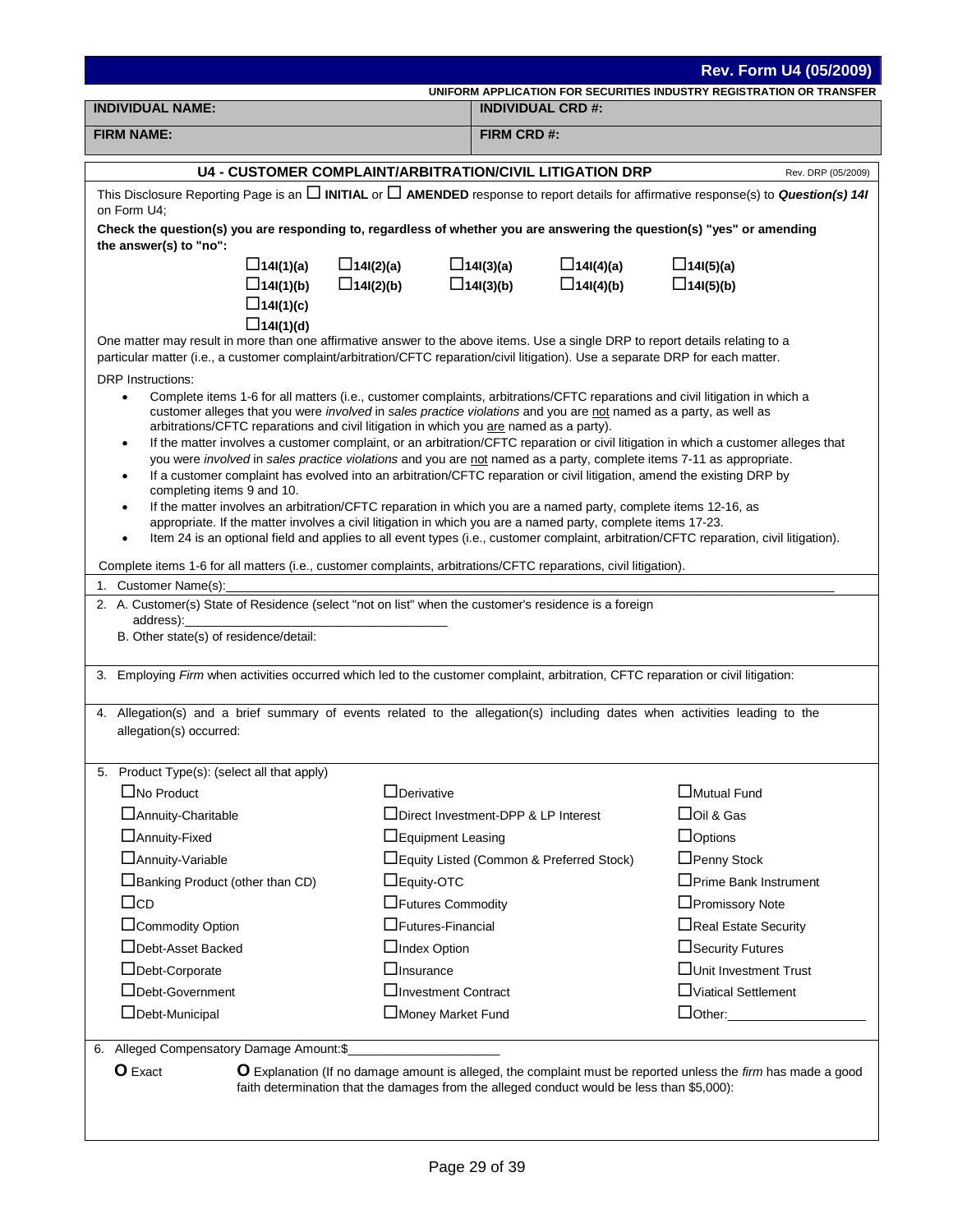|                                                                                                                                                                                                                                                                                                                                                                                                                                                                                                                                                                                                                                                                                                                                                                                                                                                                                                                                                                                                                                                                                                                            |                                                                      | <b>Rev. Form U4 (05/2009)</b> |
|----------------------------------------------------------------------------------------------------------------------------------------------------------------------------------------------------------------------------------------------------------------------------------------------------------------------------------------------------------------------------------------------------------------------------------------------------------------------------------------------------------------------------------------------------------------------------------------------------------------------------------------------------------------------------------------------------------------------------------------------------------------------------------------------------------------------------------------------------------------------------------------------------------------------------------------------------------------------------------------------------------------------------------------------------------------------------------------------------------------------------|----------------------------------------------------------------------|-------------------------------|
|                                                                                                                                                                                                                                                                                                                                                                                                                                                                                                                                                                                                                                                                                                                                                                                                                                                                                                                                                                                                                                                                                                                            | UNIFORM APPLICATION FOR SECURITIES INDUSTRY REGISTRATION OR TRANSFER |                               |
| <b>INDIVIDUAL NAME:</b>                                                                                                                                                                                                                                                                                                                                                                                                                                                                                                                                                                                                                                                                                                                                                                                                                                                                                                                                                                                                                                                                                                    | <b>INDIVIDUAL CRD #:</b>                                             |                               |
| <b>FIRM NAME:</b>                                                                                                                                                                                                                                                                                                                                                                                                                                                                                                                                                                                                                                                                                                                                                                                                                                                                                                                                                                                                                                                                                                          | FIRM CRD #:                                                          |                               |
|                                                                                                                                                                                                                                                                                                                                                                                                                                                                                                                                                                                                                                                                                                                                                                                                                                                                                                                                                                                                                                                                                                                            |                                                                      |                               |
| <b>U4 - CUSTOMER COMPLAINT/ARBITRATION/CIVIL LITIGATION DRP (CONTINUED)</b>                                                                                                                                                                                                                                                                                                                                                                                                                                                                                                                                                                                                                                                                                                                                                                                                                                                                                                                                                                                                                                                |                                                                      | Rev. DRP (05/2009)            |
| If the matter involves a customer complaint, arbitration/CFTC reparation or civil litigation in which a customer alleges that you<br>were involved in a sales practice violation and you are not named as a party, complete items 7-11 as appropriate. [Note: Report in<br>Items 12-16, or 17-23, as appropriate, only arbitrations/CFTC reparations or civil litigation in which you are named as a party.]                                                                                                                                                                                                                                                                                                                                                                                                                                                                                                                                                                                                                                                                                                               |                                                                      |                               |
| O Yes<br>$O$ No<br>7. A. Is this an oral complaint?                                                                                                                                                                                                                                                                                                                                                                                                                                                                                                                                                                                                                                                                                                                                                                                                                                                                                                                                                                                                                                                                        |                                                                      |                               |
| $O$ Yes<br>$O$ No<br>B. Is this a written complaint?                                                                                                                                                                                                                                                                                                                                                                                                                                                                                                                                                                                                                                                                                                                                                                                                                                                                                                                                                                                                                                                                       |                                                                      |                               |
| C. Is this an arbitration/CFTC reparation or civil litigation?<br>If yes, provide:<br>ii. Docket/Case#:                                                                                                                                                                                                                                                                                                                                                                                                                                                                                                                                                                                                                                                                                                                                                                                                                                                                                                                                                                                                                    | $O$ Yes $O$ No                                                       |                               |
| iii. Filing date of arbitration/CFTC reparation or civil litigation (MM/DD/YYYY):                                                                                                                                                                                                                                                                                                                                                                                                                                                                                                                                                                                                                                                                                                                                                                                                                                                                                                                                                                                                                                          |                                                                      |                               |
| D. Date received by/served on firm (MM/DD/YYYY):________________<br>If not exact, provide explanation:                                                                                                                                                                                                                                                                                                                                                                                                                                                                                                                                                                                                                                                                                                                                                                                                                                                                                                                                                                                                                     | <b>O</b> Exact<br><b>O</b> Explanation                               |                               |
| 8. Is the complaint, arbitration/CFTC reparation or civil litigation pending?<br>If "No", complete item 9.                                                                                                                                                                                                                                                                                                                                                                                                                                                                                                                                                                                                                                                                                                                                                                                                                                                                                                                                                                                                                 | $O$ No<br>$O$ Yes                                                    |                               |
| 9. If the complaint, arbitration/CFTC reparation or civil litigation is not pending, provide status:<br>□Closed/No Action<br>$\Box$ Withdrawn<br>$\Box$ Denied<br>Arbitration Award/Monetary Judgment (for claimants/plaintiffs)<br>□ Arbitration Award/Monetary Judgment (for respondents/defendants)<br>$\Box$ Evolved into Arbitration/CFTC reparation (you are a named party)<br>$\Box$ Evolved into Civil litigation (you are a named party)<br>If status is arbitration/CFTC reparation in which you are not a named party, provide details in item 7C.<br>If status is arbitration/CFTC reparation in which you are a named party, complete items 12-16.<br>If status is civil litigation in which you are a named party, complete items 17-23.<br>10. Status Date (MM/DD/YYYY):_________________<br>If not exact, provide explanation:<br>11. Settlement/Award/Monetary Judgment:<br>A. Settlement/Award/Monetary Judgment amount: \$<br>B. Your Contribution Amount: \$<br>If the matter involves an arbitration or CFTC reparation in which you are a named respondent, complete items 12-16, as<br>appropriate. | $\Box$ Settled<br>O Exact<br><b>O</b> Explanation                    |                               |
| 12. A. Arbitration/CFTC reparation claim filed with (FINRA, AAA, CFTC, etc.): [14] The content of the content of the content of the content of the content of the content of the content of the content of the content of the                                                                                                                                                                                                                                                                                                                                                                                                                                                                                                                                                                                                                                                                                                                                                                                                                                                                                              |                                                                      |                               |
| B. Docket/Case#:                                                                                                                                                                                                                                                                                                                                                                                                                                                                                                                                                                                                                                                                                                                                                                                                                                                                                                                                                                                                                                                                                                           |                                                                      |                               |
| C. Date notice/process was served (MM/DD/YYYY):                                                                                                                                                                                                                                                                                                                                                                                                                                                                                                                                                                                                                                                                                                                                                                                                                                                                                                                                                                                                                                                                            | O Exact                                                              | <b>O</b> Explanation          |
| If not exact, provide explanation:                                                                                                                                                                                                                                                                                                                                                                                                                                                                                                                                                                                                                                                                                                                                                                                                                                                                                                                                                                                                                                                                                         |                                                                      |                               |
| O Yes<br>13. Is arbitration/ CFTC reparation pending?<br>If "No", complete item 14.                                                                                                                                                                                                                                                                                                                                                                                                                                                                                                                                                                                                                                                                                                                                                                                                                                                                                                                                                                                                                                        | O No                                                                 |                               |
| 14. If the arbitration/CFTC reparation is not pending, what was the disposition?<br>□ Award to Applicant (Agent/Representative)                                                                                                                                                                                                                                                                                                                                                                                                                                                                                                                                                                                                                                                                                                                                                                                                                                                                                                                                                                                            | $\Box$ Denied<br>$\Box$ Award to Customer                            | $\Box$ Dismissed              |
| $\Box$ Judgment (other than monetary)                                                                                                                                                                                                                                                                                                                                                                                                                                                                                                                                                                                                                                                                                                                                                                                                                                                                                                                                                                                                                                                                                      | $\Box$ Settled<br>$\Box$ No Action                                   | $\Box$ Withdrawn              |
| $\Box$ Other:                                                                                                                                                                                                                                                                                                                                                                                                                                                                                                                                                                                                                                                                                                                                                                                                                                                                                                                                                                                                                                                                                                              |                                                                      |                               |
| 15. Disposition Date (MM/DD/YYYY):<br>If not exact, provide explanation:                                                                                                                                                                                                                                                                                                                                                                                                                                                                                                                                                                                                                                                                                                                                                                                                                                                                                                                                                                                                                                                   | O Exact<br><b>O</b> Explanation                                      |                               |
|                                                                                                                                                                                                                                                                                                                                                                                                                                                                                                                                                                                                                                                                                                                                                                                                                                                                                                                                                                                                                                                                                                                            |                                                                      |                               |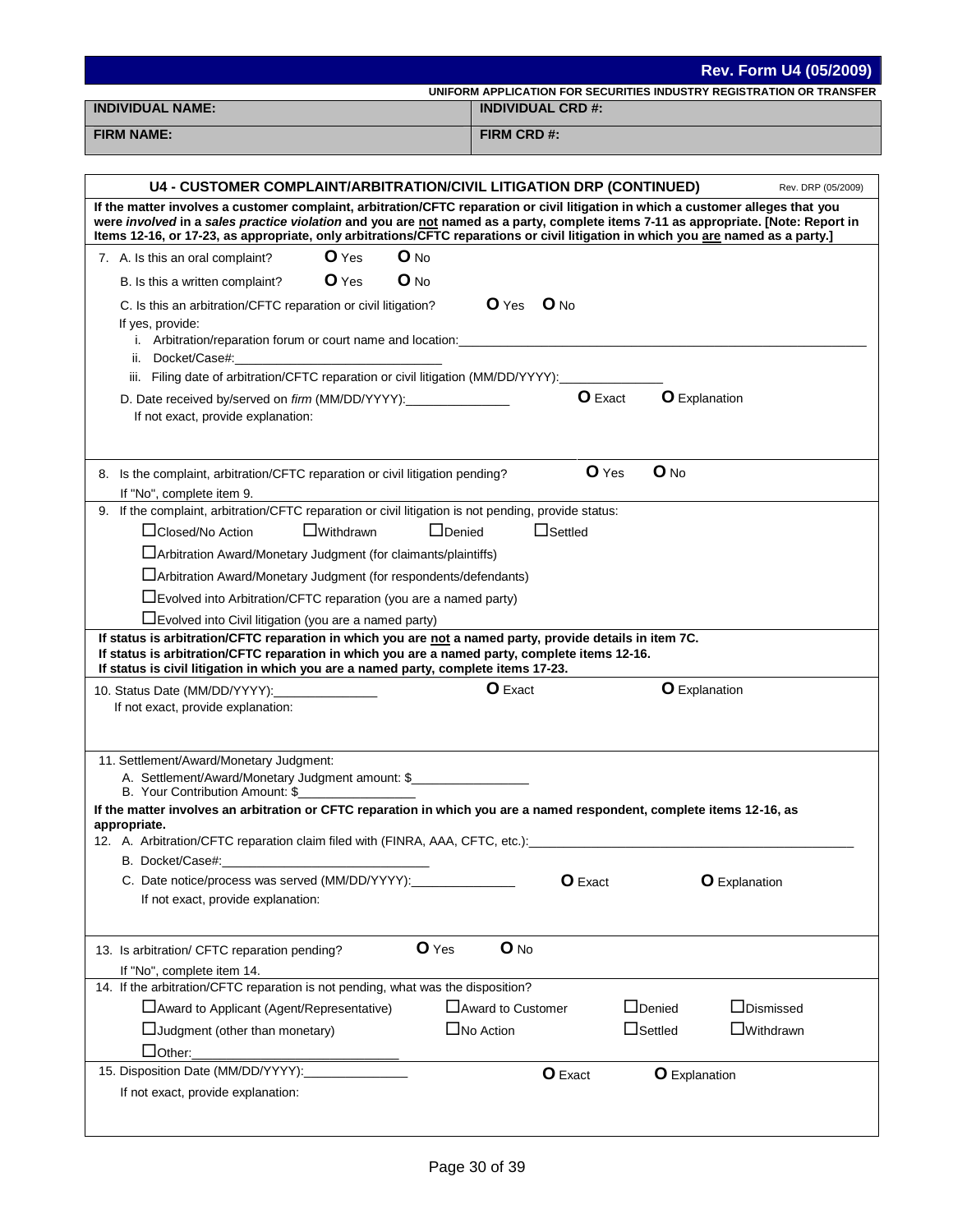|                                                                                                                                                                                                                                                                                                         |                                                |                                                                      | <b>Rev. Form U4 (05/2009)</b> |
|---------------------------------------------------------------------------------------------------------------------------------------------------------------------------------------------------------------------------------------------------------------------------------------------------------|------------------------------------------------|----------------------------------------------------------------------|-------------------------------|
| <b>INDIVIDUAL NAME:</b>                                                                                                                                                                                                                                                                                 | <b>INDIVIDUAL CRD #:</b>                       | UNIFORM APPLICATION FOR SECURITIES INDUSTRY REGISTRATION OR TRANSFER |                               |
|                                                                                                                                                                                                                                                                                                         |                                                |                                                                      |                               |
| <b>FIRM NAME:</b>                                                                                                                                                                                                                                                                                       | FIRM CRD #:                                    |                                                                      |                               |
| <b>U4 - CUSTOMER COMPLAINT/ARBITRATION/CIVIL LITIGATION DRP (CONTINUED)</b>                                                                                                                                                                                                                             |                                                |                                                                      | Rev. DRP (05/2009)            |
| 16. Monetary Compensation Details (award, settlement, reparation amount):<br>A. Total Amount: \$<br>B. Your Contribution Amount: \$                                                                                                                                                                     |                                                |                                                                      |                               |
| If the matter involves a civil litigation in which you are a defendant, complete items 17-23.                                                                                                                                                                                                           |                                                |                                                                      |                               |
| 17. Court in which case was filed:                                                                                                                                                                                                                                                                      |                                                |                                                                      |                               |
| <b>O</b> State Court<br><b>O</b> Federal Court                                                                                                                                                                                                                                                          | <b>O</b> Foreign Court <b>O</b> Military Court |                                                                      |                               |
| C. Docket/Case#:<br><u> La Carlo de la Carlo de la Carlo de la Carlo de la Carlo de la Carlo de la Carlo de la Carlo de la Carlo de l</u>                                                                                                                                                               |                                                |                                                                      |                               |
| 18. Date received by/served on firm (MM/DD/YYYY):________________<br>If not exact, provide explanation:                                                                                                                                                                                                 |                                                | <b>O</b> Exact<br><b>O</b> Explanation                               |                               |
| O Yes<br>19. Is the civil litigation pending?<br>If "No", complete item 20.                                                                                                                                                                                                                             | $O$ No                                         |                                                                      |                               |
| 20. If the civil litigation is not pending, what was the disposition?                                                                                                                                                                                                                                   |                                                |                                                                      |                               |
| $\Box$ Denied                                                                                                                                                                                                                                                                                           | $\Box$ Dismissed                               | $\Box$ Judgment (other than monetary)                                |                               |
| Monetary Judgment to Applicant (Agent/Representative)                                                                                                                                                                                                                                                   |                                                | $\square$ Monetary Judgment to Customer                              |                               |
| $\Box$ No Action                                                                                                                                                                                                                                                                                        | $\Box$ Settled                                 | $\Box$ Withdrawn                                                     |                               |
|                                                                                                                                                                                                                                                                                                         |                                                |                                                                      |                               |
| 21. Disposition Date (MM/DD/YYYY):________________<br>If not exact, provide explanation:                                                                                                                                                                                                                | <b>O</b> Exact                                 | <b>O</b> Explanation                                                 |                               |
| 22. Monetary Compensation Details (judgment, restitution, settlement amount):                                                                                                                                                                                                                           |                                                |                                                                      |                               |
| A. Total Amount: \$                                                                                                                                                                                                                                                                                     |                                                |                                                                      |                               |
| B. Your Contribution Amount: \$                                                                                                                                                                                                                                                                         |                                                |                                                                      |                               |
| 23. If action is currently on appeal:                                                                                                                                                                                                                                                                   |                                                |                                                                      |                               |
| A. Enter date appeal filed (MM/DD/YYYY):<br>If not exact, provide explanation:                                                                                                                                                                                                                          | O Exact                                        | <b>O</b> Explanation                                                 |                               |
| B. Court appeal filed in:<br>O Federal Court O State Court O Foreign Court<br>i. Name of Court:                                                                                                                                                                                                         |                                                | O Military Court O Other:                                            |                               |
| ii. Location of Court (City or County and State or Country): Country and State or Country and State or Country and State or Country and State or Country and State or Country and State or Country and State or Country and St<br>iii. Docket/Case#:_______________                                     |                                                |                                                                      |                               |
| 24. Comment (Optional). You may use this field to provide a brief summary of the circumstances leading to the customer complaint,<br>arbitration/CFTC reparation and/or civil litigation as well as the current status or final disposition(s). Your information must fit within<br>the space provided. |                                                |                                                                      |                               |
|                                                                                                                                                                                                                                                                                                         |                                                |                                                                      |                               |
|                                                                                                                                                                                                                                                                                                         |                                                |                                                                      |                               |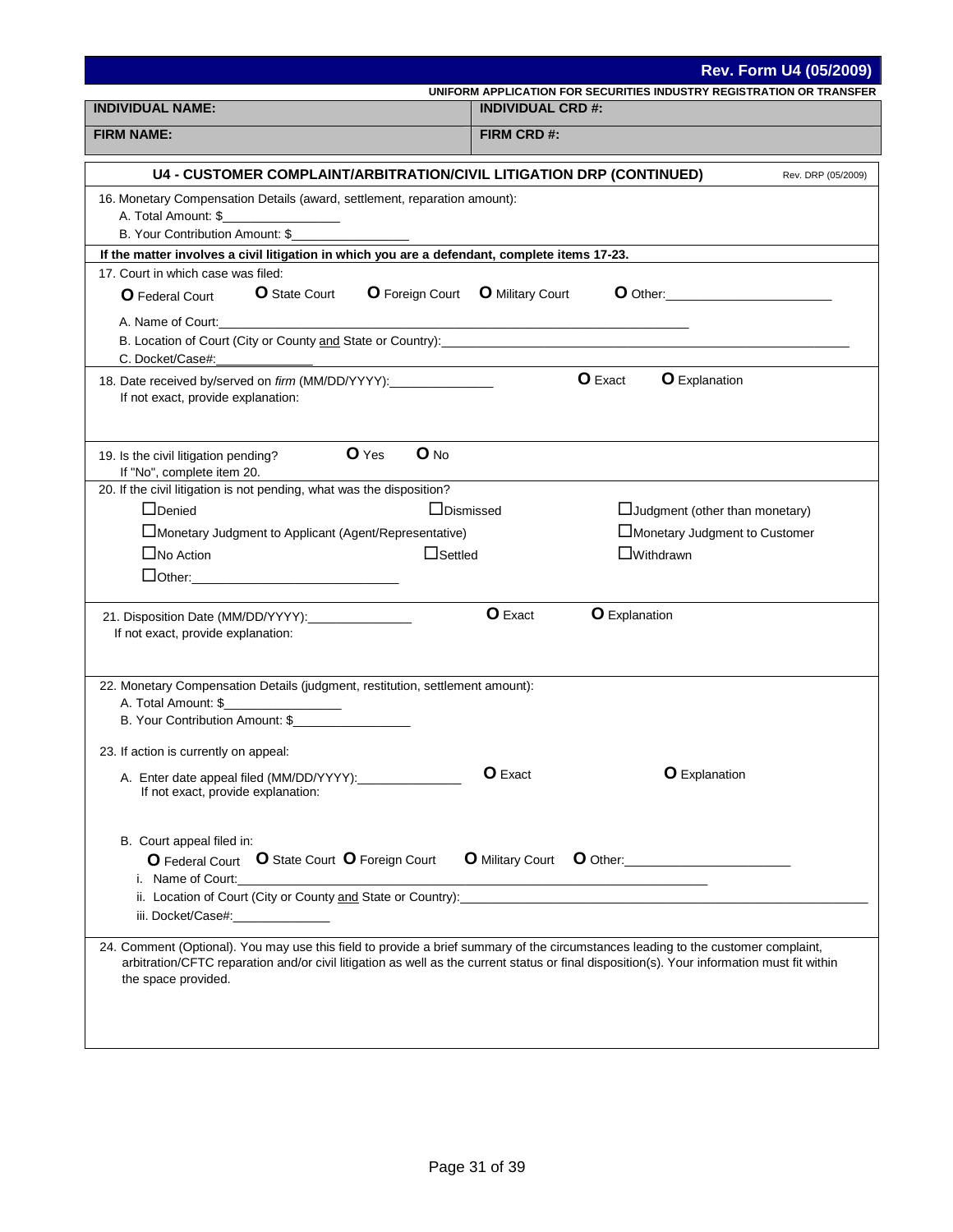|                                                                                                                                                                                                                                                                                                                               | Rev. Form U4 (05/2009)                                                                                                                                      |
|-------------------------------------------------------------------------------------------------------------------------------------------------------------------------------------------------------------------------------------------------------------------------------------------------------------------------------|-------------------------------------------------------------------------------------------------------------------------------------------------------------|
|                                                                                                                                                                                                                                                                                                                               | UNIFORM APPLICATION FOR SECURITIES INDUSTRY REGISTRATION OR TRANSFER                                                                                        |
| <b>INDIVIDUAL NAME:</b>                                                                                                                                                                                                                                                                                                       | <b>INDIVIDUAL CRD #:</b>                                                                                                                                    |
| <b>FIRM NAME:</b>                                                                                                                                                                                                                                                                                                             | FIRM CRD #:                                                                                                                                                 |
| <b>U4 - INVESTIGATION DRP</b>                                                                                                                                                                                                                                                                                                 | Rev. DRP (05/2009)                                                                                                                                          |
| on Form U4;<br>Check the question(s) you are responding to, regardless of whether you are answering the question(s) "yes" or amending the<br>answer(s) to "no":                                                                                                                                                               | This Disclosure Reporting Page is an <b>DINITIAL</b> or <b>DAMENDED</b> response to report details for affirmative response(s) to <b>Question(s) 14G(2)</b> |
|                                                                                                                                                                                                                                                                                                                               | $\Box$ 14G(2)                                                                                                                                               |
| Complete this DRP only if you are answering "yes" to Item 14G(2). If you answered "yes" to Item 14G(1), complete the Regulatory Action<br>DRP. If you have been notified that the investigation has been concluded without formal action, complete items 4 and 5 of this DRP to<br>details.<br>1. Investigation initiated by: | update. One event may result in more than one investigation. If more than one authority is investigating you, use a separate DRP to provide                 |
| A. Notice Received From (select appropriate item):                                                                                                                                                                                                                                                                            |                                                                                                                                                             |
| O Foreign Financial Regulatory Authority O Jurisdiction<br><b>O</b> SRO                                                                                                                                                                                                                                                       | <b>O</b> SEC <b>O</b> Other Federal Agency                                                                                                                  |
| O Other:                                                                                                                                                                                                                                                                                                                      |                                                                                                                                                             |
| B. Full name of regulator (if other than the SEC) that initiated the <i>investigation</i> :                                                                                                                                                                                                                                   |                                                                                                                                                             |
|                                                                                                                                                                                                                                                                                                                               | <b>O</b> Exact <b>O</b> Explanation                                                                                                                         |
| If not exact, provide explanation:                                                                                                                                                                                                                                                                                            |                                                                                                                                                             |
|                                                                                                                                                                                                                                                                                                                               |                                                                                                                                                             |
|                                                                                                                                                                                                                                                                                                                               |                                                                                                                                                             |
| 3. Describe briefly the nature of the investigation, if known. (Your information must fit within the space provided.):                                                                                                                                                                                                        |                                                                                                                                                             |
|                                                                                                                                                                                                                                                                                                                               |                                                                                                                                                             |
|                                                                                                                                                                                                                                                                                                                               |                                                                                                                                                             |
| 4. Is <i>investigation</i> pending?<br>O Yes O No                                                                                                                                                                                                                                                                             |                                                                                                                                                             |
| If no, complete item 5. If yes, skip to item 6.                                                                                                                                                                                                                                                                               |                                                                                                                                                             |
| 5. Resolution Details:                                                                                                                                                                                                                                                                                                        |                                                                                                                                                             |
|                                                                                                                                                                                                                                                                                                                               | <b>O</b> Exact<br><b>O</b> Explanation                                                                                                                      |
| If not exact, provide explanation:                                                                                                                                                                                                                                                                                            |                                                                                                                                                             |
|                                                                                                                                                                                                                                                                                                                               |                                                                                                                                                             |
| B. How was <i>investigation</i> resolved? (select appropriate item):                                                                                                                                                                                                                                                          |                                                                                                                                                             |
|                                                                                                                                                                                                                                                                                                                               |                                                                                                                                                             |
| <b>O</b> Closed - Regulatory Action Initiated<br><b>O</b> Closed Without Further Action                                                                                                                                                                                                                                       | O Other:                                                                                                                                                    |
| current status or final disposition and/or finding(s). Your information must fit within the space provided.                                                                                                                                                                                                                   | 6. Comment (Optional). You may use this field to provide a brief summary of the circumstances leading to the investigation, as well as the                  |
|                                                                                                                                                                                                                                                                                                                               |                                                                                                                                                             |
|                                                                                                                                                                                                                                                                                                                               |                                                                                                                                                             |
|                                                                                                                                                                                                                                                                                                                               |                                                                                                                                                             |
|                                                                                                                                                                                                                                                                                                                               |                                                                                                                                                             |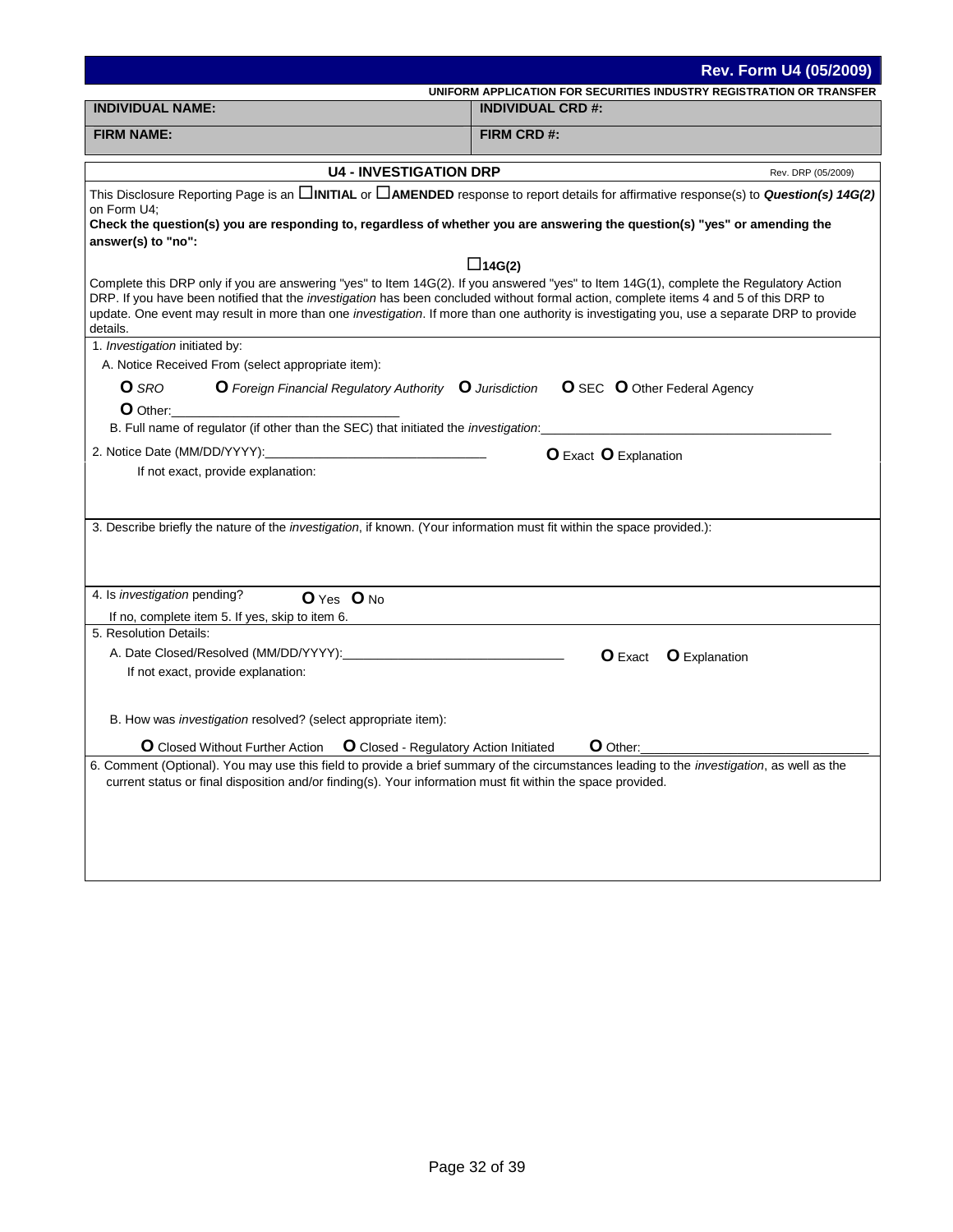|                                                                                                                                               | Rev. Form U4 (05/2009)                                                                                                                                                                                                                                                        |
|-----------------------------------------------------------------------------------------------------------------------------------------------|-------------------------------------------------------------------------------------------------------------------------------------------------------------------------------------------------------------------------------------------------------------------------------|
| <b>INDIVIDUAL NAME:</b>                                                                                                                       | UNIFORM APPLICATION FOR SECURITIES INDUSTRY REGISTRATION OR TRANSFER<br><b>INDIVIDUAL CRD #:</b>                                                                                                                                                                              |
|                                                                                                                                               |                                                                                                                                                                                                                                                                               |
| <b>FIRM NAME:</b>                                                                                                                             | FIRM CRD #:                                                                                                                                                                                                                                                                   |
| <b>U4 - JUDGMENT/LIEN DRP</b>                                                                                                                 | Rev. DRP (05/2009)                                                                                                                                                                                                                                                            |
| on Form U4;                                                                                                                                   | This Disclosure Reporting Page is an $\Box$ INITIAL or $\Box$ AMENDED response to report details for affirmative response(s) to Question(s) 14M                                                                                                                               |
| Check the question(s) you are responding to, regardless of whether you are answering the question "yes" or amending the<br>answer(s) to "no": |                                                                                                                                                                                                                                                                               |
|                                                                                                                                               | $\square$ 14M                                                                                                                                                                                                                                                                 |
| If multiple, unrelated events result in the same affirmative answer, details must be provided on separate DRPs.                               |                                                                                                                                                                                                                                                                               |
| 1. Judgment/Lien Amount:\$_                                                                                                                   |                                                                                                                                                                                                                                                                               |
| 2. Judgment/Lien Holder:___                                                                                                                   |                                                                                                                                                                                                                                                                               |
| <b>O</b> Civil<br>$O$ Tax<br>3. Judgment/Lien Type:                                                                                           |                                                                                                                                                                                                                                                                               |
| 4. Date Filed (MM/DD/YYYY):                                                                                                                   | <b>O</b> Exact<br><b>O</b> Explanation                                                                                                                                                                                                                                        |
| If not exact, provide explanation:                                                                                                            |                                                                                                                                                                                                                                                                               |
|                                                                                                                                               |                                                                                                                                                                                                                                                                               |
|                                                                                                                                               |                                                                                                                                                                                                                                                                               |
| 5. Court action brought in:<br><b>O</b> Federal Court                                                                                         | <b>O</b> State Court <b>O</b> Foreign Court<br>O Other: We are a set of the set of the set of the set of the set of the set of the set of the set of the set of the set of the set of the set of the set of the set of the set of the set of the set of the set of the set of |
| A. Name of Court:                                                                                                                             | the control of the control of the control of the control of the control of                                                                                                                                                                                                    |
|                                                                                                                                               |                                                                                                                                                                                                                                                                               |
| C. Docket/Case#:                                                                                                                              |                                                                                                                                                                                                                                                                               |
| Check this box if the Docket/Case# is your SSN, a Bank Card number, or a Personal Identification Number.<br>6. Is Judgment/Lien outstanding?  |                                                                                                                                                                                                                                                                               |
| If "No", complete item 7. If "Yes", skip to item 8.                                                                                           | O Yes O No                                                                                                                                                                                                                                                                    |
| 7. If Judgment/Lien is not outstanding, provide:                                                                                              |                                                                                                                                                                                                                                                                               |
|                                                                                                                                               | <b>O</b> Exact<br><b>O</b> Explanation                                                                                                                                                                                                                                        |
| If not exact, provide explanation:                                                                                                            |                                                                                                                                                                                                                                                                               |
|                                                                                                                                               |                                                                                                                                                                                                                                                                               |
|                                                                                                                                               |                                                                                                                                                                                                                                                                               |
| B. How was matter resolved? (select appropriate item):                                                                                        | <b>O</b> Released<br><b>O</b> Removed<br><b>O</b> Satisfied                                                                                                                                                                                                                   |
|                                                                                                                                               | <b>O</b> Discharged<br>8. Comment (Optional). You may use this field to provide a brief summary of the circumstances leading to the action as well as the current                                                                                                             |
| status or final disposition. Your information must fit within the space provided.                                                             |                                                                                                                                                                                                                                                                               |
|                                                                                                                                               |                                                                                                                                                                                                                                                                               |
|                                                                                                                                               |                                                                                                                                                                                                                                                                               |
|                                                                                                                                               |                                                                                                                                                                                                                                                                               |
|                                                                                                                                               |                                                                                                                                                                                                                                                                               |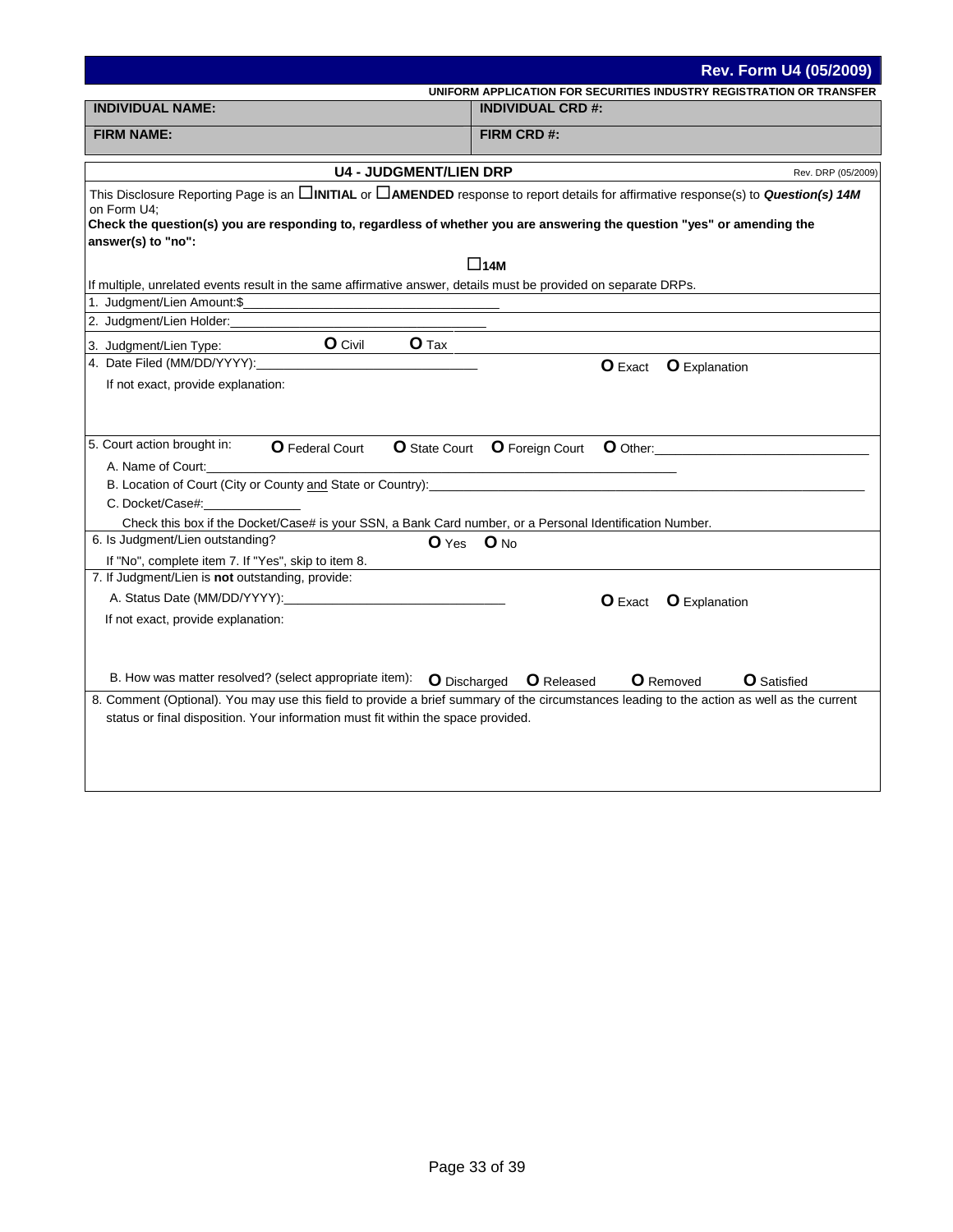| Rev. Form U4 (05/2009)                                                                                                                                     |                                       |                                           |                                                                                                                                          |  |
|------------------------------------------------------------------------------------------------------------------------------------------------------------|---------------------------------------|-------------------------------------------|------------------------------------------------------------------------------------------------------------------------------------------|--|
|                                                                                                                                                            |                                       |                                           | UNIFORM APPLICATION FOR SECURITIES INDUSTRY REGISTRATION OR TRANSFER                                                                     |  |
| <b>INDIVIDUAL NAME:</b>                                                                                                                                    |                                       | <b>INDIVIDUAL CRD #:</b>                  |                                                                                                                                          |  |
| <b>FIRM NAME:</b>                                                                                                                                          | FIRM CRD #:                           |                                           |                                                                                                                                          |  |
|                                                                                                                                                            | <b>U4 - REGULATORY ACTION DRP</b>     |                                           | Rev. DRP (05/2009)                                                                                                                       |  |
| This Disclosure Reporting Page is an <b>DINITIAL</b> or <b>DAMENDED</b> response to report details for affirmative response(s) to <b>Question(s) 14C</b> , |                                       |                                           |                                                                                                                                          |  |
| 14D, 14E, 14F and 14G(1) on Form U4;                                                                                                                       |                                       |                                           |                                                                                                                                          |  |
| Check the question(s) you are responding to, regardless of whether you are answering the question(s) "yes" or amending the<br>answer(s) to "no":           |                                       |                                           |                                                                                                                                          |  |
| $\Box$ 14C(1)                                                                                                                                              | $\square$ 14D(1)(a)                   | $\Box$ 14E(1)                             | $\Box$ 14F                                                                                                                               |  |
| $\Box$ 14C(2)                                                                                                                                              | $\Box$ 14D(1)(b)                      | $\Box$ 14E(2)                             |                                                                                                                                          |  |
| $\Box$ 14C(3)                                                                                                                                              | $\Box$ 14D(1)(c)                      | $\Box$ 14E(3)                             | $\Box$ 14G(1)                                                                                                                            |  |
| $\Box$ 14C(4)                                                                                                                                              | $\Box$ 14D(1)(d)                      | $\Box$ 14E(4)                             |                                                                                                                                          |  |
| $\Box$ 14C(5)                                                                                                                                              | $\Box$ 14D(1)(e)                      | $\Box$ 14E(5)                             |                                                                                                                                          |  |
| $\square$ 14C(6)                                                                                                                                           | $\Box$ 14D(2)(a)                      | $\Box$ 14E(6)                             |                                                                                                                                          |  |
| $\square$ 14C(7)                                                                                                                                           | $\Box$ 14D(2)(b)                      | $\Box$ 14E(7)                             |                                                                                                                                          |  |
| $\Box$ 14C(8)                                                                                                                                              |                                       |                                           |                                                                                                                                          |  |
| event gives rise to actions by more than one regulator, provide details to each action on a separate DRP.                                                  |                                       |                                           | One event may result in more than one affirmative answer to the above items. Use only one DRP to report details to the same event. If an |  |
| 1. Regulatory Action initiated by:<br>A. (Select appropriate item):                                                                                        |                                       |                                           |                                                                                                                                          |  |
| <b>O</b> SEC <b>O</b> Other Federal Agency                                                                                                                 | <b>Q</b> Jurisdiction<br><b>O</b> SRO |                                           | <b>O</b> CFTC <b>O</b> Foreign Financial Regulatory Authority                                                                            |  |
| O Federal Banking Agency O National Credit Union Administration                                                                                            |                                       |                                           | O Other: <b>O Other:</b>                                                                                                                 |  |
| B. Full name of regulator (if other than the SEC) that initiated the action:                                                                               |                                       |                                           |                                                                                                                                          |  |
| 2. Sanction(s) Sought (select all that apply):                                                                                                             |                                       |                                           |                                                                                                                                          |  |
| $\Box$ Bar                                                                                                                                                 | $\Box$ Cease and Desist               |                                           | $\Box$ Censure                                                                                                                           |  |
| $\Box$ Civil and Administrative Penalty(ies)/Fine(s)                                                                                                       | $\Box$ Denial                         |                                           | $\Box$ Disgorgement                                                                                                                      |  |
| $\Box$ Expulsion                                                                                                                                           |                                       | Monetary Penalty other than Fines         | $\Box$ Prohibition                                                                                                                       |  |
| $\Box$ Reprimand                                                                                                                                           | $\Box$ Requalification                |                                           | $\Box$ Rescission                                                                                                                        |  |
| $\Box$ Restitution                                                                                                                                         | $\Box$ Revocation                     |                                           | $\Box$ Suspension                                                                                                                        |  |
| $\Box$ Undertaking                                                                                                                                         |                                       | $\Box$ Other: $\Box$                      |                                                                                                                                          |  |
| 3. Date Initiated (MM/DD/YYYY):                                                                                                                            |                                       |                                           | O Exact<br><b>O</b> Explanation                                                                                                          |  |
| If not exact, provide explanation:                                                                                                                         |                                       |                                           |                                                                                                                                          |  |
|                                                                                                                                                            |                                       |                                           |                                                                                                                                          |  |
| 4. Docket/Case#:                                                                                                                                           |                                       |                                           |                                                                                                                                          |  |
| 5. Employing Firm when activity occurred which led to the regulatory action:                                                                               |                                       |                                           |                                                                                                                                          |  |
| 6. Product Type(s) (select all that apply):                                                                                                                |                                       |                                           |                                                                                                                                          |  |
| $\Box$ No Product                                                                                                                                          | $\Box$ Derivative                     |                                           | $\Box$ Mutual Fund                                                                                                                       |  |
| □ Annuity-Charitable                                                                                                                                       |                                       | □Direct Investment-DPP & LP Interest      | $\Box$ Oil & Gas                                                                                                                         |  |
| □ Annuity-Fixed                                                                                                                                            | □Equipment Leasing                    |                                           | $\Box$ Options                                                                                                                           |  |
| □ Annuity-Variable                                                                                                                                         |                                       | □Equity Listed (Common & Preferred Stock) | □Penny Stock                                                                                                                             |  |
| $\Box$ Banking Product (other than CD)                                                                                                                     | $\Box$ Equity-OTC                     |                                           | $\Box$ Prime Bank Instrument                                                                                                             |  |
| $\Box$ cd                                                                                                                                                  | □Futures Commodity                    |                                           | □Promissory Note                                                                                                                         |  |
| □Commodity Option                                                                                                                                          | $\Box$ Futures-Financial              |                                           | □Real Estate Security                                                                                                                    |  |
| □Debt-Asset Backed                                                                                                                                         | $\Box$ Index Option                   |                                           | □ Security Futures                                                                                                                       |  |
| □Debt-Corporate                                                                                                                                            | $\Box$ Insurance                      |                                           | □Unit Investment Trust                                                                                                                   |  |
| □Debt-Government                                                                                                                                           | □Investment Contract                  |                                           | □Viatical Settlement                                                                                                                     |  |
| □Debt-Municipal                                                                                                                                            | Money Market Fund                     |                                           | $\Box$ Other:                                                                                                                            |  |
| 7. Describe the allegations related to this regulatory action. (Your information must fit within the space provided.):                                     |                                       |                                           |                                                                                                                                          |  |
|                                                                                                                                                            |                                       |                                           |                                                                                                                                          |  |
| <b>O</b> Pending<br>8. Current Status?                                                                                                                     | <b>O</b> On Appeal                    | <b>O</b> Final                            |                                                                                                                                          |  |
|                                                                                                                                                            |                                       |                                           |                                                                                                                                          |  |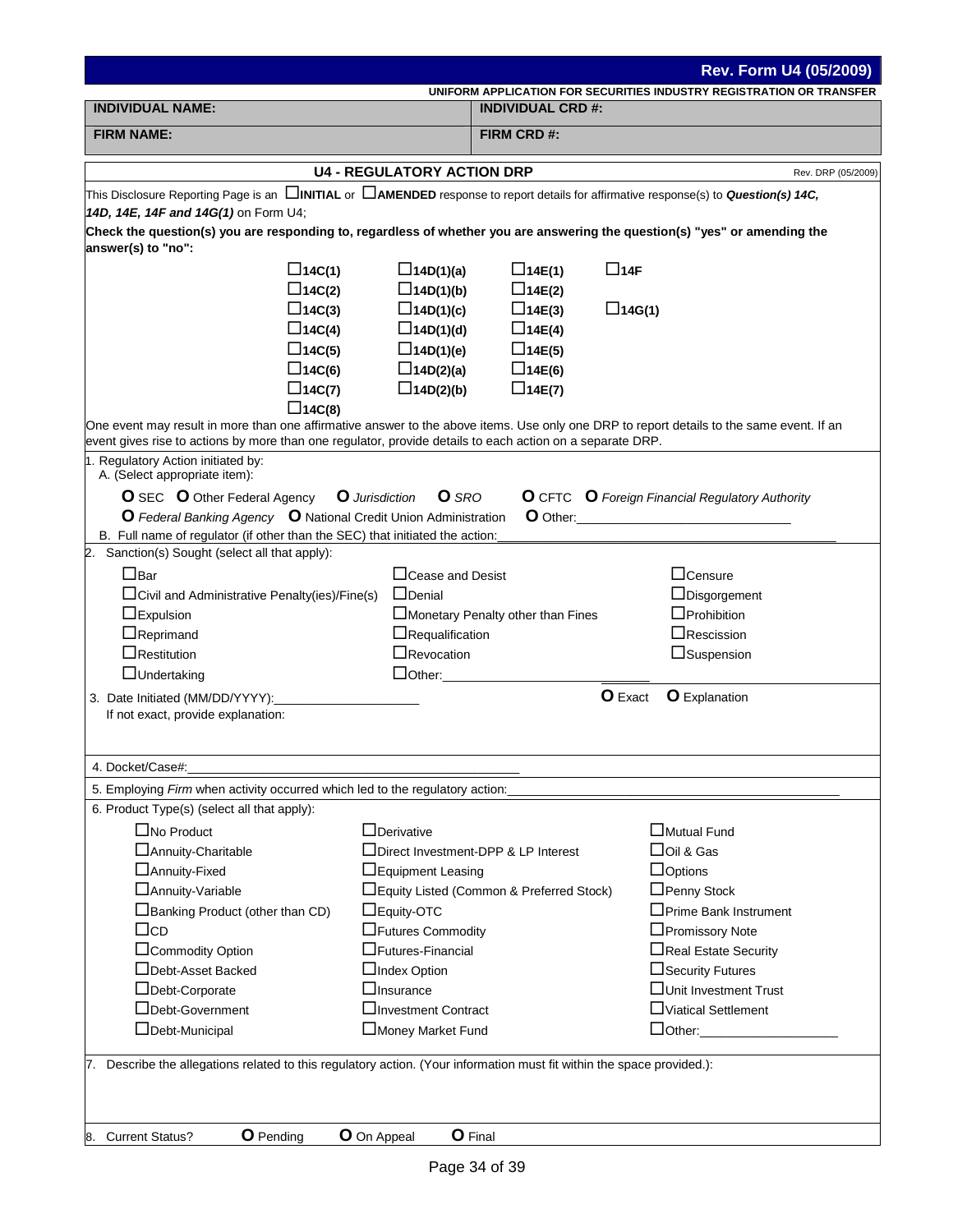|                                                                                                                                                                                                                                                                                       |                                                                                                                                                                            |                                                          | <b>Rev. Form U4 (05/2009)</b>                                        |  |  |  |
|---------------------------------------------------------------------------------------------------------------------------------------------------------------------------------------------------------------------------------------------------------------------------------------|----------------------------------------------------------------------------------------------------------------------------------------------------------------------------|----------------------------------------------------------|----------------------------------------------------------------------|--|--|--|
|                                                                                                                                                                                                                                                                                       |                                                                                                                                                                            |                                                          | UNIFORM APPLICATION FOR SECURITIES INDUSTRY REGISTRATION OR TRANSFER |  |  |  |
| <b>INDIVIDUAL NAME:</b>                                                                                                                                                                                                                                                               |                                                                                                                                                                            | <b>INDIVIDUAL CRD #:</b>                                 |                                                                      |  |  |  |
| <b>FIRM NAME:</b>                                                                                                                                                                                                                                                                     |                                                                                                                                                                            | FIRM CRD #:                                              |                                                                      |  |  |  |
|                                                                                                                                                                                                                                                                                       | <b>U4 - REGULATORY ACTION DRP (CONTINUED)</b>                                                                                                                              |                                                          | Rev. DRP (05/2009)                                                   |  |  |  |
| 9. If pending, are there any limitations or restrictions currently in effect?<br>If the answer is 'yes', provide details:                                                                                                                                                             |                                                                                                                                                                            | $O$ Yes                                                  | $O$ No                                                               |  |  |  |
| 10. If on appeal:                                                                                                                                                                                                                                                                     |                                                                                                                                                                            |                                                          |                                                                      |  |  |  |
| A. Action appealed to:                                                                                                                                                                                                                                                                |                                                                                                                                                                            |                                                          |                                                                      |  |  |  |
| <b>O</b> SEC <b>O</b> SRO<br><b>O</b> CFTC <b>O</b> Federal Court                                                                                                                                                                                                                     |                                                                                                                                                                            | <b>O</b> State Agency or Commission <b>O</b> State Court |                                                                      |  |  |  |
| If not exact, provide explanation:                                                                                                                                                                                                                                                    |                                                                                                                                                                            | O Exact<br><b>O</b> Explanation                          |                                                                      |  |  |  |
| C. Are there any limitations or restrictions currently in effect while on appeal?                                                                                                                                                                                                     |                                                                                                                                                                            | $O$ Yes                                                  | $O$ No                                                               |  |  |  |
| If the answer is 'yes', provide details:                                                                                                                                                                                                                                              |                                                                                                                                                                            |                                                          |                                                                      |  |  |  |
| If Final or On Appeal, complete all items below. For Pending Actions, complete Item 14 only.                                                                                                                                                                                          |                                                                                                                                                                            |                                                          |                                                                      |  |  |  |
| 11. Resolution Detail:                                                                                                                                                                                                                                                                |                                                                                                                                                                            |                                                          |                                                                      |  |  |  |
| A. How was matter resolved? (select appropriate item):                                                                                                                                                                                                                                |                                                                                                                                                                            |                                                          |                                                                      |  |  |  |
| O Acceptance, Waiver & Consent (AWC)                                                                                                                                                                                                                                                  | <b>O</b> Consent                                                                                                                                                           |                                                          | <b>O</b> Decision                                                    |  |  |  |
| <b>O</b> Decision & Order of Offer of Settlement                                                                                                                                                                                                                                      | <b>O</b> Dismissed                                                                                                                                                         |                                                          | O Order                                                              |  |  |  |
| <b>O</b> Settled                                                                                                                                                                                                                                                                      |                                                                                                                                                                            | <b>O</b> Stipulation and Consent                         | <b>O</b> Vacated                                                     |  |  |  |
| <b>O</b> Vacated Nunc Pro Tunc/ab initio<br><b>O</b> Other: <b>Calculate Contract Contract Contract Contract Contract Contract Contract Contract Contract Contract Contract Contract Contract Contract Contract Contract Contract Contract Contract Contract Contract Contract Co</b> | <b>O</b> Withdrawn                                                                                                                                                         |                                                          |                                                                      |  |  |  |
|                                                                                                                                                                                                                                                                                       | If not exact, provide explanation:<br>12. Does the order constitute a final order based on violations of any laws or regulations that prohibit fraudulent, manipulative or |                                                          |                                                                      |  |  |  |
| O Yes O No<br>deceptive conduct?                                                                                                                                                                                                                                                      |                                                                                                                                                                            |                                                          |                                                                      |  |  |  |
| 13. Sanction Detail:                                                                                                                                                                                                                                                                  |                                                                                                                                                                            |                                                          |                                                                      |  |  |  |
| A. Were any of the following sanctions ordered? (Select all appropriate items):                                                                                                                                                                                                       |                                                                                                                                                                            |                                                          |                                                                      |  |  |  |
| $\Box$ Bar (Permanent)                                                                                                                                                                                                                                                                | $\Box$ Bar (Temporary/Time Limited)                                                                                                                                        |                                                          | □ Cease and Desist                                                   |  |  |  |
| $\Box$ Censure                                                                                                                                                                                                                                                                        |                                                                                                                                                                            | $\Box$ Civil and Administrative Penalty(ies)/Fine(s)     | $\Box$ Denial                                                        |  |  |  |
| $\Box$ Disgorgement                                                                                                                                                                                                                                                                   | $\Box$ Expulsion                                                                                                                                                           |                                                          | □Letter of Reprimand                                                 |  |  |  |
| Monetary Penalty other than Fines                                                                                                                                                                                                                                                     | $\Box$ Prohibition                                                                                                                                                         |                                                          | $\Box$ Requalification                                               |  |  |  |
| $\Box$ Rescission                                                                                                                                                                                                                                                                     | $\Box$ Restitution                                                                                                                                                         |                                                          | $\Box$ Revocation                                                    |  |  |  |
| □Suspension                                                                                                                                                                                                                                                                           | $\Box$ Undertaking                                                                                                                                                         |                                                          |                                                                      |  |  |  |
| B. Other sanctions ordered:                                                                                                                                                                                                                                                           |                                                                                                                                                                            |                                                          |                                                                      |  |  |  |
| C. If suspended or barred, provide:                                                                                                                                                                                                                                                   |                                                                                                                                                                            |                                                          |                                                                      |  |  |  |
|                                                                                                                                                                                                                                                                                       |                                                                                                                                                                            | <b>Sanction Details</b>                                  |                                                                      |  |  |  |
| Sanction type:<br><b>O</b> Bar (Permanent)<br>Registration Capacities affected (e.g., General Securities Principal, Financial Operations Principal, All Capacities, etc.):                                                                                                            |                                                                                                                                                                            | <b>O</b> Bar (Temporary/Time Limited)                    | <b>O</b> Suspension                                                  |  |  |  |
| Duration (length of time):<br>If not exact, provide explanation:                                                                                                                                                                                                                      |                                                                                                                                                                            | <b>O</b> Exact<br><b>O</b> Explanation                   |                                                                      |  |  |  |
|                                                                                                                                                                                                                                                                                       |                                                                                                                                                                            |                                                          |                                                                      |  |  |  |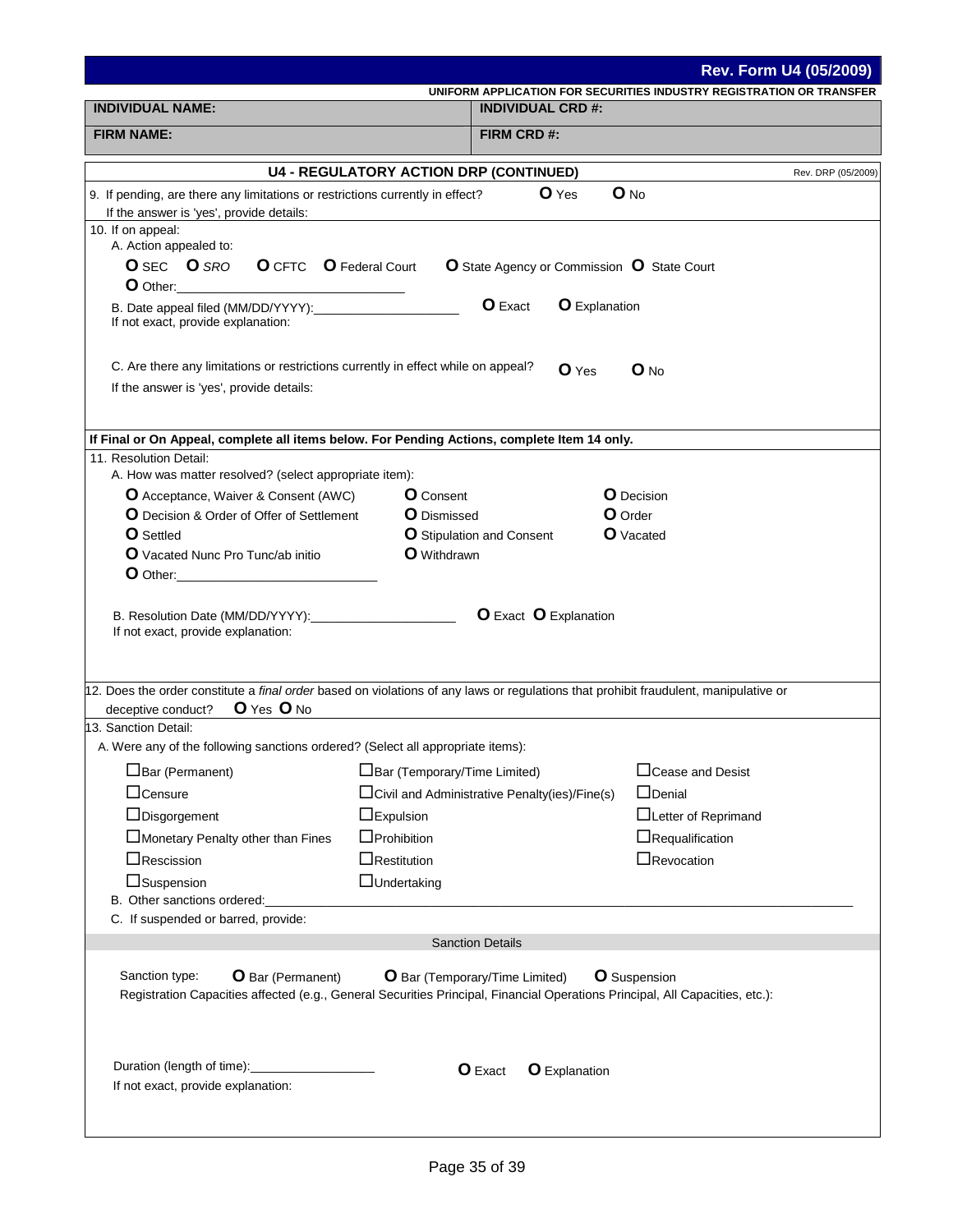| Rev. Form U4 (05/2009)                                                                                                                                                     |                                       |                                                                      |                    |  |  |
|----------------------------------------------------------------------------------------------------------------------------------------------------------------------------|---------------------------------------|----------------------------------------------------------------------|--------------------|--|--|
| <b>INDIVIDUAL NAME:</b>                                                                                                                                                    |                                       | UNIFORM APPLICATION FOR SECURITIES INDUSTRY REGISTRATION OR TRANSFER |                    |  |  |
| <b>FIRM NAME:</b>                                                                                                                                                          |                                       | <b>INDIVIDUAL CRD #:</b>                                             |                    |  |  |
|                                                                                                                                                                            |                                       | <b>FIRM CRD#:</b>                                                    |                    |  |  |
| <b>U4 - REGULATORY ACTION DRP (CONTINUED)</b>                                                                                                                              |                                       |                                                                      | Rev. DRP (05/2009) |  |  |
|                                                                                                                                                                            |                                       |                                                                      |                    |  |  |
|                                                                                                                                                                            | <b>O</b> Exact                        | <b>O</b> Explanation                                                 |                    |  |  |
| If not exact, provide explanation:                                                                                                                                         |                                       |                                                                      |                    |  |  |
|                                                                                                                                                                            | <b>O</b> Exact                        | <b>O</b> Explanation                                                 |                    |  |  |
| If not exact, provide explanation:                                                                                                                                         |                                       |                                                                      |                    |  |  |
|                                                                                                                                                                            |                                       |                                                                      |                    |  |  |
|                                                                                                                                                                            |                                       |                                                                      |                    |  |  |
|                                                                                                                                                                            | <b>Sanction Details</b>               |                                                                      |                    |  |  |
|                                                                                                                                                                            |                                       |                                                                      |                    |  |  |
| Sanction type:<br><b>O</b> Bar (Permanent)<br>Registration Capacities affected (e.g., General Securities Principal, Financial Operations Principal, All Capacities, etc.): | <b>O</b> Bar (Temporary/Time Limited) | <b>O</b> Suspension                                                  |                    |  |  |
|                                                                                                                                                                            |                                       |                                                                      |                    |  |  |
|                                                                                                                                                                            |                                       |                                                                      |                    |  |  |
| Duration (length of time):______________________                                                                                                                           | <b>O</b> Exact                        | <b>O</b> Explanation                                                 |                    |  |  |
| If not exact, provide explanation:                                                                                                                                         |                                       |                                                                      |                    |  |  |
|                                                                                                                                                                            |                                       |                                                                      |                    |  |  |
|                                                                                                                                                                            | <b>O</b> Exact                        | <b>O</b> Explanation                                                 |                    |  |  |
| If not exact, provide explanation:                                                                                                                                         |                                       |                                                                      |                    |  |  |
|                                                                                                                                                                            | <b>O</b> Exact                        | <b>O</b> Explanation                                                 |                    |  |  |
| If not exact, provide explanation:                                                                                                                                         |                                       |                                                                      |                    |  |  |
|                                                                                                                                                                            |                                       |                                                                      |                    |  |  |
|                                                                                                                                                                            |                                       |                                                                      |                    |  |  |
|                                                                                                                                                                            | <b>Sanction Details</b>               |                                                                      |                    |  |  |
|                                                                                                                                                                            |                                       |                                                                      |                    |  |  |
| Sanction type:<br><b>O</b> Bar (Permanent)<br>Registration Capacities affected (e.g., General Securities Principal, Financial Operations Principal, All Capacities, etc.): | O Bar (Temporary/Time Limited)        | <b>O</b> Suspension                                                  |                    |  |  |
|                                                                                                                                                                            |                                       |                                                                      |                    |  |  |
|                                                                                                                                                                            |                                       |                                                                      |                    |  |  |
| Duration (length of time):_____________________                                                                                                                            | <b>O</b> Exact                        | <b>O</b> Explanation                                                 |                    |  |  |
| If not exact, provide explanation:                                                                                                                                         |                                       |                                                                      |                    |  |  |
|                                                                                                                                                                            |                                       |                                                                      |                    |  |  |
| If not exact, provide explanation:                                                                                                                                         | <b>O</b> Exact                        | <b>O</b> Explanation                                                 |                    |  |  |
|                                                                                                                                                                            |                                       |                                                                      |                    |  |  |
|                                                                                                                                                                            | <b>O</b> Exact                        | <b>O</b> Explanation                                                 |                    |  |  |
| If not exact, provide explanation:                                                                                                                                         |                                       |                                                                      |                    |  |  |
|                                                                                                                                                                            |                                       |                                                                      |                    |  |  |
|                                                                                                                                                                            |                                       |                                                                      |                    |  |  |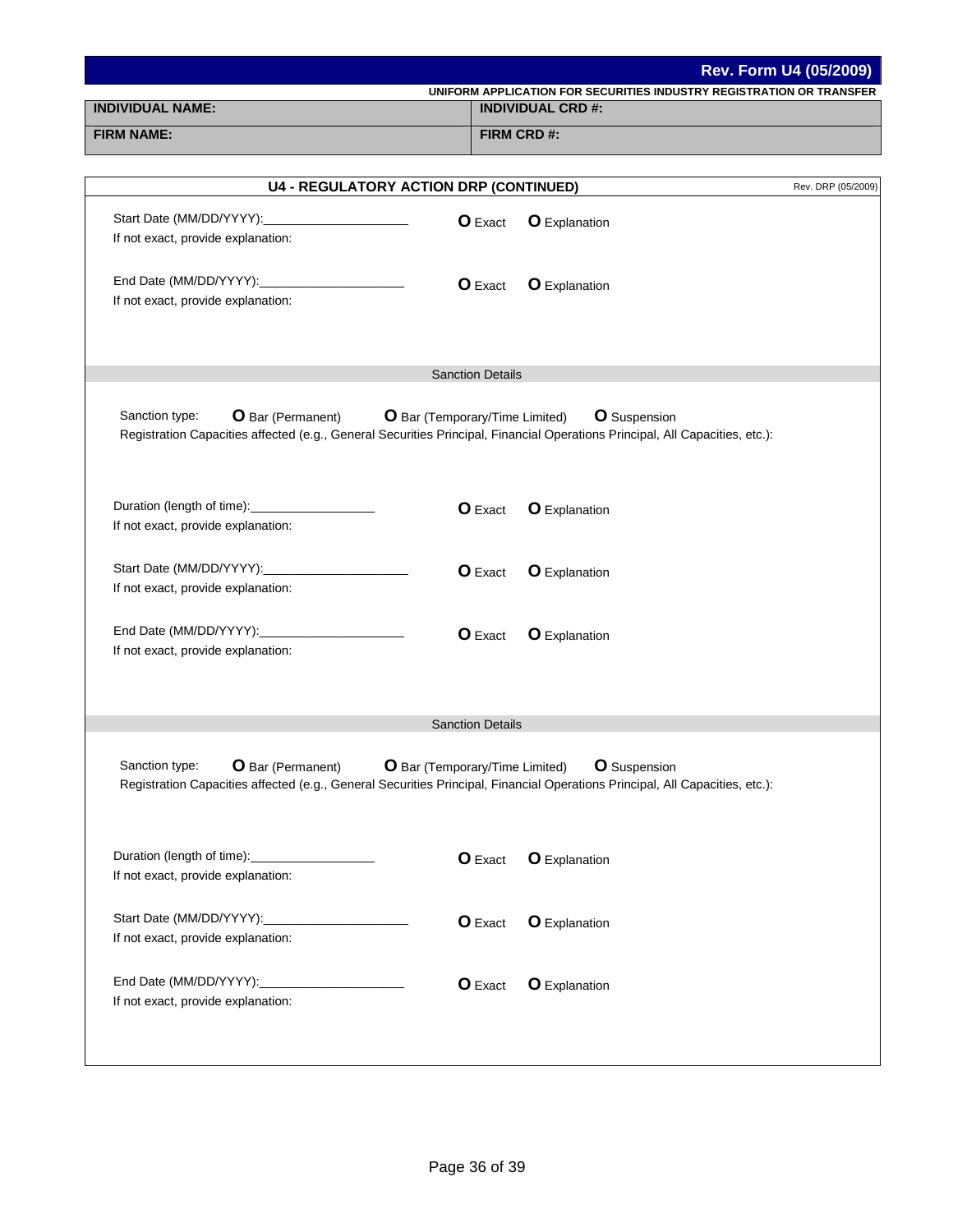|                                                                                                                                                                                                                                                                                                                                                               |                                                                                                                                                 | <b>Rev. Form U4 (05/2009)</b>          |
|---------------------------------------------------------------------------------------------------------------------------------------------------------------------------------------------------------------------------------------------------------------------------------------------------------------------------------------------------------------|-------------------------------------------------------------------------------------------------------------------------------------------------|----------------------------------------|
| <b>INDIVIDUAL NAME:</b>                                                                                                                                                                                                                                                                                                                                       | UNIFORM APPLICATION FOR SECURITIES INDUSTRY REGISTRATION OR TRANSFER<br><b>INDIVIDUAL CRD #:</b>                                                |                                        |
| <b>FIRM NAME:</b>                                                                                                                                                                                                                                                                                                                                             | FIRM CRD#:                                                                                                                                      |                                        |
|                                                                                                                                                                                                                                                                                                                                                               |                                                                                                                                                 |                                        |
|                                                                                                                                                                                                                                                                                                                                                               | <b>U4 - REGULATORY ACTION DRP (CONTINUED)</b>                                                                                                   | Rev. DRP (05/2009)                     |
| D. If requalification by exam/retraining was a condition of the sanction, provide:                                                                                                                                                                                                                                                                            |                                                                                                                                                 |                                        |
|                                                                                                                                                                                                                                                                                                                                                               | <b>Requalification Details</b>                                                                                                                  |                                        |
| Requalification type:<br>Length of time given to requalify/retrain:                                                                                                                                                                                                                                                                                           | <b>O</b> Requalification by Exam <b>O</b> Re-Training<br><b>O</b> Other                                                                         |                                        |
| Has condition been satisfied?<br>Explanation:                                                                                                                                                                                                                                                                                                                 | $O$ Yes<br>$O$ No                                                                                                                               |                                        |
|                                                                                                                                                                                                                                                                                                                                                               | <b>Requalification Details</b>                                                                                                                  |                                        |
| Requalification type:<br>Length of time given to requalify/retrain:<br>Type of Exam required:                                                                                                                                                                                                                                                                 | <b>O</b> Requalification by Exam <b>O</b> Re-Training <b>O</b> Other                                                                            |                                        |
| Has condition been satisfied?<br>Explanation:                                                                                                                                                                                                                                                                                                                 | $O$ Yes<br>$O$ No                                                                                                                               |                                        |
|                                                                                                                                                                                                                                                                                                                                                               |                                                                                                                                                 |                                        |
|                                                                                                                                                                                                                                                                                                                                                               | <b>Requalification Details</b>                                                                                                                  |                                        |
| Requalification type:<br>Length of time given to requalify/retrain:<br>Type of Exam required:<br><u>Interact of</u> the state of the state of the state of the state of the state of the state of the state of the state of the state of the state of the state of the state of the state of the state of th<br>Has condition been satisfied?<br>Explanation: | O Requalification by Exam O Re-Training O Other<br>$O$ Yes<br>$O$ No                                                                            |                                        |
|                                                                                                                                                                                                                                                                                                                                                               | E. If disposition resulted in a fine, penalty, restitution, disgorgement or monetary compensation, provide:<br><b>Monetary Sanction Details</b> |                                        |
|                                                                                                                                                                                                                                                                                                                                                               |                                                                                                                                                 |                                        |
| Monetary Related Sanction Type:                                                                                                                                                                                                                                                                                                                               | O Civil and Administrative Penalty(ies)/Fine(s)<br><b>O</b> Monetary Penalty other than Fines                                                   | <b>O</b> Disgorgement                  |
| Total Amount: \$<br>Portion Levied against you: \$<br>Payment Plan:                                                                                                                                                                                                                                                                                           |                                                                                                                                                 | <b>O</b> Restitution                   |
| Is Payment Plan Current?                                                                                                                                                                                                                                                                                                                                      | O Yes<br>O No                                                                                                                                   |                                        |
| Date Paid by you (MM/DD/YYYY):                                                                                                                                                                                                                                                                                                                                | <b>O</b> Exact                                                                                                                                  | <b>O</b> Explanation                   |
| If not exact, provide explanation:                                                                                                                                                                                                                                                                                                                            |                                                                                                                                                 |                                        |
| Was any portion of penalty waived?<br>If yes, amount: $\frac{1}{2}$                                                                                                                                                                                                                                                                                           | O Yes<br>$O$ No                                                                                                                                 |                                        |
|                                                                                                                                                                                                                                                                                                                                                               | <b>Monetary Sanction Details</b>                                                                                                                |                                        |
| Monetary Related Sanction Type:                                                                                                                                                                                                                                                                                                                               | O Civil and Administrative Penalty(ies)/Fine(s)<br>O Monetary Penalty other than Fines                                                          | O Disgorgement<br><b>O</b> Restitution |
| Total Amount: \$<br>Portion Levied against you: \$<br>Payment Plan:                                                                                                                                                                                                                                                                                           |                                                                                                                                                 |                                        |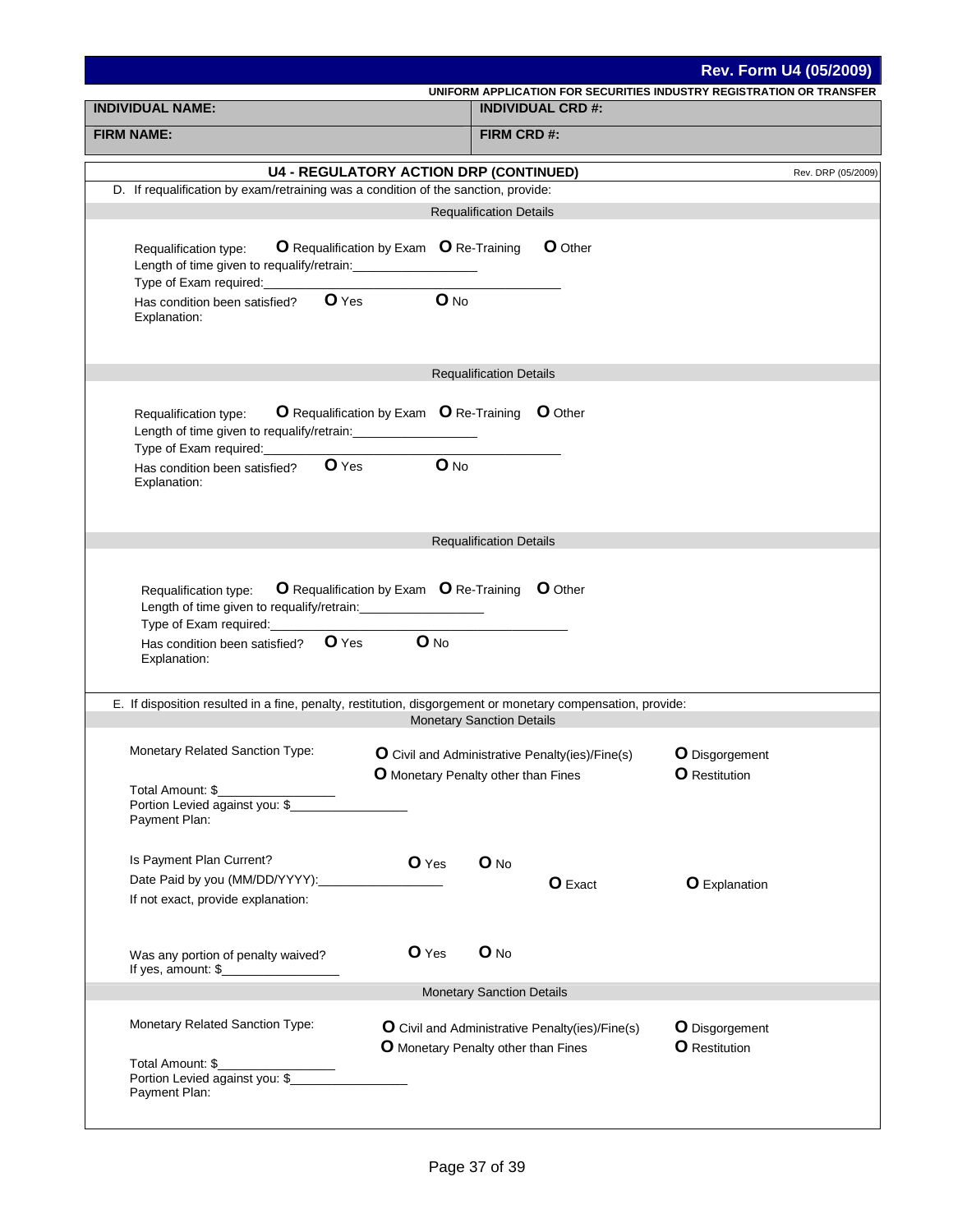| Rev. Form U4 (05/2009)                                                                                                                                                                                                                       |         |                                  |                          |                                                                      |  |
|----------------------------------------------------------------------------------------------------------------------------------------------------------------------------------------------------------------------------------------------|---------|----------------------------------|--------------------------|----------------------------------------------------------------------|--|
| <b>INDIVIDUAL NAME:</b>                                                                                                                                                                                                                      |         |                                  | <b>INDIVIDUAL CRD #:</b> | UNIFORM APPLICATION FOR SECURITIES INDUSTRY REGISTRATION OR TRANSFER |  |
|                                                                                                                                                                                                                                              |         |                                  |                          |                                                                      |  |
| <b>FIRM NAME:</b>                                                                                                                                                                                                                            |         | FIRM CRD #:                      |                          |                                                                      |  |
| <b>U4 - REGULATORY ACTION DRP (CONTINUED)</b>                                                                                                                                                                                                |         |                                  |                          | Rev. DRP (05/2009)                                                   |  |
| Is Payment Plan Current?                                                                                                                                                                                                                     | O Yes   | $O$ No                           |                          |                                                                      |  |
|                                                                                                                                                                                                                                              |         |                                  | <b>O</b> Exact           | <b>O</b> Explanation                                                 |  |
| If not exact, provide explanation:                                                                                                                                                                                                           |         |                                  |                          |                                                                      |  |
| Was any portion of penalty waived?                                                                                                                                                                                                           | $O$ Yes | O No                             |                          |                                                                      |  |
|                                                                                                                                                                                                                                              |         | <b>Monetary Sanction Details</b> |                          |                                                                      |  |
| Monetary Related Sanction Type:<br>O Civil and Administrative Penalty(ies)/Fine(s)<br><b>O</b> Disgorgement<br><b>O</b> Restitution<br><b>O</b> Monetary Penalty other than Fines                                                            |         |                                  |                          |                                                                      |  |
| Total Amount: \$<br>Portion Levied against you: \$<br>Payment Plan:                                                                                                                                                                          |         |                                  |                          |                                                                      |  |
| Is Payment Plan Current?                                                                                                                                                                                                                     | O Yes   | $O$ No                           |                          |                                                                      |  |
| Date Paid by you (MM/DD/YYYY):                                                                                                                                                                                                               |         |                                  | <b>O</b> Exact           | <b>O</b> Explanation                                                 |  |
| If not exact, provide explanation:                                                                                                                                                                                                           |         |                                  |                          |                                                                      |  |
| Was any portion of penalty waived?<br>If yes, amount: $\frac{1}{2}$ [100]                                                                                                                                                                    | $O$ Yes | $O$ No                           |                          |                                                                      |  |
| 14. Comment (Optional). You may use this field to provide a brief summary of the circumstances leading to the action as well as the current<br>status or disposition and/or finding(s). Your information must fit within the space provided. |         |                                  |                          |                                                                      |  |